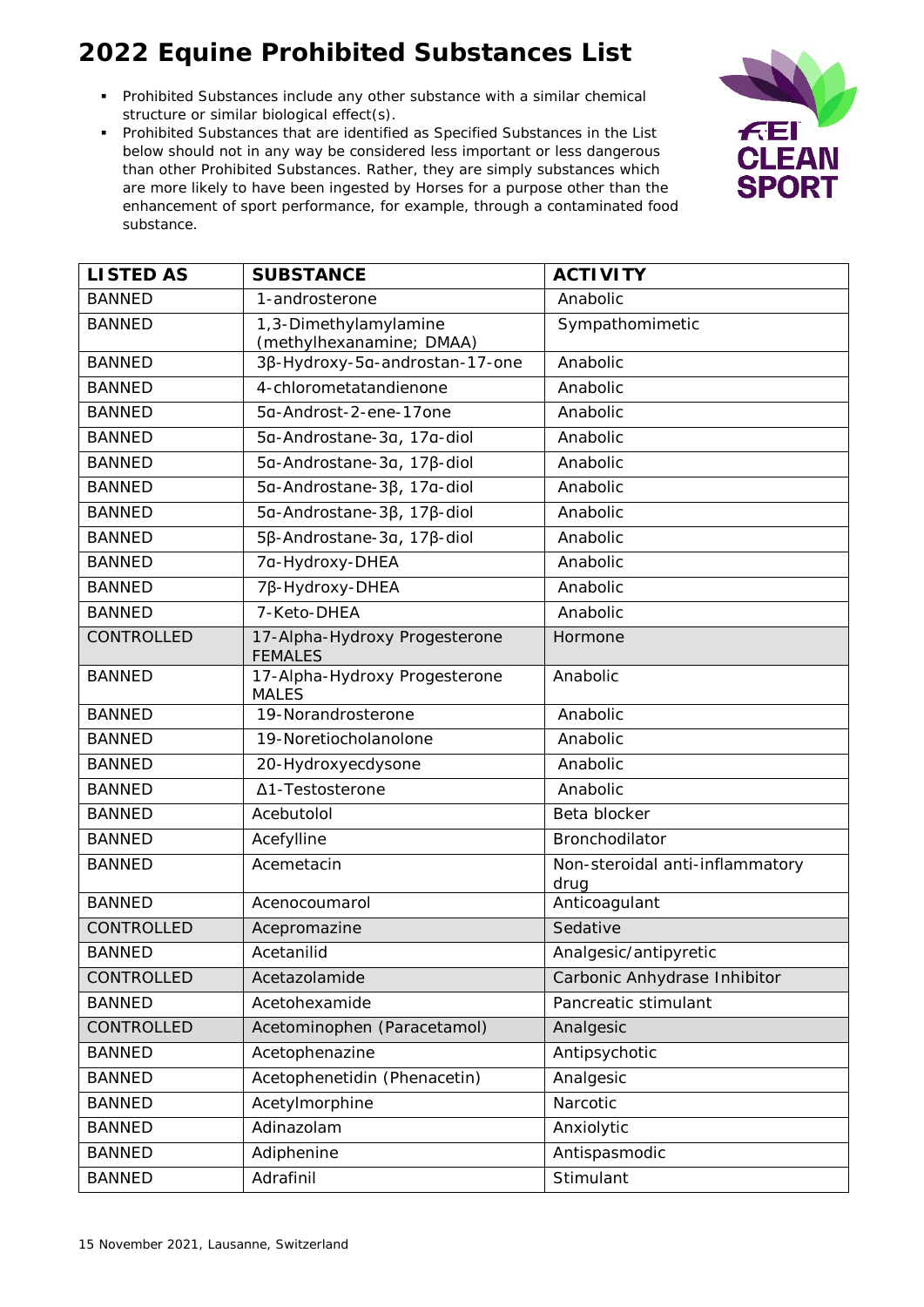- Prohibited Substances include any other substance with a similar chemical structure or similar biological effect(s).
- Prohibited Substances that are identified as Specified Substances in the List below should not in any way be considered less important or less dangerous than other Prohibited Substances. Rather, they are simply substances which are more likely to have been ingested by Horses for a purpose other than the enhancement of sport performance, for example, through a contaminated food substance.



| CONTROLLED        | Adrenaline                            | Stimulant                                          |
|-------------------|---------------------------------------|----------------------------------------------------|
| <b>BANNED</b>     | Adrenochrome                          | Haemostatic                                        |
| CONTROLLED        | Adrenocorticotropic hormone<br>(ACTH) | Hormone                                            |
| <b>CONTROLLED</b> | Aformoterol                           | <b>Bronchodilator</b>                              |
| <b>BANNED</b>     | <b>AICAR</b>                          | Anabolic                                           |
| CONTROLLED        | Albuterol (Salbutamol)                | <b>Bronchodilator</b>                              |
| <b>BANNED</b>     | Alclofenac                            | Non-steroidal anti-inflammatory<br>drug            |
| <b>BANNED</b>     | Alcuronium                            | Muscle relaxant                                    |
| <b>BANNED</b>     | Aldosterone                           | Hormone                                            |
| <b>BANNED</b>     | Alendronate                           | Bisphosphonates                                    |
| <b>BANNED</b>     | Alfentanil                            | Narcotic                                           |
| <b>BANNED</b>     | Allopurinol                           | Xanthine oxidase inhibitor<br>(antihyperuricaemia) |
| <b>BANNED</b>     | Almotriptan                           | 5-hydroxatryptamine agonist<br>(antimigraine)      |
| CONTROLLED        | Alpha-Casozepine                      | Sedative                                           |
| <b>BANNED</b>     | Alphadolone acetate                   | Neurosteroid                                       |
| <b>BANNED</b>     | Alphaprodine                          | Opioid analgesic                                   |
| <b>BANNED</b>     | Alpidem                               | Anxiolytic                                         |
| <b>BANNED</b>     | Alprazolam                            | Anxiolytic                                         |
| <b>BANNED</b>     | Alprenolol                            | Beta blocker                                       |
| <b>BANNED</b>     | Althesin                              | IV anaesthetic                                     |
| <b>BANNED</b>     | Althiazide                            | <b>Diuretic</b>                                    |
| <b>CONTROLLED</b> | Altrenogest (in males and geldings)   | Oestrus suppression                                |
| <b>BANNED</b>     | Alverine                              | Antispasmodic                                      |
| CONTROLLED        | Amantadine                            | Dopaminergic                                       |
| <b>BANNED</b>     | Ambenonium                            | Cholinesterase inhibition                          |
| CONTROLLED        | Ambroxol                              | Mucolytic                                          |
| <b>BANNED</b>     | Ambucetamide                          | Antispasmodic                                      |
| CONTROLLED        | Amcinonide                            | Corticosteroid                                     |
| <b>BANNED</b>     | Amfepramone                           | Stimulant                                          |
| <b>BANNED</b>     | Amfetaminil                           | Stimulant                                          |
| <b>BANNED</b>     | Amidephrine                           | Vasoconstrictor                                    |
| <b>BANNED</b>     | Amiloride                             | Diuretic                                           |
| <b>BANNED</b>     | Amineptine                            | Tricyclic antidepressant                           |
| CONTROLLED        | Aminocaproic acid                     | Haemostatic (anti-fibrinolytic)                    |
| <b>BANNED</b>     | Aminoglutehthamide                    | Aromatase inhibitor                                |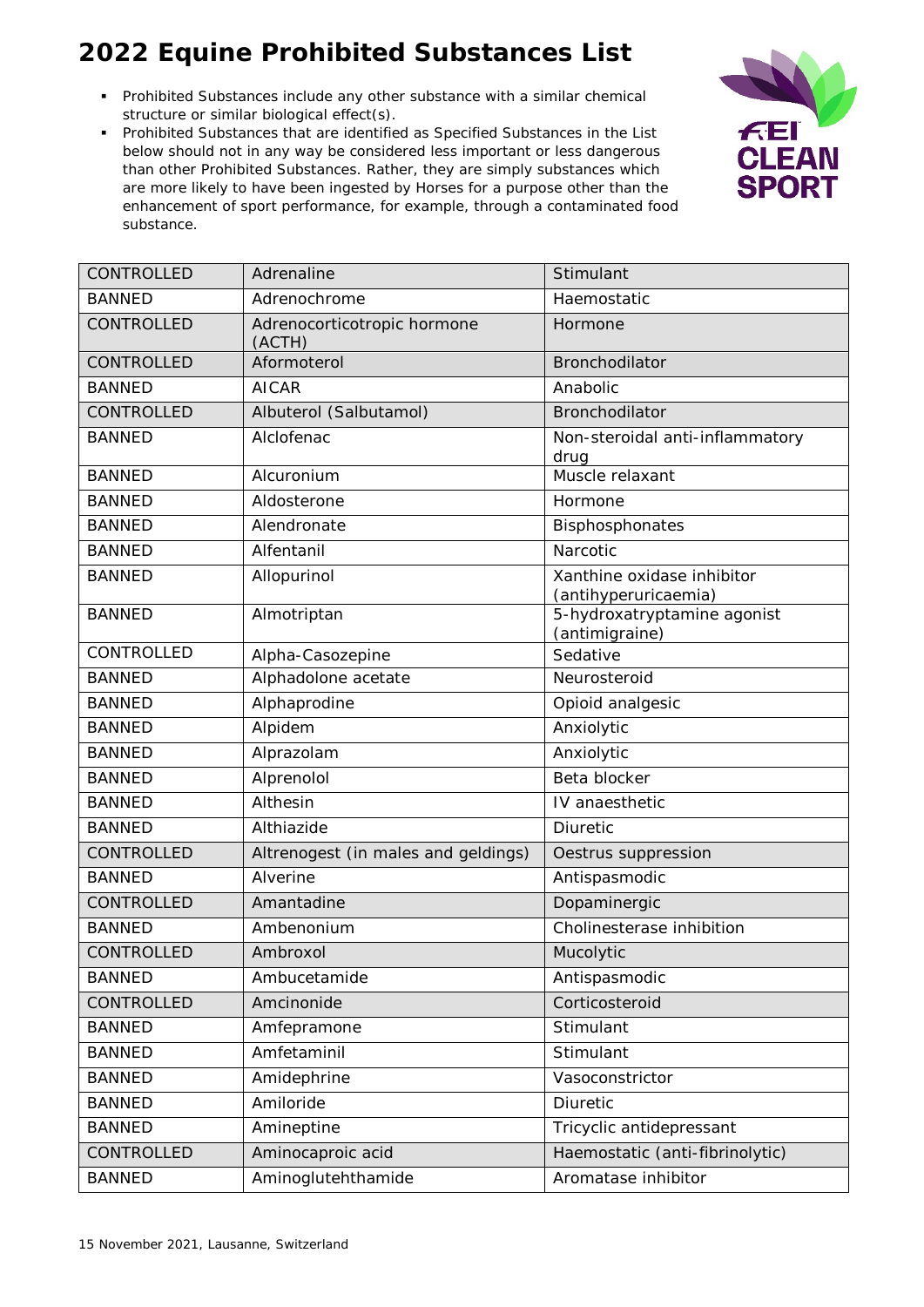- Prohibited Substances include any other substance with a similar chemical structure or similar biological effect(s).
- Prohibited Substances that are identified as Specified Substances in the List below should not in any way be considered less important or less dangerous than other Prohibited Substances. Rather, they are simply substances which are more likely to have been ingested by Horses for a purpose other than the enhancement of sport performance, for example, through a contaminated food substance.



| <b>BANNED</b>     | Aminoheptane                         | Vasopressor                           |
|-------------------|--------------------------------------|---------------------------------------|
| <b>BANNED</b>     | Aminomethylbenzoic acid              | Anti-fibrinolytic                     |
| CONTROLLED        | Aminophylline                        | Bronchodilator                        |
| <b>BANNED</b>     | Aminopicoline                        | Nitric oxide synthase inhibitor       |
| <b>BANNED</b>     | Aminopromazine                       | Antispasmodic                         |
| <b>BANNED</b>     | Aminopterin                          | Immunosuppressant                     |
| <b>CONTROLLED</b> | Aminorex                             | Parasympathomimetic                   |
| <b>CONTROLLED</b> | Amiodarone                           | Anti-arrhythmic                       |
| <b>BANNED</b>     | Amiphenazole                         | Stimulant                             |
| <b>BANNED</b>     | Amisometradine                       | Diuretic                              |
| <b>BANNED</b>     | Amisulpride                          | Antipsychotic                         |
| <b>BANNED</b>     | Amitriptylline                       | Tricyclic antidepressant              |
| <b>BANNED</b>     | Amlodipine                           | Antihypertensive                      |
| <b>BANNED</b>     | Ammonium Chloride (injection)        | Acidifying agent                      |
| <b>BANNED</b>     | Ammonium Sulphate                    | Nerve-blocking agent                  |
| <b>BANNED</b>     | Ammonium Sulphide                    | Nerve-blocking agent                  |
| <b>BANNED</b>     | Amobarbital                          | Sedative                              |
| <b>BANNED</b>     | Amodiaquine                          | Antimalarial                          |
| <b>BANNED</b>     | Amopyroquine                         | Antimalarial                          |
| <b>BANNED</b>     | Amoxapine                            | Tricyclic antidepressant              |
| <b>BANNED</b>     | Amperozide                           | Antipsychotic                         |
| <b>BANNED</b>     | Amphetamine                          | Stimulant                             |
| <b>BANNED</b>     | Amphetaminil                         | Stimulant                             |
| <b>BANNED</b>     | Ampyrone                             | Non-steroidal anti-inflammatory       |
| <b>BANNED</b>     | Amrinone                             | drug<br>Vasodilator                   |
| <b>BANNED</b>     | Amyl nitrate/nitrite                 |                                       |
| <b>BANNED</b>     |                                      | Angina treatment<br>Local anaesthetic |
| <b>BANNED</b>     | Amylocaine<br>Anabolic Steroid Ester | Anabolic                              |
| <b>BANNED</b>     | Anastrozole                          | Aromatase inhibitor                   |
| <b>BANNED</b>     | Andarine                             | Selective Androgen Receptor           |
|                   |                                      | Modulator                             |
| <b>BANNED</b>     | Androstanolone                       | Anabolic                              |
| <b>BANNED</b>     | Androstenediol                       | Anabolic                              |
| <b>BANNED</b>     | Androstenedione                      | Anabolic                              |
| <b>BANNED</b>     | Androsterone                         | Anabolic                              |
| <b>BANNED</b>     | Anileridrine                         | Opioid analgesic                      |
| <b>BANNED</b>     | Anilopam                             | Central Nervous System stimulant      |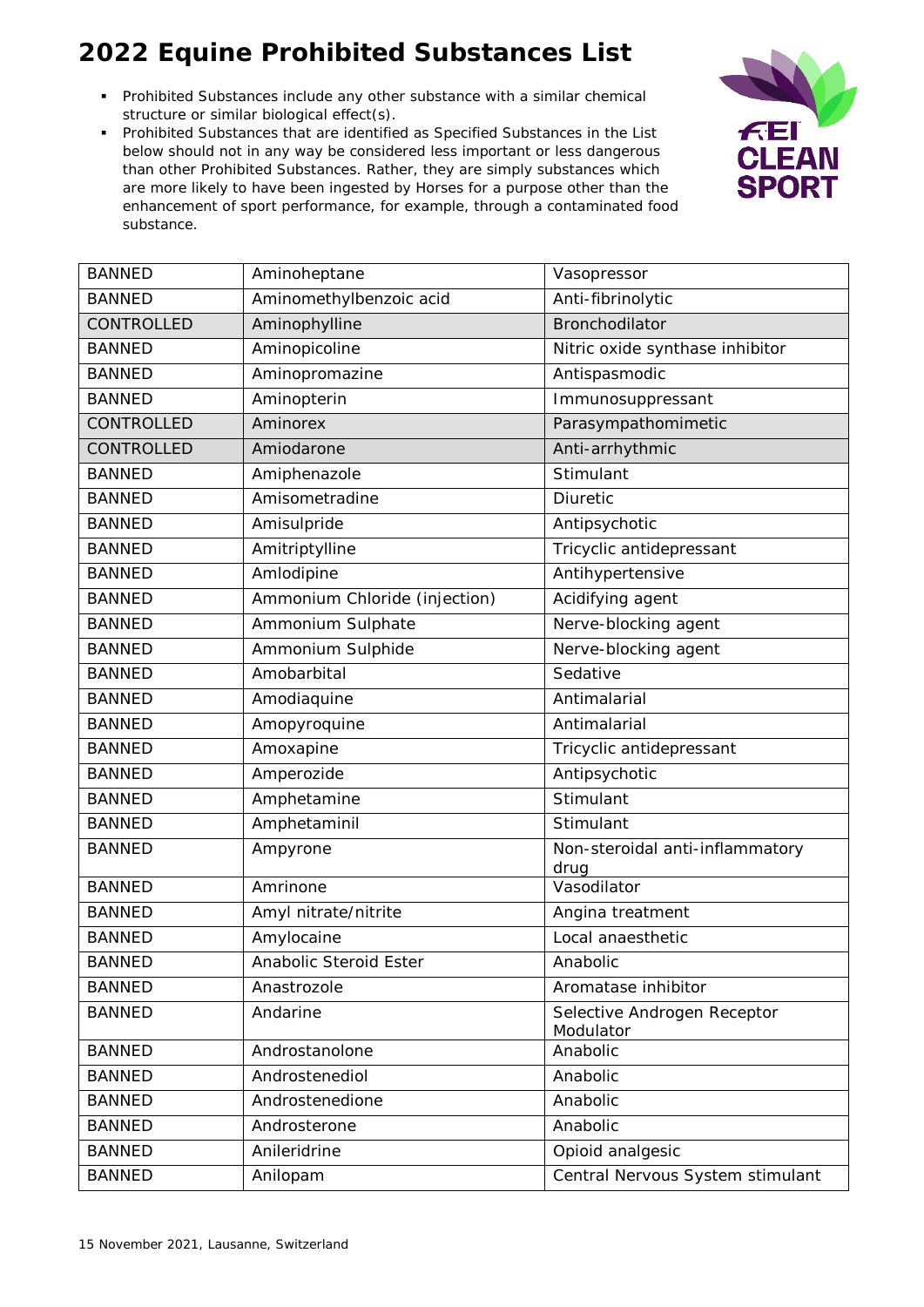- Prohibited Substances include any other substance with a similar chemical structure or similar biological effect(s).
- Prohibited Substances that are identified as Specified Substances in the List below should not in any way be considered less important or less dangerous than other Prohibited Substances. Rather, they are simply substances which are more likely to have been ingested by Horses for a purpose other than the enhancement of sport performance, for example, through a contaminated food substance.



| <b>BANNED</b> | Anisindione                    | Anticoagulant                                  |
|---------------|--------------------------------|------------------------------------------------|
| <b>BANNED</b> | Anisotropine                   | Anticholinergic                                |
| <b>BANNED</b> | Antazoline                     | Antihistamine                                  |
| <b>BANNED</b> | Antipyrine                     | Non-steroidal anti-inflammatory<br>drug        |
| <b>BANNED</b> | Apazone (Azapropazone)         | Non-steroidal anti-inflammatory<br>drug        |
| <b>BANNED</b> | Apocodeine                     | Opioid analgesic                               |
| <b>BANNED</b> | Apomorphine                    | Opioid analgesic                               |
| <b>BANNED</b> | Aprindine                      | Anti-arrhythmic                                |
| <b>BANNED</b> | Aprobarbital                   | Sedative                                       |
| <b>BANNED</b> | Apronalide                     | Sedative                                       |
| <b>BANNED</b> | Arecoline                      | Stimulant                                      |
| <b>BANNED</b> | Argon                          | Hypoxia Inducible Factor (HIF)<br>Activator    |
| <b>BANNED</b> | Arsenic (Specified Substance)  | Stimulant/toxic                                |
| <b>BANNED</b> | Articaine                      | Local anaesthetic                              |
| <b>BANNED</b> | Atenolol                       | Beta blocker                                   |
| CONTROLLED    | Atipamezole                    | Alpha adrenergic antagonist                    |
| <b>BANNED</b> | Atomoxetine                    | Selective noradrenaline re-uptake<br>inhibitor |
| <b>BANNED</b> | Atracurium                     | Muscle relaxant                                |
| CONTROLLED    | Atropine (Specified Substance) | Anticholinergic                                |
| <b>BANNED</b> | Azacyclonal                    | Antipsychotic                                  |
| <b>BANNED</b> | Azaperone                      | Sedative                                       |
| <b>BANNED</b> | Azapetine                      | Vasodilator                                    |
| <b>BANNED</b> | Azapropazone (Apazone)         | Non-steroidal anti-inflammatory<br>drug        |
| <b>BANNED</b> | Azatadine                      | Antihistamine                                  |
| <b>BANNED</b> | Azathioprine                   | Immunosuppressant                              |
| <b>BANNED</b> | Azosemide                      | Diuretic                                       |
| <b>BANNED</b> | Baclofen                       | Antispasmodic                                  |
| <b>BANNED</b> | Bambuterol                     | Bronchodilator                                 |
| <b>BANNED</b> | Bamifylline                    | Bronchodilator                                 |
| <b>BANNED</b> | Barbital                       | Sedative                                       |
| <b>BANNED</b> | Beclamide                      | Sedative                                       |
| CONTROLLED    | Beclomethasone                 | Corticosteroid                                 |
| <b>BANNED</b> | Bemegride                      | Stimulant                                      |
| <b>BANNED</b> | Benactyzine                    | Anticholinergic                                |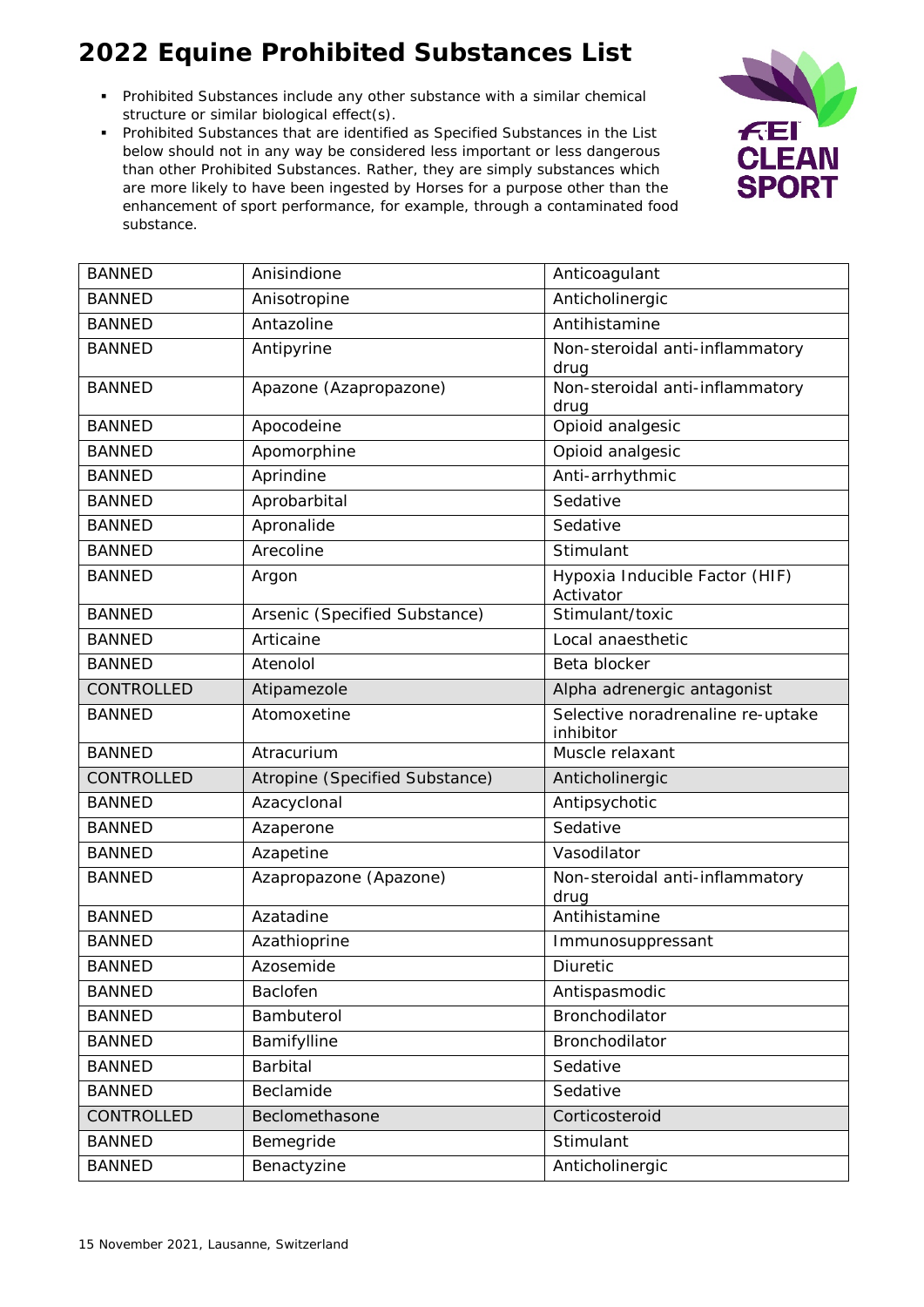- Prohibited Substances include any other substance with a similar chemical structure or similar biological effect(s).
- Prohibited Substances that are identified as Specified Substances in the List below should not in any way be considered less important or less dangerous than other Prohibited Substances. Rather, they are simply substances which are more likely to have been ingested by Horses for a purpose other than the enhancement of sport performance, for example, through a contaminated food substance.



| <b>BANNED</b> | Benapryzine                      | Anticholinergic                                                                                                                                           |
|---------------|----------------------------------|-----------------------------------------------------------------------------------------------------------------------------------------------------------|
| <b>BANNED</b> | Benazepril                       | Antihypertensive                                                                                                                                          |
| <b>BANNED</b> | Bendroflumethazide               | <b>Diuretic</b>                                                                                                                                           |
| <b>BANNED</b> | Benorilate                       | Non-steroidal anti-inflammatory<br>drug                                                                                                                   |
| <b>BANNED</b> | Benoxaprofen                     | Non-steroidal anti-inflammatory<br>drug                                                                                                                   |
| <b>BANNED</b> | Benoxinate                       | Local anaesthetic                                                                                                                                         |
| <b>BANNED</b> | Benperidol                       | Antipsychotic                                                                                                                                             |
| <b>BANNED</b> | Bentazepam                       | Anxiolytic                                                                                                                                                |
| CONTROLLED    | Benzocaine (Ethyl Aminobenzoate) | Local anaesthetic                                                                                                                                         |
| <b>BANNED</b> | Benzoctamine                     | Sedative                                                                                                                                                  |
| <b>BANNED</b> | Benzonatate                      | Antitussive                                                                                                                                               |
| <b>BANNED</b> | Benzoylecgonine                  | Stimulant/cocaine metabolite                                                                                                                              |
| <b>BANNED</b> | Benzphetamine                    | Stimulant                                                                                                                                                 |
| <b>BANNED</b> | Benzquinamide                    | Antihistamine                                                                                                                                             |
| <b>BANNED</b> | Benzthiazide                     | Diuretic                                                                                                                                                  |
| <b>BANNED</b> | Benztropine                      | Anticholinergic                                                                                                                                           |
| <b>BANNED</b> | Benzydamine                      | Non-steroidal anti-inflammatory<br>drug                                                                                                                   |
| <b>BANNED</b> | Benzylpiperazine                 | Stimulant                                                                                                                                                 |
| <b>BANNED</b> | Bepridil                         | Calcium channel blocker                                                                                                                                   |
| CONTROLLED    | Betamethasone                    | Corticosteroid                                                                                                                                            |
| <b>BANNED</b> | Betaprodine                      | Opioid analgesic                                                                                                                                          |
| <b>BANNED</b> | Betaxolol                        | Beta blocker                                                                                                                                              |
| CONTROLLED    | Bethanechol                      | Parasympathetic agonist                                                                                                                                   |
| <b>BANNED</b> | <b>Bethanidine</b>               | Antihypertensive                                                                                                                                          |
| <b>BANNED</b> | Biperiden                        | Anticholinergic                                                                                                                                           |
| <b>BANNED</b> | Biphenamine                      | Non-steroidal anti-inflammatory<br>drug                                                                                                                   |
| <b>BANNED</b> | Biriperone                       | Antipsychotic                                                                                                                                             |
| <b>BANNED</b> | Bisoprolol                       | Beta blocker                                                                                                                                              |
| <b>BANNED</b> | <b>Bitolterol</b>                | Bronchodilator                                                                                                                                            |
| <b>BANNED</b> | Bolandiol                        | Anabolic                                                                                                                                                  |
| <b>BANNED</b> | Bolasterone                      | Anabolic                                                                                                                                                  |
| <b>BANNED</b> | Boldenone                        | Anabolic. Threshold substance:<br>0.015 micrograms free and<br>conjugated boldenone per millilitre<br>in urine from male Horses (other<br>than geldings). |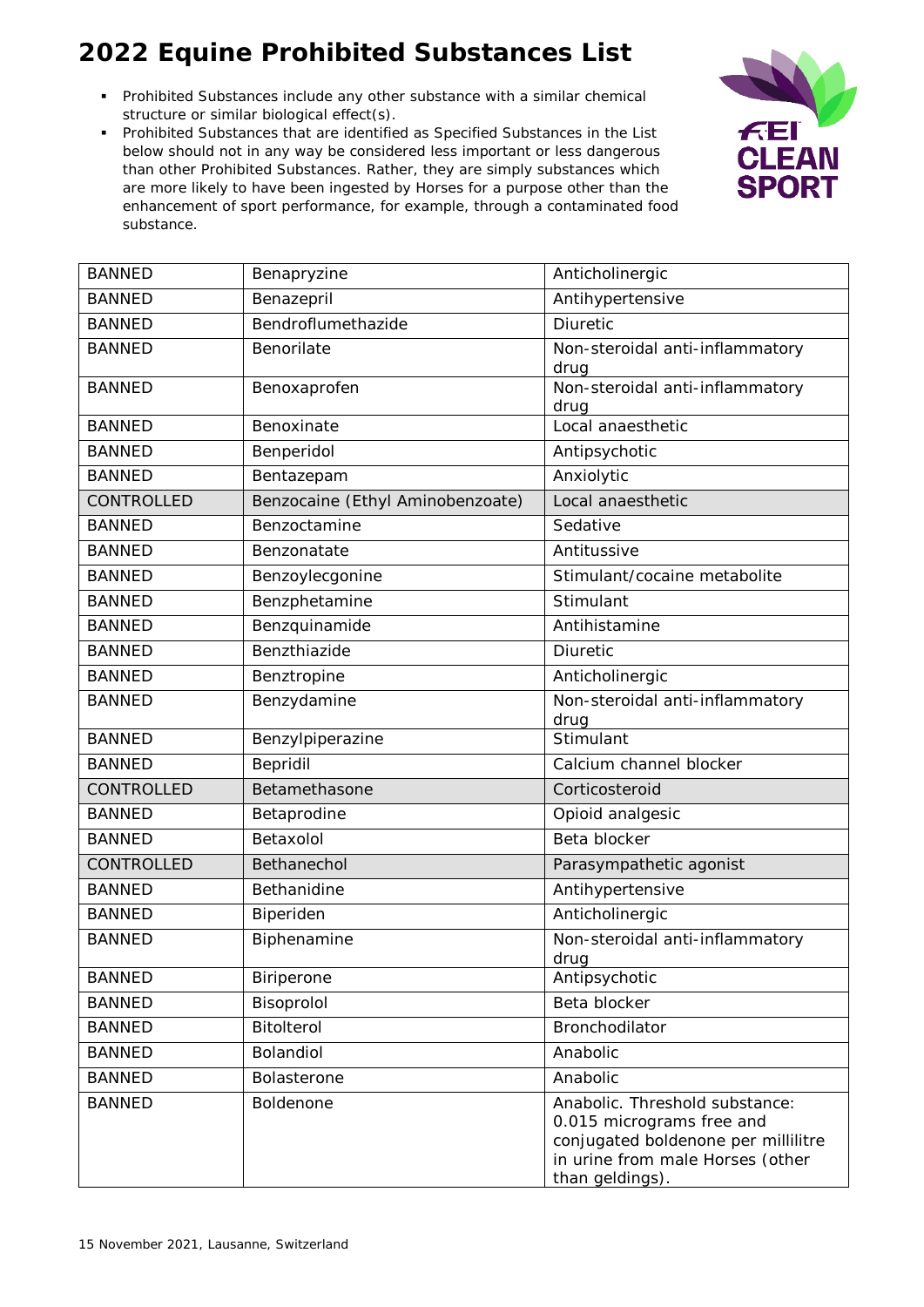- Prohibited Substances include any other substance with a similar chemical structure or similar biological effect(s).
- Prohibited Substances that are identified as Specified Substances in the List below should not in any way be considered less important or less dangerous than other Prohibited Substances. Rather, they are simply substances which are more likely to have been ingested by Horses for a purpose other than the enhancement of sport performance, for example, through a contaminated food substance.



| <b>BANNED</b>     | <b>Boldione</b>                  | Anabolic                                |
|-------------------|----------------------------------|-----------------------------------------|
| <b>BANNED</b>     | Bretylium                        | Anti-arrhythmic                         |
| <b>BANNED</b>     | <b>Brimonidine</b>               | Occular antihypertensive                |
| CONTROLLED        | Brinzolamide                     | <b>Diuretic</b>                         |
| <b>BANNED</b>     | Bromantan                        | Stimulant                               |
| <b>BANNED</b>     | Bromazepam                       | Anxiolytic                              |
| <b>BANNED</b>     | <b>Bromfenac</b>                 | Non-steroidal anti-inflammatory<br>drug |
| <b>CONTROLLED</b> | <b>Bromhexine</b>                | Mucolytic                               |
| <b>BANNED</b>     | Bromisovalum                     | Sedative                                |
| <b>BANNED</b>     | Bromocriptine                    | Dopamine agonist                        |
| <b>BANNED</b>     | Bromodiphenhydramine             | Antihistamine                           |
| <b>BANNED</b>     | Bromophenethylamine              | Psychedelic                             |
| <b>BANNED</b>     | Bromperidol                      | Antipsychotic                           |
| CONTROLLED        | Brompheniramine                  | Antihistamine                           |
| <b>BANNED</b>     | Brotizolam                       | Anxiolytic                              |
| <b>BANNED</b>     | <b>Bucetin</b>                   | Analgesic/antipyretic                   |
| <b>BANNED</b>     | <b>Buclizine</b>                 | Antihistamine                           |
| CONTROLLED        | <b>Budesonide</b>                | Corticosteroid                          |
| <b>BANNED</b>     | <b>Bufexamac</b>                 | Non-steroidal anti-inflammatory<br>drug |
| <b>BANNED</b>     | <b>Buflomedil</b>                | Vasoactive agent                        |
| <b>BANNED</b>     | Bufotenine (Specified Substance) | Naturally occurring hallucinogen        |
| <b>BANNED</b>     | Bumetanide                       | Diuretic                                |
| <b>BANNED</b>     | Bunitrolol                       | Beta adrenergic antagonist              |
| <b>BANNED</b>     | <b>Bunolol</b>                   | Beta blocker                            |
| <b>BANNED</b>     | Buphenine (Nylidrin)             | Sympathomimetic                         |
| CONTROLLED        | Bupivacaine                      | Local anaesthetic                       |
| <b>BANNED</b>     | Bupranolol                       | Beta blocker                            |
| CONTROLLED        | Buprenorphine                    | Opioid                                  |
| <b>BANNED</b>     | Bupropion                        | Antidepressant                          |
| <b>BANNED</b>     | Buspirone                        | Anxiolytic                              |
| <b>BANNED</b>     | Butabarbital                     | Sedative                                |
| <b>BANNED</b>     | <b>Butacaine</b>                 | Local anaesthetic                       |
| <b>BANNED</b>     | <b>Butalbital</b>                | Sedative                                |
| <b>BANNED</b>     | Butamben                         | Nerve blocker                           |
| <b>BANNED</b>     | Butanilicaine                    | Local anaesthetic                       |
| <b>BANNED</b>     | Butaperazine                     | Antipsychotic                           |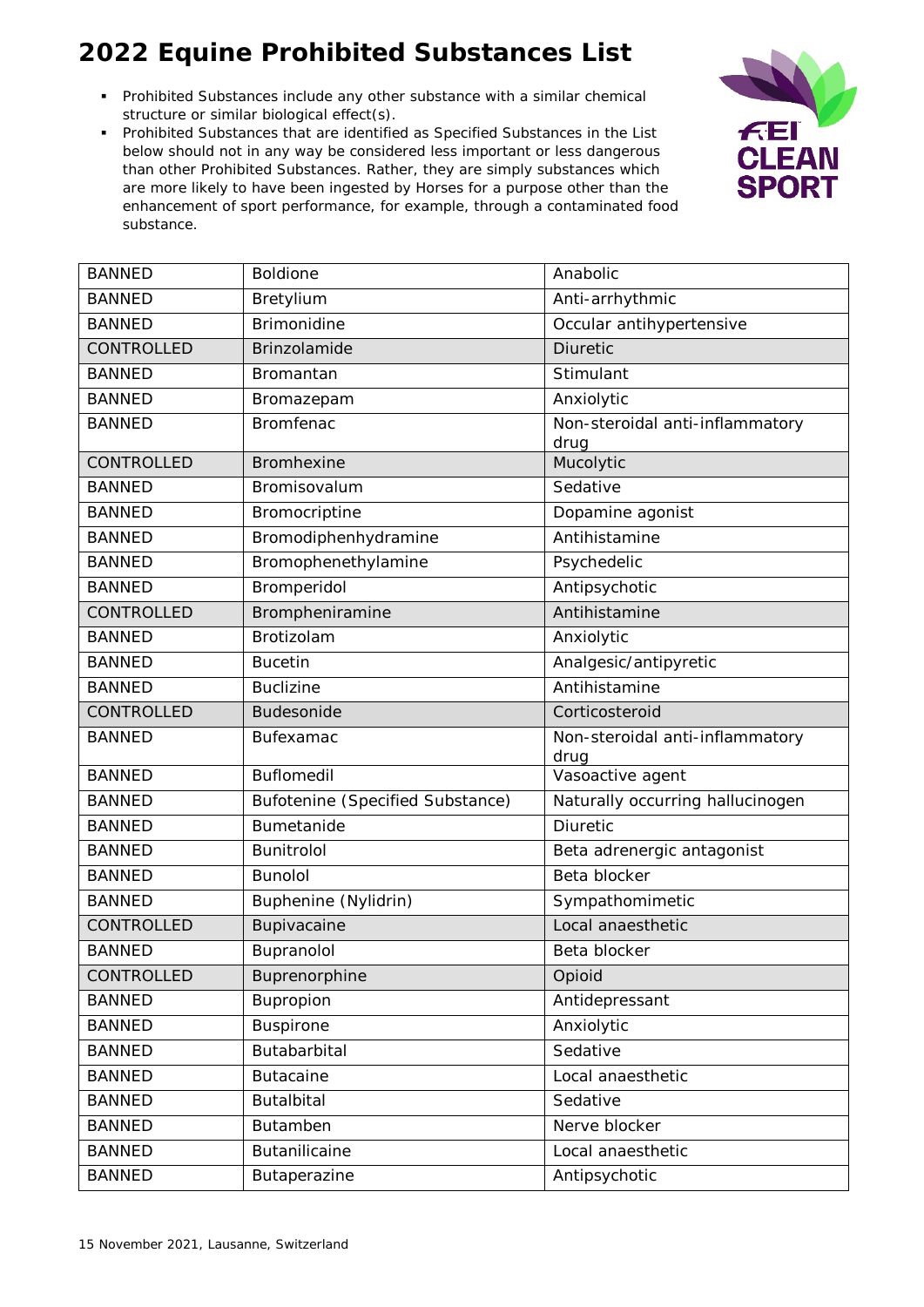- Prohibited Substances include any other substance with a similar chemical structure or similar biological effect(s).
- Prohibited Substances that are identified as Specified Substances in the List below should not in any way be considered less important or less dangerous than other Prohibited Substances. Rather, they are simply substances which are more likely to have been ingested by Horses for a purpose other than the enhancement of sport performance, for example, through a contaminated food substance.



| <b>BANNED</b> | Butoctamide                                                                                           | Serotonin release stimulation                              |
|---------------|-------------------------------------------------------------------------------------------------------|------------------------------------------------------------|
| <b>BANNED</b> | <b>Butofilolol</b>                                                                                    | Beta blocker                                               |
| CONTROLLED    | Butorphanol                                                                                           | Opioid                                                     |
| <b>BANNED</b> | Butoxycaine                                                                                           | Local anaesthetic                                          |
| CONTROLLED    | Butylscopolamine                                                                                      | Anticholinergic                                            |
| <b>BANNED</b> | Cafedrine                                                                                             | Analeptic                                                  |
| CONTROLLED    | Caffeine (Specified Substance)                                                                        | Central nervous system stimulant                           |
| CONTROLLED    | Calcium Dobesilate                                                                                    | Vasotropic                                                 |
| <b>BANNED</b> | Calusterone                                                                                           | Anabolic                                                   |
| <b>BANNED</b> | Camazepam                                                                                             | Anxiolytic                                                 |
| <b>BANNED</b> | Candesartan                                                                                           | Antihypertensive                                           |
| <b>BANNED</b> | Natural Cannabinoids, synthetic<br>cannabinoids and other<br>cannabimimetics (Specified<br>Substance) | Psychotropic                                               |
| CONTROLLED    | Cannabidiol (CBD; CBDA) (Specified<br>Substance)                                                      | Psychotropic                                               |
| <b>BANNED</b> | Canrenone                                                                                             | Diuretic                                                   |
| <b>BANNED</b> | Capsaicin                                                                                             | Topical analgesic/irritant                                 |
| <b>BANNED</b> | Captodiame                                                                                            | Anxiolytic                                                 |
| CONTROLLED    | Captopril                                                                                             | Angiotensin-converting enzyme<br>inhibitor                 |
| <b>BANNED</b> | Caramiphen                                                                                            | Anticholinergic                                            |
| <b>BANNED</b> | Carazolol                                                                                             | Beta blocker                                               |
| <b>BANNED</b> | Carbachol                                                                                             | Parasympathomimetic                                        |
| CONTROLLED    | Carbamazepine                                                                                         | Anticonvulsant                                             |
| <b>BANNED</b> | Carbazochrome                                                                                         | Haemostatic                                                |
| <b>BANNED</b> | Carbetapentane (Pentoxyverine)                                                                        | Antitussive                                                |
| <b>BANNED</b> | Carbidopa                                                                                             | Di hydroxythenylalanine<br>decarboxylase inhibitor         |
| <b>BANNED</b> | Carbimazole                                                                                           | Antihyperthyroidism                                        |
| <b>BANNED</b> | Carbinoxamine                                                                                         | Antihistamine                                              |
| <b>BANNED</b> | Carbocysteine                                                                                         | Mucoactive                                                 |
| CONTROLLED    | Carbon dioxide (CO2)                                                                                  | Threshold substance: 36 millimoles<br>per litre in plasma. |
| <b>BANNED</b> | Carbromal                                                                                             | Sedative                                                   |
| <b>BANNED</b> | Carbuterol                                                                                            | Bronchodilator                                             |
| <b>BANNED</b> | Carfentanil                                                                                           | Opioid analgesic                                           |
| <b>BANNED</b> | Carisoprodol                                                                                          | Muscle relaxant                                            |
| <b>BANNED</b> | Carphedon (Phenylpiracetam)                                                                           | Stimulant                                                  |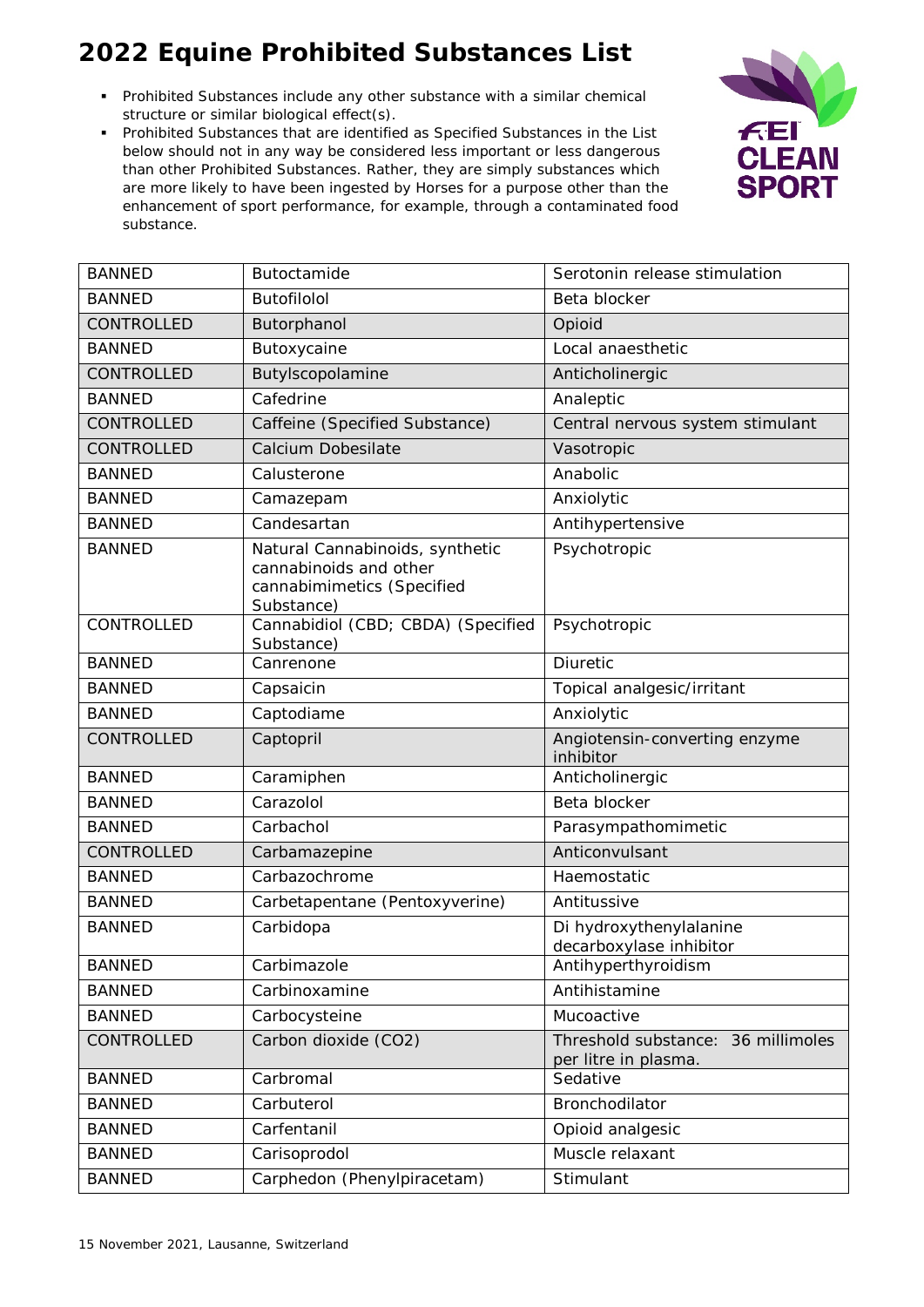- Prohibited Substances include any other substance with a similar chemical structure or similar biological effect(s).
- Prohibited Substances that are identified as Specified Substances in the List below should not in any way be considered less important or less dangerous than other Prohibited Substances. Rather, they are simply substances which are more likely to have been ingested by Horses for a purpose other than the enhancement of sport performance, for example, through a contaminated food substance.



| <b>BANNED</b> | Carphenazine                                     | Antipsychotic                           |
|---------------|--------------------------------------------------|-----------------------------------------|
| <b>BANNED</b> | Carpipramine                                     | Anxiolytic                              |
| CONTROLLED    | Carprofen                                        | Non-steroidal anti-inflammatory         |
|               |                                                  | drug<br>Beta blocker                    |
| <b>BANNED</b> | Carteolol                                        |                                         |
| <b>BANNED</b> | Carticaine                                       | Local anaesthetic                       |
| <b>BANNED</b> | Carvedilol                                       | Beta blocker                            |
| <b>BANNED</b> | Cathine (Norpseudoephedrine)                     | Stimulant                               |
| <b>BANNED</b> | CBD (Cannabidiol; CBDA) (Specified<br>Substance) | Psychotropic                            |
| <b>BANNED</b> | CBDA (Cannabidiol; CBD) (Specified<br>Substance) | Psychotropic                            |
| <b>BANNED</b> | Celecoxib                                        | Non-steroidal anti-inflammatory<br>drug |
| <b>BANNED</b> | Celiprolol                                       | Beta blocker                            |
| <b>BANNED</b> | Cephaeline                                       | Emetic                                  |
| CONTROLLED    | Ceterizine                                       | Antihistamine [Alternative spelling]    |
| CONTROLLED    | Cetirizine                                       | Antihistamine                           |
| <b>BANNED</b> | Chloral betaine                                  | Sedative                                |
| <b>BANNED</b> | Chloral hydrate                                  | Sedative                                |
| <b>BANNED</b> | Chloralbutanol                                   | Topical analgesic                       |
| <b>BANNED</b> | Chlorcyclizine                                   | Antihistamine                           |
| <b>BANNED</b> | Chlordiazepoxide                                 | Anxiolytic                              |
| <b>BANNED</b> | Chlormadinone acetate                            | Hormone                                 |
| <b>BANNED</b> | Chlormerodrin                                    | Diuretic                                |
| <b>BANNED</b> | Chlormethiazole                                  | Sedative                                |
| <b>BANNED</b> | Chlormezanone                                    | Anxiolytic                              |
| <b>BANNED</b> | Chloroform                                       | Sedative                                |
| <b>BANNED</b> | Chlorophenesin                                   | Muscle relaxant                         |
| <b>BANNED</b> | Chlorophenyl piperazine                          | Psychoactive                            |
| <b>BANNED</b> | Chloroprocaine                                   | Local anaesthetic                       |
| <b>BANNED</b> | Chloropyramine                                   | Antihistamine                           |
| <b>BANNED</b> | Chloroquine                                      | Antimalarial                            |
| CONTROLLED    | Chlorothiazide (Chlorthiazide)                   | Diuretic                                |
| CONTROLLED    | Chlorpheniramine                                 | Antihistamine                           |
| <b>BANNED</b> | Chlorphenoxamine                                 | Antipruritic                            |
| <b>BANNED</b> | Chlorphentermine                                 | Stimulant                               |
| <b>BANNED</b> | Chlorproethazine                                 | Antihistamine                           |
| <b>BANNED</b> | Chlorpromazine                                   | Sedative                                |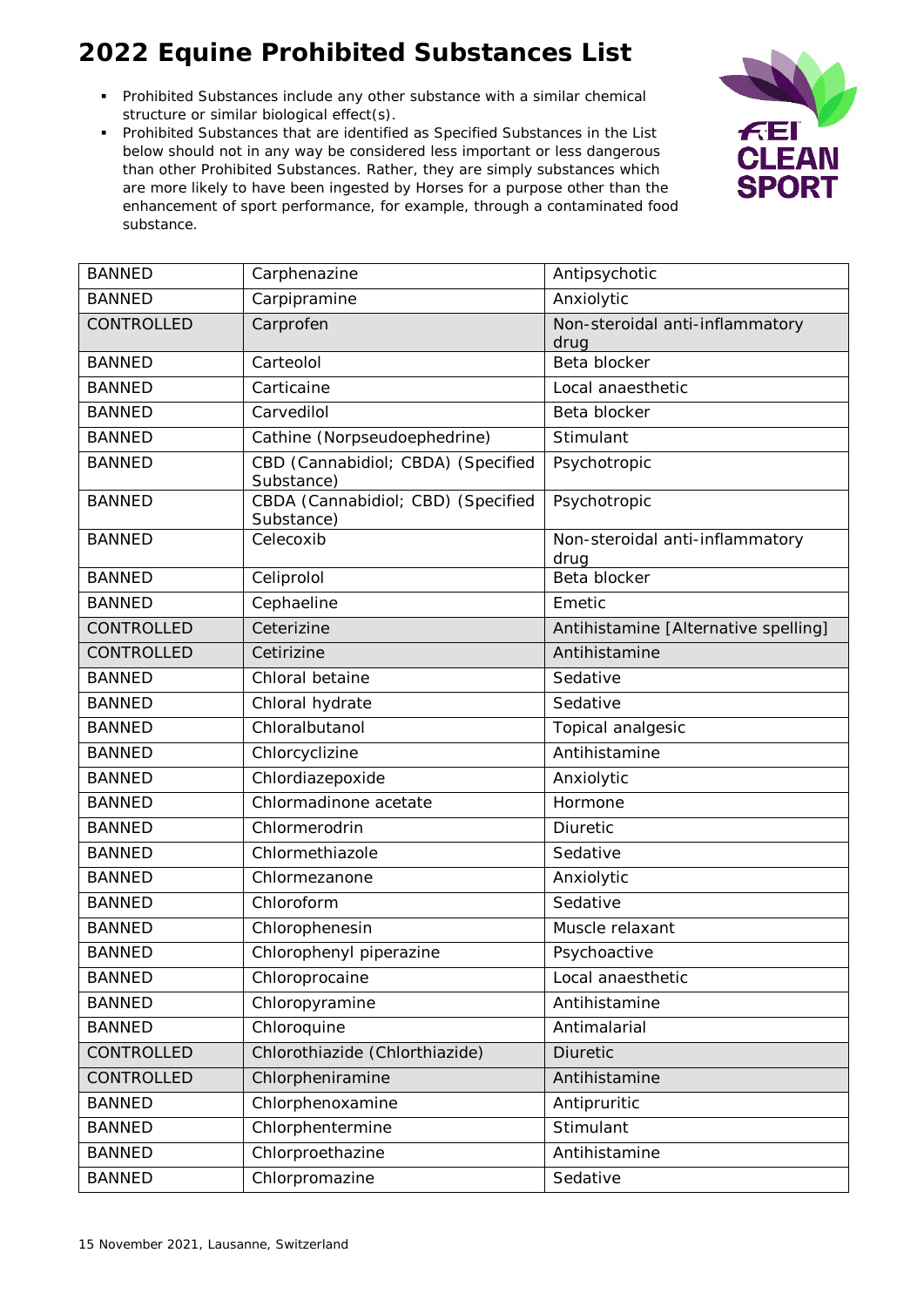- Prohibited Substances include any other substance with a similar chemical structure or similar biological effect(s).
- Prohibited Substances that are identified as Specified Substances in the List below should not in any way be considered less important or less dangerous than other Prohibited Substances. Rather, they are simply substances which are more likely to have been ingested by Horses for a purpose other than the enhancement of sport performance, for example, through a contaminated food substance.



| <b>BANNED</b>     | Chlorpropamide                 | Antidiabetic                    |
|-------------------|--------------------------------|---------------------------------|
| <b>BANNED</b>     | Chlorprothixene                | Antipsychotic                   |
| <b>BANNED</b>     | Chlorthalidone                 | Diuretic                        |
| <b>BANNED</b>     | Chlorthenoxazine               | Non-steroidal anti-inflammatory |
| CONTROLLED        | Chlorthiazide (Chlorothiazide) | drug<br><b>Diuretic</b>         |
| <b>BANNED</b>     | Chlorzoxazone                  | Muscle relaxant                 |
| <b>CONTROLLED</b> | Ciclesonide                    | Corticosteroid                  |
| <b>BANNED</b>     | Cicloprofen                    | Non-steroidal anti-inflammatory |
|                   |                                | drug                            |
| <b>BANNED</b>     | Cilazapril                     | Antihypertensive                |
| <b>BANNED</b>     | Cilostazol                     | Vasodilator                     |
| <b>BANNED</b>     | Cimaterol                      | Beta agonist                    |
| <b>BANNED</b>     | Cinchocaine                    | Local anaesthetic               |
| <b>BANNED</b>     | Cinchophen                     | Non-steroidal anti-inflammatory |
|                   |                                | drug                            |
| <b>BANNED</b>     | Cinnarizine                    | Antihistamine                   |
| <b>BANNED</b>     | Citalopram                     | Antidepressant                  |
| CONTROLLED        | Clanobutin                     | Choleretic                      |
| <b>BANNED</b>     | Clemastine                     | Antihistamine                   |
| <b>BANNED</b>     | Clemizole                      | Antihistamine                   |
| CONTROLLED        | Clenbuterol                    | Bronchodilator                  |
| <b>BANNED</b>     | Clibucaine                     | Local anaesthetic               |
| <b>BANNED</b>     | Clidinium                      | Anticholinergic                 |
| <b>BANNED</b>     | Clobazam                       | Anxiolytic                      |
| <b>BANNED</b>     | Clobenzorex                    | Stimulant                       |
| CONTROLLED        | Clobetasol                     | Corticosteroid                  |
| <b>BANNED</b>     | Clocapramine                   | Antidepressant                  |
| <b>BANNED</b>     | Clocortolone                   | Corticosteroid                  |
| CONTROLLED        | Clodronic Acid                 | Bisphosphonate                  |
| <b>BANNED</b>     | Clofenamid                     | Carbonate anhydrase inhibitor   |
| <b>BANNED</b>     | Clomethiazole                  | Sedative                        |
| <b>BANNED</b>     | Clomiphene                     | Oestrogen receptor modulator    |
| <b>BANNED</b>     | Clomipramine (Clomiprimine)    | Antidepressant                  |
| <b>BANNED</b>     | Clomiprimine (Clomipramine)    | Antidepressant                  |
| <b>BANNED</b>     | Clonazepam                     | Anxiolytic                      |
| CONTROLLED        | Clonidine                      | Antihypertensive                |
| <b>BANNED</b>     | Clonixin                       | Non-steroidal anti-inflammatory |
|                   |                                | drug                            |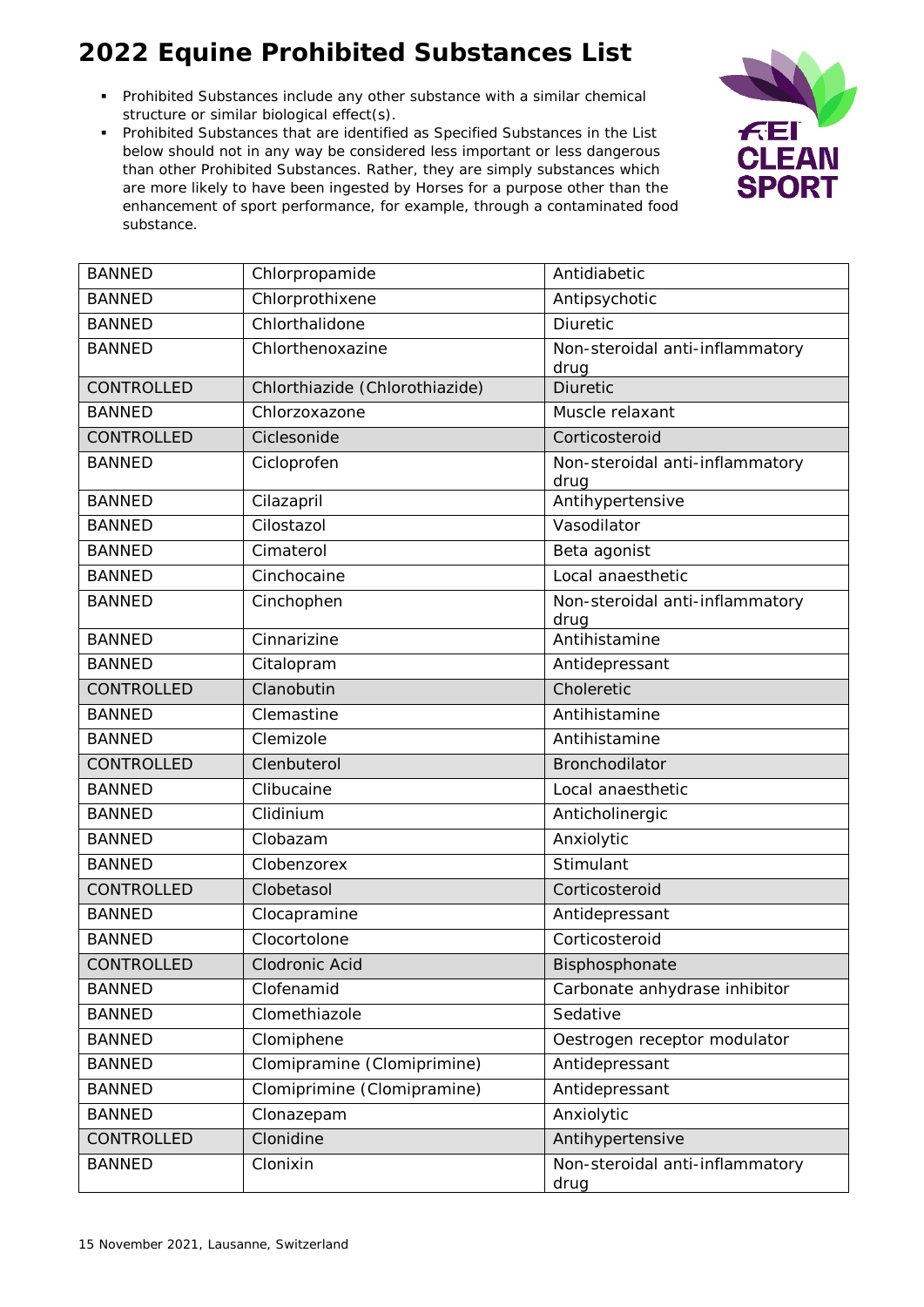- Prohibited Substances include any other substance with a similar chemical structure or similar biological effect(s).
- Prohibited Substances that are identified as Specified Substances in the List below should not in any way be considered less important or less dangerous than other Prohibited Substances. Rather, they are simply substances which are more likely to have been ingested by Horses for a purpose other than the enhancement of sport performance, for example, through a contaminated food substance.



| <b>BANNED</b>     | Clopamide                                                                     | Dopamine antagonist              |
|-------------------|-------------------------------------------------------------------------------|----------------------------------|
| CONTROLLED        | Clopidogrel                                                                   | Platelet agglutination inhibitor |
| <b>BANNED</b>     | Cloranolol                                                                    | Beta blocker                     |
| <b>BANNED</b>     | Clorazepate                                                                   | Anxiolytic                       |
| <b>BANNED</b>     | Clormecaine                                                                   | Local anaesthetic                |
| <b>BANNED</b>     | Clorprenaline                                                                 | Antihistamine                    |
| <b>BANNED</b>     | Clostebol                                                                     | Anabolic                         |
| <b>BANNED</b>     | Clothiapine                                                                   | Antidepressant                   |
| <b>BANNED</b>     | Clotiazepam                                                                   | Anxiolytic                       |
| <b>BANNED</b>     | Cloxazolam                                                                    | Anxiolytic                       |
| <b>BANNED</b>     | Clozapine                                                                     | Antipsychotic                    |
| CONTROLLED        | Cobalt                                                                        | Erythropoiesis                   |
| <b>BANNED</b>     | Cocaine                                                                       | Stimulant/local anaethestic      |
| CONTROLLED        | Codeine (Specified Substance when<br>detected as a metabolite of<br>morphine) | Analgesic                        |
| <b>BANNED</b>     | Colchicine (Specified Substance)                                              | Rheumatic treatment/anti-cancer  |
| <b>BANNED</b>     | Conorphone                                                                    | Opioid analgesic                 |
| <b>BANNED</b>     | Coroxon                                                                       | Anticoagulant                    |
| <b>CONTROLLED</b> | Cortisone                                                                     | Corticosteroid                   |
| <b>BANNED</b>     | Cortivazol                                                                    | Corticosteroid                   |
| <b>BANNED</b>     | Cotinine                                                                      | Nicotine metabolite              |
| <b>BANNED</b>     | Coumarin                                                                      | Anticoagulant                    |
| CONTROLLED        | Cromoglycate                                                                  | Antihistamine                    |
| CONTROLLED        | Cromolyn                                                                      | Bronchodilator                   |
| <b>BANNED</b>     | Cropropamide                                                                  | Stimulant                        |
| <b>BANNED</b>     | Crotehamide                                                                   | Stimulant                        |
| <b>BANNED</b>     | Cyamemazine                                                                   | Antipsychotic                    |
| <b>BANNED</b>     | Cyclandelate                                                                  | Vasodilator                      |
| <b>BANNED</b>     | Cyclizine                                                                     | Antihistamine                    |
| <b>BANNED</b>     | Cyclobarbital                                                                 | Sedative                         |
| <b>BANNED</b>     | Cyclobenzaprine                                                               | Muscle relaxant                  |
| <b>BANNED</b>     | Cyclofenil (Cyclophenil)                                                      | Anti-oestrogenic                 |
| <b>BANNED</b>     | Cycloguanil                                                                   | Antimalarial                     |
| <b>BANNED</b>     | Cyclomethycaine                                                               | Local anaesthetic                |
| <b>BANNED</b>     | Cyclopentamine                                                                | Psychoactive                     |
| <b>BANNED</b>     | Cyclopentolate                                                                | Antimuscarinic                   |
| <b>BANNED</b>     | Cyclophenil (Cyclofenil)                                                      | Anti-oestrogenic                 |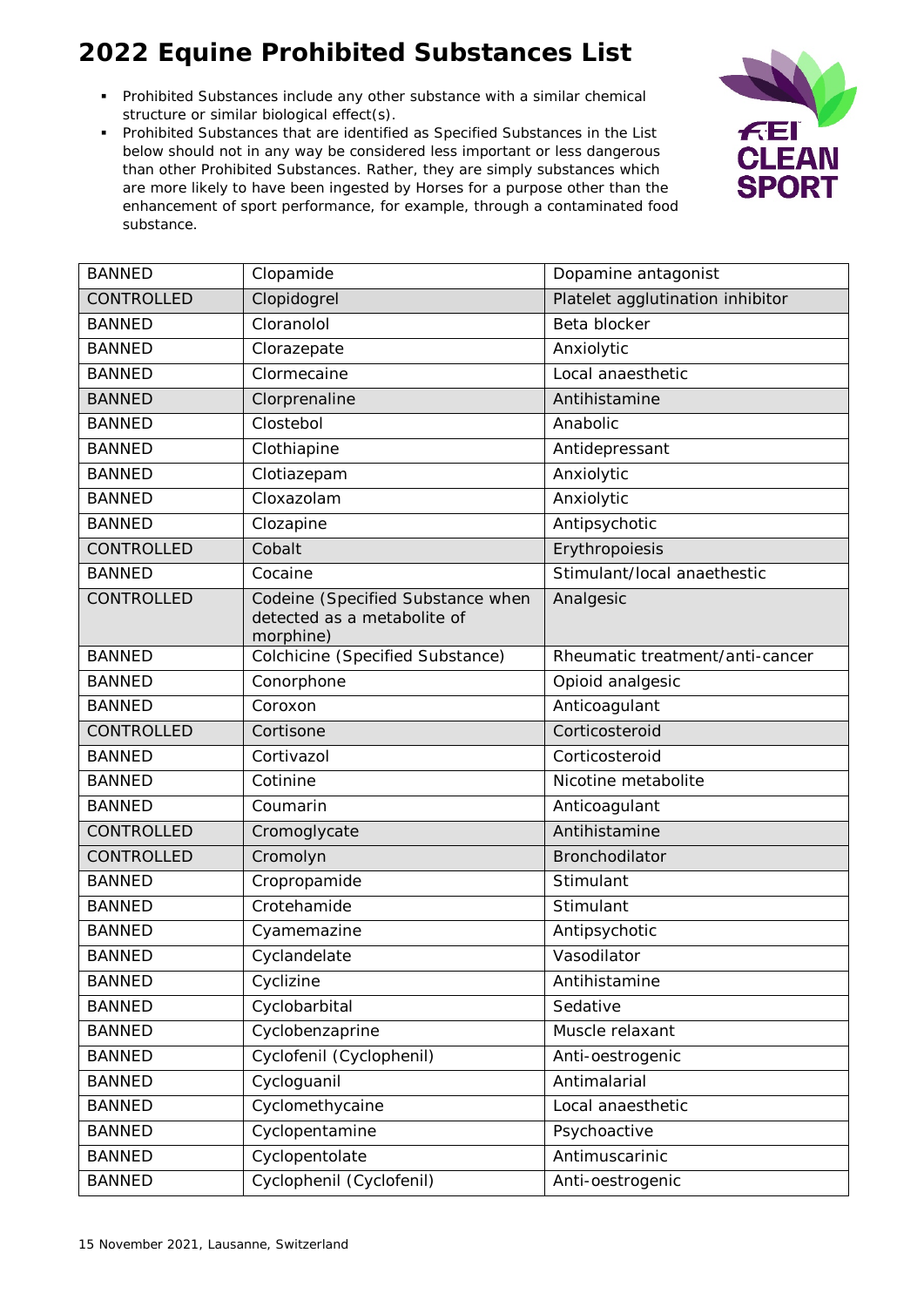- Prohibited Substances include any other substance with a similar chemical structure or similar biological effect(s).
- Prohibited Substances that are identified as Specified Substances in the List below should not in any way be considered less important or less dangerous than other Prohibited Substances. Rather, they are simply substances which are more likely to have been ingested by Horses for a purpose other than the enhancement of sport performance, for example, through a contaminated food substance.



| <b>BANNED</b> | Cyclothiazide                        | Diuretic                                       |
|---------------|--------------------------------------|------------------------------------------------|
| <b>BANNED</b> | Cycrimine                            | Anticholinergic                                |
| CONTROLLED    | Cyproheptadine                       | Antihistamine                                  |
| <b>BANNED</b> | Danazol                              | Anabolic                                       |
| CONTROLLED    | Dantrolene                           | Muscle relaxant                                |
| <b>BANNED</b> | Dapsone                              | Antileprotic                                   |
| <b>BANNED</b> | Decamethonium                        | Muscle relaxant                                |
| <b>BANNED</b> | Dehydrochloromethyltestosterone      | Anabolic                                       |
| <b>BANNED</b> | Dehydrochlorotestosterone            | Anabolic                                       |
| <b>BANNED</b> | Delmadinone acetate                  | Hormone                                        |
| <b>BANNED</b> | Delorazepam                          | Anxiolytic                                     |
| CONTROLLED    | Dembrexine                           | Mucolytic                                      |
| <b>BANNED</b> | Demecolcine (Specified Substance)    | Rheumatic treatment/anti-cancer                |
| <b>BANNED</b> | Demoxepam                            | Anxiolytic                                     |
| <b>BANNED</b> | Deoxycorticosterone                  | Corticosteroid                                 |
| <b>BANNED</b> | Deptropine                           | Antihistamine with anticholinergic<br>activity |
| CONTROLLED    | Deracoxib                            | Non-steroidal anti-inflammatory<br>drug        |
| <b>BANNED</b> | Dermorphin                           | Peptide opioid receptor agonist                |
| <b>BANNED</b> | Deserpidine                          | Antipsychotic                                  |
| <b>BANNED</b> | Desipramine                          | Antidepressant                                 |
| CONTROLLED    | Desmethylpyrilamine                  | Antihistamine                                  |
| <b>BANNED</b> | Desonide                             | Corticosteroid                                 |
| <b>BANNED</b> | Desoximethasone<br>(Desoxymethasone) | Corticosteroid                                 |
| <b>BANNED</b> | Desoxyephedrine                      | Stimulant                                      |
| <b>BANNED</b> | Desoxymethasone<br>(Desoximethasone) | Corticosteroid                                 |
| <b>BANNED</b> | Desoxymethyltestosterone             | Anabolic                                       |
| <b>BANNED</b> | Desoxyvinyl-testosterone             | Anabolic                                       |
| CONTROLLED    | Detomidine                           | Sedative                                       |
| CONTROLLED    | Dexamethasone                        | Corticosteroid                                 |
| <b>BANNED</b> | Dextromethorphan                     | Antitussive                                    |
| <b>BANNED</b> | Dextromoramide                       | Narcotic                                       |
| <b>BANNED</b> | Dextropropoxyphene                   | Opioid analgesic                               |
| <b>BANNED</b> | Dextrorphan                          | Antitussive                                    |
| <b>BANNED</b> | Dezocine                             | Opioid analgesic                               |
| <b>BANNED</b> | Diacerein                            | Antiarthritic                                  |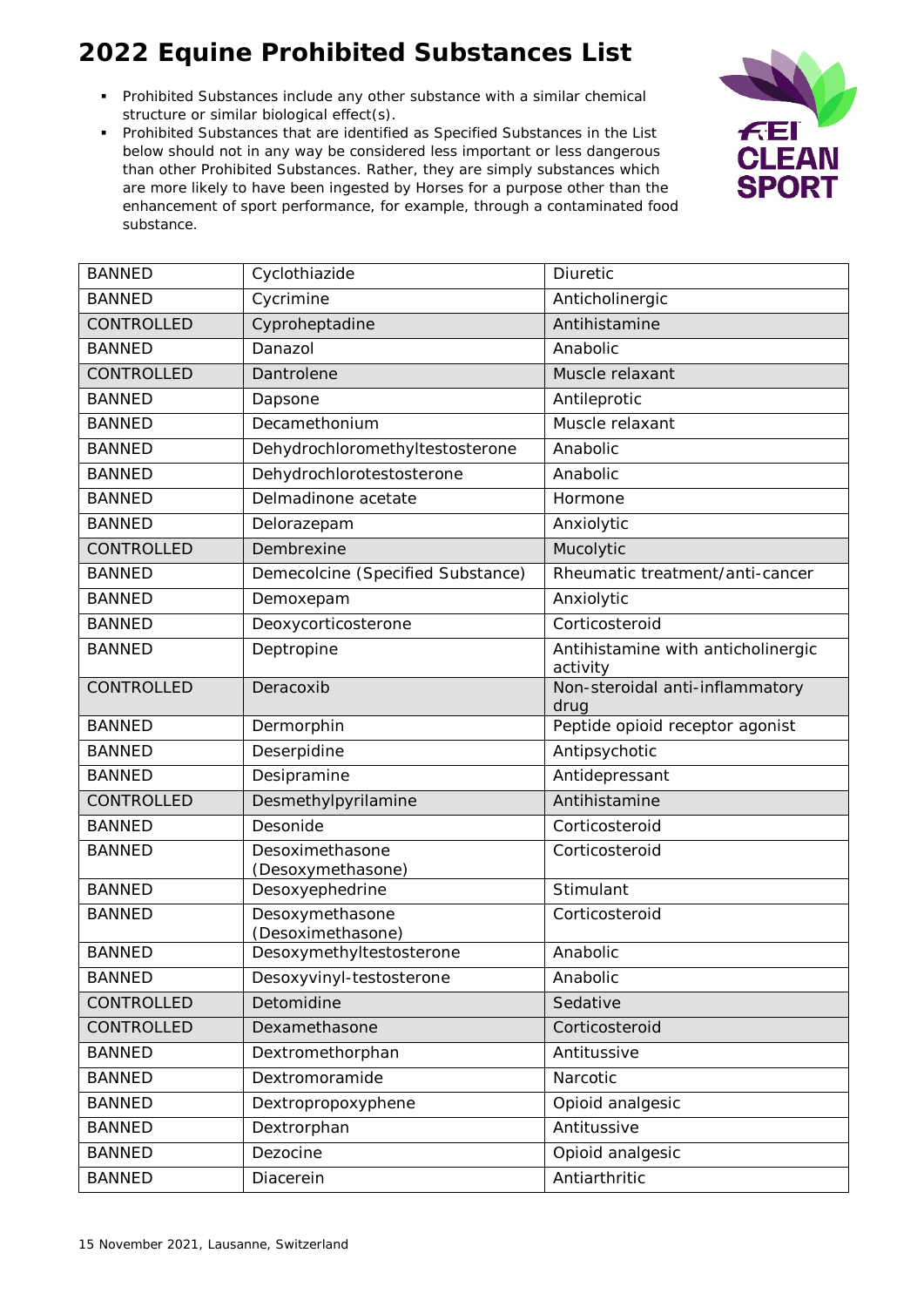- Prohibited Substances include any other substance with a similar chemical structure or similar biological effect(s).
- Prohibited Substances that are identified as Specified Substances in the List below should not in any way be considered less important or less dangerous than other Prohibited Substances. Rather, they are simply substances which are more likely to have been ingested by Horses for a purpose other than the enhancement of sport performance, for example, through a contaminated food substance.



| <b>BANNED</b>     | Diamorphine (Heroin)                              | Narcotic                                                                                                    |
|-------------------|---------------------------------------------------|-------------------------------------------------------------------------------------------------------------|
| <b>BANNED</b>     | Diaveridine                                       | Folic acid antagonist                                                                                       |
| CONTROLLED        | Diazepam                                          | Anxiolytic                                                                                                  |
| <b>BANNED</b>     | Diazoxide                                         | Muscle relaxant                                                                                             |
| <b>BANNED</b>     | Dibenzepin                                        | Psychoactive                                                                                                |
| <b>BANNED</b>     | Dibucaine                                         | Local anaesthetic                                                                                           |
| <b>BANNED</b>     | Dichlorisone                                      | Corticosteroid                                                                                              |
| <b>CONTROLLED</b> | Dichloroacetate                                   | Lactanase                                                                                                   |
| <b>BANNED</b>     | Dichlorphenamide                                  | Carbonic anhydrase inhibitor                                                                                |
| CONTROLLED        | Diclofenac                                        | Non-steroidal anti-inflammatory<br>drug                                                                     |
| <b>BANNED</b>     | Dicumarol                                         | Anticoagulant                                                                                               |
| <b>BANNED</b>     | Diethylpropion                                    | Anorexic                                                                                                    |
| <b>BANNED</b>     | Diethylthiambutene                                | Opioid analgesic                                                                                            |
| <b>BANNED</b>     | Diethyltryptamine                                 | Psychedelic                                                                                                 |
| <b>BANNED</b>     | Diflorasone acetate                               | Corticosteroid                                                                                              |
| <b>BANNED</b>     | Diflucortolone                                    | Corticosteroid                                                                                              |
| <b>BANNED</b>     | Diflunisal                                        | Analgesic                                                                                                   |
| <b>BANNED</b>     | Digitoxin                                         | Anti-arrhythmic                                                                                             |
| CONTROLLED        | Digoxin                                           | Anti-arrhythmic                                                                                             |
| <b>BANNED</b>     | Dihydrocodeine                                    | Opioid analgesic                                                                                            |
| <b>BANNED</b>     | Dihydrocodeinone                                  | Opioid analgesic                                                                                            |
| <b>BANNED</b>     | Dihydroergotamine                                 | Ergot alkaloid                                                                                              |
| <b>BANNED</b>     | Dihydromorphine                                   | Opioid analgesic                                                                                            |
| <b>BANNED</b>     | Diisopropylamine                                  | Vasodilator                                                                                                 |
| CONTROLLED        | Diltiazem                                         | Antihypertensive                                                                                            |
| <b>BANNED</b>     | <b>Dimefline</b>                                  | Respiratory stimulant                                                                                       |
| <b>BANNED</b>     | Dimethindene                                      | Antipruritic                                                                                                |
| <b>BANNED</b>     | Dimethisoquin                                     | Local anaesthetic                                                                                           |
| CONTROLLED        | Dimethyl Sulphoxide (DMSO)                        | Solvent. Threshold substance: 15<br>micrograms per millilitre in urine, or<br>1 microgram per ml in plasma. |
| <b>BANNED</b>     | Dimethylamphetamine                               | Stimulant                                                                                                   |
| <b>BANNED</b>     | Dimethyltryptamine (DMT)<br>(Specified Substance) | Psychedelic                                                                                                 |
| <b>BANNED</b>     | Diphenadione                                      | Anticoagulant                                                                                               |
| CONTROLLED        | Diphenhydramine                                   | Antihistamine                                                                                               |
| <b>BANNED</b>     | Diphenoxylate                                     | Opioid agonist                                                                                              |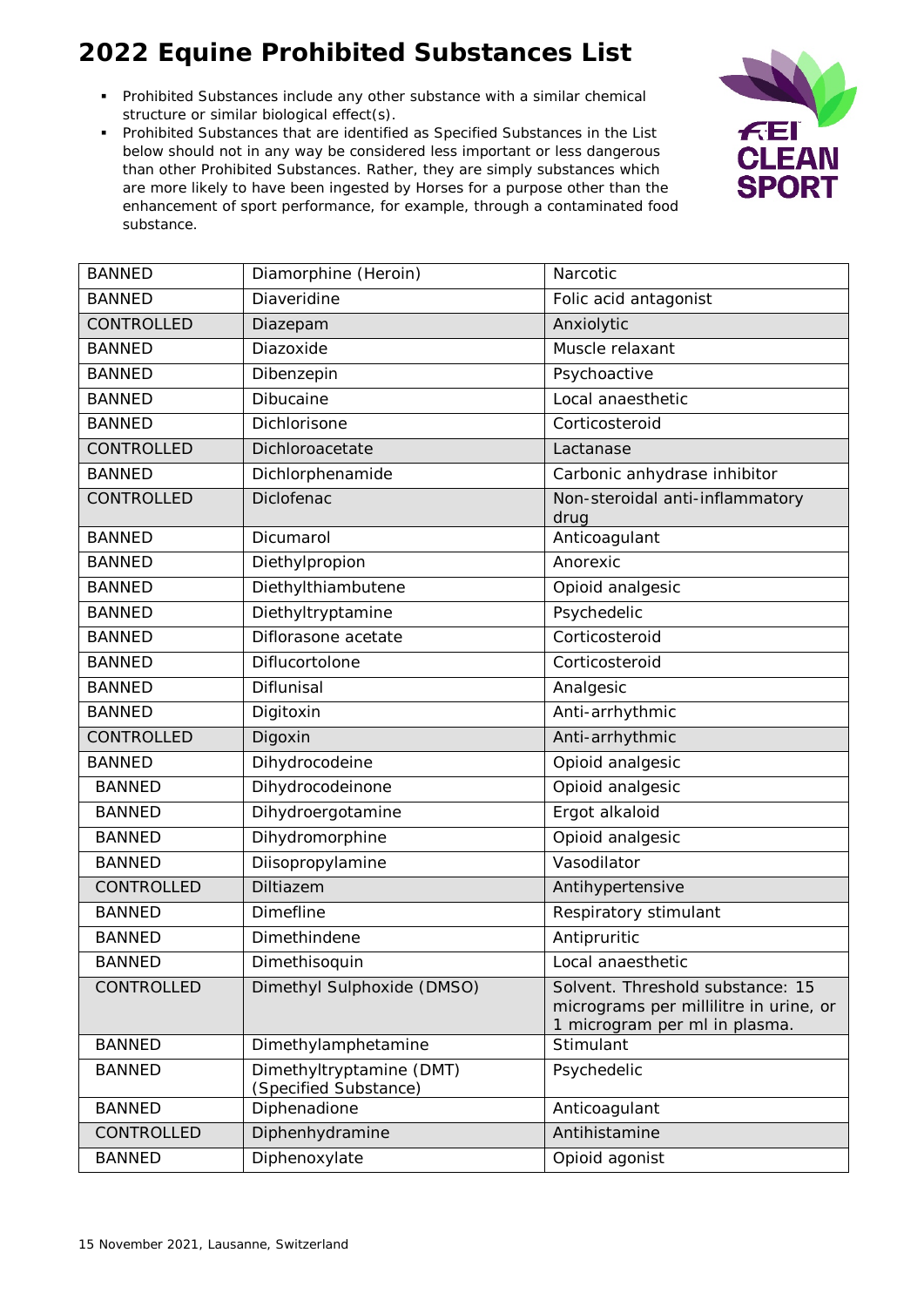- Prohibited Substances include any other substance with a similar chemical structure or similar biological effect(s).
- Prohibited Substances that are identified as Specified Substances in the List below should not in any way be considered less important or less dangerous than other Prohibited Substances. Rather, they are simply substances which are more likely to have been ingested by Horses for a purpose other than the enhancement of sport performance, for example, through a contaminated food substance.



| <b>BANNED</b> | Diphenylpyraline                                  | Antihistamine                                                                                               |
|---------------|---------------------------------------------------|-------------------------------------------------------------------------------------------------------------|
| <b>BANNED</b> | Dipipanone                                        | Opioid analgesic                                                                                            |
| <b>BANNED</b> | Diprenorphine                                     | Opioid analgesic                                                                                            |
| <b>BANNED</b> | Diprophylline                                     | <b>Bronchodilator</b>                                                                                       |
| <b>BANNED</b> | Dipyridamole                                      | Antiplatelet                                                                                                |
| CONTROLLED    | Dipyrone(Metamizole)                              | Non-steroidal anti-inflammatory<br>drug                                                                     |
| <b>BANNED</b> | Disopyramide                                      | Anti-arrhythmic                                                                                             |
| <b>BANNED</b> | Disulfiram                                        | Aldehyde dehydrohenase inhibitor                                                                            |
| <b>BANNED</b> | Dixyrazine                                        | Antipsychotic                                                                                               |
| <b>BANNED</b> | DMMA (1,3-Dimethylamylamine;<br>methylhexanamine) | Sympathomimetics                                                                                            |
| CONTROLLED    | DMSO (Dimethyl Sulphoxide)                        | Solvent. Threshold substance: 15<br>micrograms per millilitre in urine, or<br>1 microgram per ml in plasma. |
| <b>BANNED</b> | DMT (Dimethyltryptamine)<br>(Specified Substance) | Psychedelic                                                                                                 |
| CONTROLLED    | Dobutamine                                        | Sympathomimetic                                                                                             |
| <b>BANNED</b> | Donepezil                                         | Cholinesterase inhibitor                                                                                    |
| <b>BANNED</b> | Dopamine                                          | Stimulant: Threshold substance<br>controlled by 4 µg/ml in urine for<br>3-methoxytyramine                   |
| <b>BANNED</b> | Dopexamine                                        | Beta 2 adrenergic receptor agonist                                                                          |
| CONTROLLED    | Dorzolamide                                       | Carbonic Anhydrase Inhibitor                                                                                |
| <b>BANNED</b> | Dothiepin                                         | Antidepressant                                                                                              |
| <b>BANNED</b> | Doxacurium                                        | Muscle relaxant                                                                                             |
| CONTROLLED    | Doxapram                                          | Stimulant                                                                                                   |
| <b>BANNED</b> | Doxepin                                           | Antidepressant                                                                                              |
| CONTROLLED    | Doxylamine                                        | Antihistamine                                                                                               |
| <b>BANNED</b> | Drofenine                                         | Antispasmodic                                                                                               |
| <b>BANNED</b> | Dromostanolone                                    | Anabolic                                                                                                    |
| <b>BANNED</b> | Droperidol                                        | Antipsychotic                                                                                               |
| <b>BANNED</b> | Drospirenone                                      | <b>Diuretic</b>                                                                                             |
| <b>BANNED</b> | Drostanolone                                      | Anabolic                                                                                                    |
| CONTROLLED    | Drotaverine                                       | Phosphodiesterase inhibitor                                                                                 |
| <b>BANNED</b> | Duloxetine                                        | Antidepressant                                                                                              |
| <b>BANNED</b> | Dyclonine                                         | Oral anaesthetic                                                                                            |
| <b>BANNED</b> | Dyphylline                                        | Muscle relaxant                                                                                             |
| <b>BANNED</b> | Ecgonine methyl ester                             | Cocaine metabolite                                                                                          |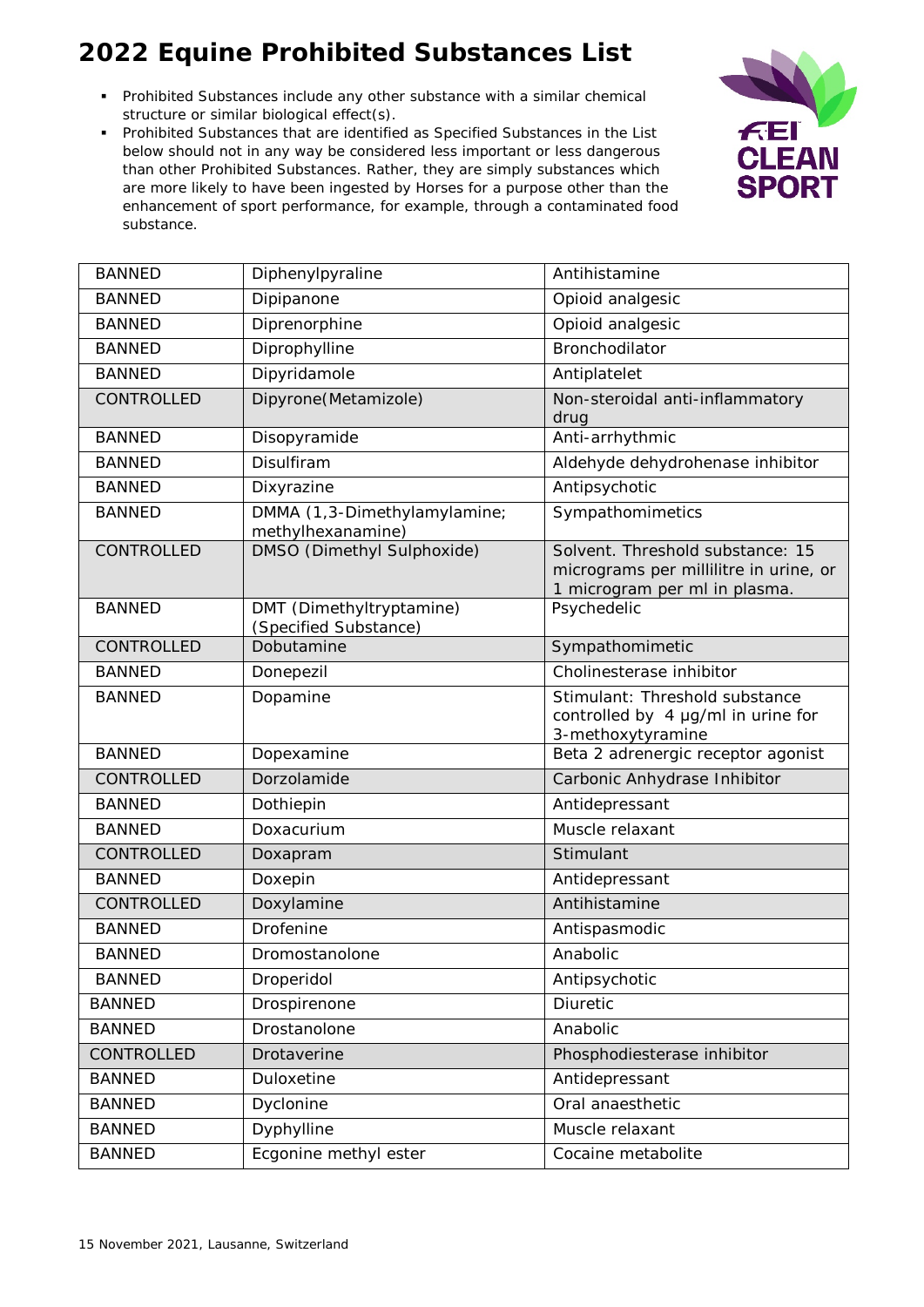- Prohibited Substances include any other substance with a similar chemical structure or similar biological effect(s).
- Prohibited Substances that are identified as Specified Substances in the List below should not in any way be considered less important or less dangerous than other Prohibited Substances. Rather, they are simply substances which are more likely to have been ingested by Horses for a purpose other than the enhancement of sport performance, for example, through a contaminated food substance.



| <b>BANNED</b> | Edrophonium                                                      | Angiotensin-converting enzyme<br>inhibitor                                                                                                                                                                                                                                                                                    |
|---------------|------------------------------------------------------------------|-------------------------------------------------------------------------------------------------------------------------------------------------------------------------------------------------------------------------------------------------------------------------------------------------------------------------------|
| <b>BANNED</b> | Efaproxiral                                                      | Haemoglobin modifier                                                                                                                                                                                                                                                                                                          |
| <b>BANNED</b> | Eletriptan                                                       | Migraine relief                                                                                                                                                                                                                                                                                                               |
| CONTROLLED    | Eltenac                                                          | Non-steroidal anti-inflammatory<br>drug                                                                                                                                                                                                                                                                                       |
| <b>BANNED</b> | Embramine                                                        | Antihistamine                                                                                                                                                                                                                                                                                                                 |
| <b>BANNED</b> | Embutramide                                                      | Sedative                                                                                                                                                                                                                                                                                                                      |
| <b>BANNED</b> | Emepronium                                                       | Antispasmodic                                                                                                                                                                                                                                                                                                                 |
| <b>BANNED</b> | Enalapril                                                        | Angiotensin-converting enzyme<br>inhibitor                                                                                                                                                                                                                                                                                    |
| <b>BANNED</b> | Enalaprilat                                                      | Angiotensin-converting enzyme<br>inhibitor                                                                                                                                                                                                                                                                                    |
| <b>BANNED</b> | Enciprazine                                                      | Anxiolytic                                                                                                                                                                                                                                                                                                                    |
| <b>BANNED</b> | Endorphins                                                       | Endogenous opioids                                                                                                                                                                                                                                                                                                            |
| <b>BANNED</b> | Enkephalins                                                      | Endogenous pain relief                                                                                                                                                                                                                                                                                                        |
| <b>BANNED</b> | Ephedrine                                                        | Stimulant (High level)                                                                                                                                                                                                                                                                                                        |
| <b>BANNED</b> | Epibatidine                                                      | Analgesic                                                                                                                                                                                                                                                                                                                     |
| <b>BANNED</b> | Epi-dihydrotestosterone                                          | Anabolic                                                                                                                                                                                                                                                                                                                      |
| <b>BANNED</b> | Epiternbolone                                                    | Anabolic                                                                                                                                                                                                                                                                                                                      |
| <b>BANNED</b> | Epitestosterone                                                  | Anabolic                                                                                                                                                                                                                                                                                                                      |
| <b>BANNED</b> | Eplerenone                                                       | Diuretic                                                                                                                                                                                                                                                                                                                      |
| <b>BANNED</b> | Ergonovine (Specified Substance)                                 | Vasoconstrictor                                                                                                                                                                                                                                                                                                               |
| <b>BANNED</b> | Ergotamine (Specified Substance)                                 | Plant alkaloid                                                                                                                                                                                                                                                                                                                |
| <b>BANNED</b> | Erythrityl tetranitrate                                          | Blood vessel relaxant                                                                                                                                                                                                                                                                                                         |
| <b>BANNED</b> | Erythropoietin (EPO), recombinant<br>EPO and synthetic analogues | Erythropoiesis                                                                                                                                                                                                                                                                                                                |
| <b>BANNED</b> | Esmolol                                                          | Beta blocker                                                                                                                                                                                                                                                                                                                  |
| <b>BANNED</b> | Estazolam                                                        | Anxiolytic                                                                                                                                                                                                                                                                                                                    |
| <b>BANNED</b> | Estranediol                                                      | Anabolic. Threshold substance:<br>0.045 microgram free and<br>glucuroconjugated 5α-estrane-3β,<br>17a-diol per millilitre in urine when,<br>at the screening stage, the free and<br>glucuroconjugated 5 aestrane-3β,<br>17a-diol exceeds the free and<br>glucuroconjugated 5,10 estrene-<br>$3\beta$ , 17a-diol in the urine. |
| CONTROLLED    | Estrone                                                          | Oestrogen                                                                                                                                                                                                                                                                                                                     |
| <b>BANNED</b> | Etafedrine                                                       | Adrenergic                                                                                                                                                                                                                                                                                                                    |
| <b>BANNED</b> | Etamiphylline                                                    | Bronchodilator                                                                                                                                                                                                                                                                                                                |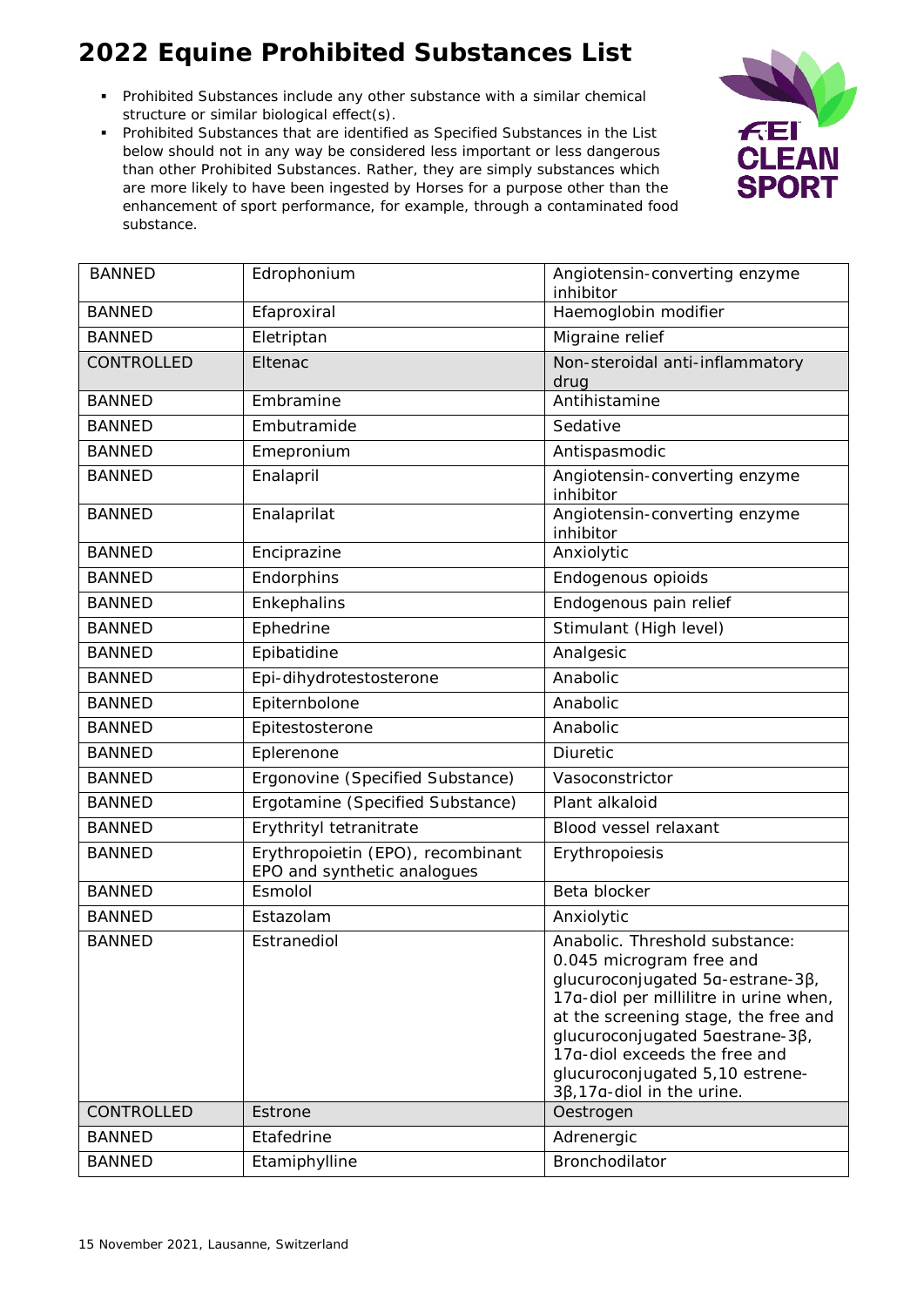- Prohibited Substances include any other substance with a similar chemical structure or similar biological effect(s).
- Prohibited Substances that are identified as Specified Substances in the List below should not in any way be considered less important or less dangerous than other Prohibited Substances. Rather, they are simply substances which are more likely to have been ingested by Horses for a purpose other than the enhancement of sport performance, for example, through a contaminated food substance.



| <b>BANNED</b>     | Etamivan                         | Stimulant                               |
|-------------------|----------------------------------|-----------------------------------------|
| <b>BANNED</b>     | Etanercept                       | Tumor necrosis factor inhibition        |
| <b>BANNED</b>     | Ethacrynic acid                  | Diuretic                                |
| <b>BANNED</b>     | Ethamivan                        | Respiratory stimulant                   |
| <b>BANNED</b>     | Ethamsylate                      | Haemostatic                             |
| <b>BANNED</b>     | Ethaverine                       | Vasodilator                             |
| <b>BANNED</b>     | Ethchlorvynol                    | Sedative                                |
| <b>BANNED</b>     | Ethiazide                        | <b>Diuretic</b>                         |
| <b>BANNED</b>     | Ethinamate                       | Sedative                                |
| <b>BANNED</b>     | Ethinylestradiol                 | Oestrogen                               |
| <b>BANNED</b>     | Ethoheptazine                    | Opioid analgesic                        |
| CONTROLLED        | Ethanol                          | Sedative and neurolytic                 |
| <b>BANNED</b>     | Ethopropazine                    | Antimuscarinic                          |
| <b>BANNED</b>     | Ethosuximide                     | Anti-epileptic                          |
| <b>BANNED</b>     | Ethotoin                         | Anticonvulsant                          |
| <b>BANNED</b>     | Ethoxzolamide                    | Carbonic anhydrase inhibitor            |
| <b>CONTROLLED</b> | Ethyl Aminobenzoate (Benzocaine) | Local anaesthetic                       |
| <b>BANNED</b>     | Ethyl Loflazepate                | Anxiolytic                              |
| <b>BANNED</b>     | Ethylamphetamine                 | Stimulant                               |
| <b>BANNED</b>     | Ethylestrenol                    | Anabolic                                |
| <b>BANNED</b>     | Ethylisobutrazine                | Sedative                                |
| <b>BANNED</b>     | Ethylmorphine                    | Opioid analgesic                        |
| <b>BANNED</b>     | Ethylnorepinephrine              | Bronchodilator                          |
| <b>BANNED</b>     | Etidocaine                       | Local anaesthetic                       |
| <b>BANNED</b>     | Etifoxine                        | Anxiolytic                              |
| <b>BANNED</b>     | Etilefrine                       | Stimulant                               |
| <b>BANNED</b>     | Etiocholanolone                  | Anabolic                                |
| <b>BANNED</b>     | Etizolam                         | Anxiolytic                              |
| <b>BANNED</b>     | Etodolac                         | Non-steroidal anti-inflammatory<br>drug |
| <b>BANNED</b>     | Etodroxizine                     | Stimulant                               |
| <b>BANNED</b>     | Etomidate                        | Sedative                                |
| <b>BANNED</b>     | Etoricoxib                       | Non-steroidal anti-inflammatory<br>drug |
| <b>BANNED</b>     | Etorphine                        | Opioid analgesic                        |
| <b>BANNED</b>     | Exemestane                       | Aromatase inhibitor                     |
| <b>BANNED</b>     | Famprofazone                     | Stimulant                               |
| <b>BANNED</b>     | Febaramate                       | Muscle relaxant                         |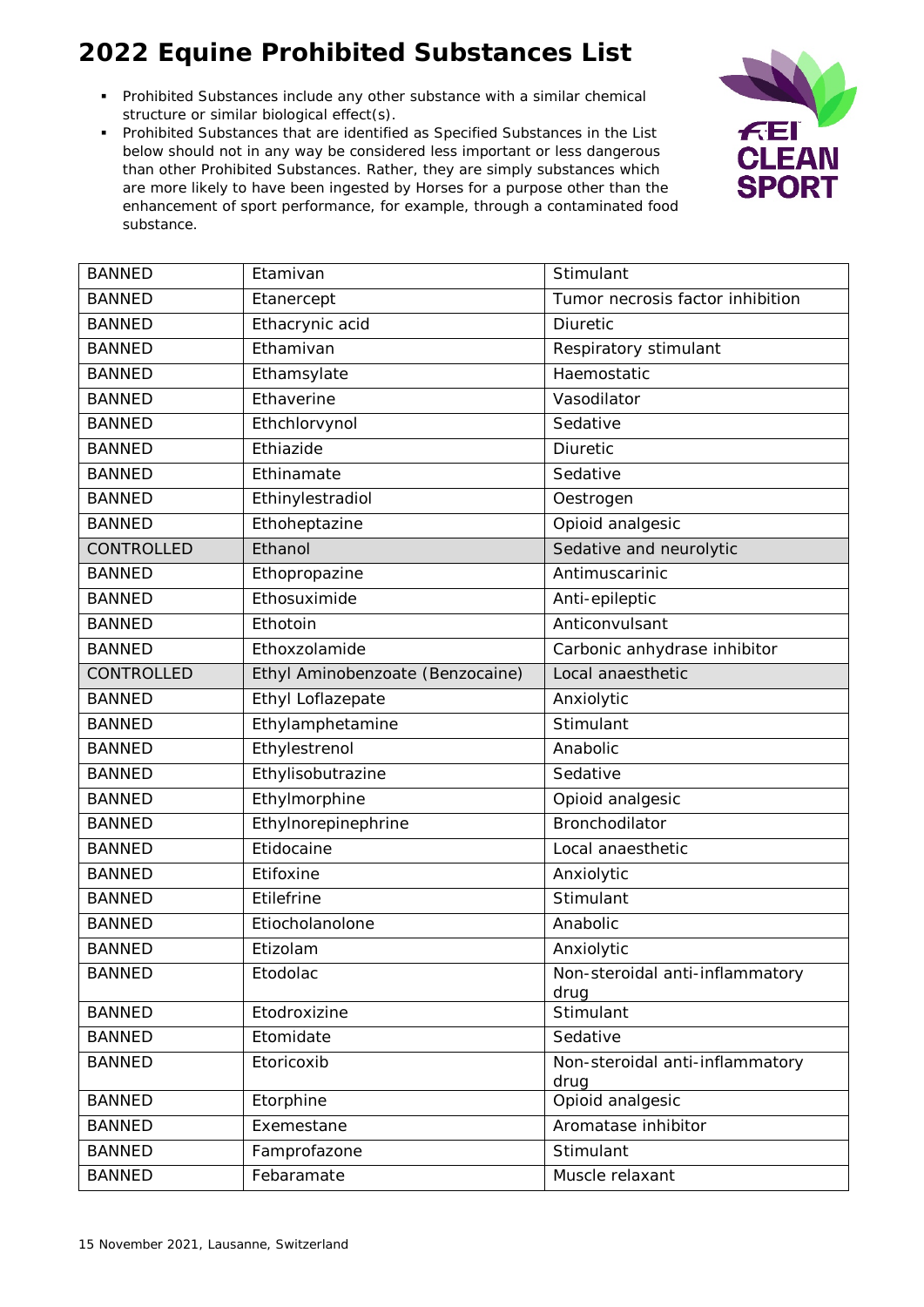- Prohibited Substances include any other substance with a similar chemical structure or similar biological effect(s).
- Prohibited Substances that are identified as Specified Substances in the List below should not in any way be considered less important or less dangerous than other Prohibited Substances. Rather, they are simply substances which are more likely to have been ingested by Horses for a purpose other than the enhancement of sport performance, for example, through a contaminated food substance.



| <b>BANNED</b> | Felbamate                                                  | Anticonvulsant                          |
|---------------|------------------------------------------------------------|-----------------------------------------|
| CONTROLLED    | Felbinac                                                   | Non-steroidal anti-inflammatory         |
|               |                                                            | drug                                    |
| <b>BANNED</b> | Felodipine                                                 | Antihypertensive                        |
| <b>BANNED</b> | Fenbufen                                                   | Non-steroidal anti-inflammatory         |
| <b>BANNED</b> | Fenbutrazate                                               | drug<br>Stimulant                       |
| <b>BANNED</b> | Fencamfamine                                               | Stimulant                               |
|               |                                                            | Stimulant                               |
| <b>BANNED</b> | Fencamine                                                  |                                         |
| <b>BANNED</b> | Fenclofenac                                                | Non-steroidal anti-inflammatory<br>drug |
| <b>BANNED</b> | Fenclozic acid                                             | Non-steroidal anti-inflammatory         |
|               |                                                            | drug                                    |
| <b>BANNED</b> | Fenethylline (Fenetylline,                                 | Stimulant                               |
| <b>BANNED</b> | Phenethylline, Phenetylline)<br>Fenetylline (Fenethylline, | Stimulant                               |
|               | Phenethylline, Phenetylline)                               |                                         |
| <b>BANNED</b> | Fenfluramine                                               | Stimulant                               |
| <b>BANNED</b> | Fenoldopam                                                 | Vasodilator                             |
| <b>BANNED</b> | Fenoprofen                                                 | Non-steroidal anti-inflammatory         |
|               |                                                            | drug                                    |
| CONTROLLED    | Fenoterol                                                  | Bronchodilator                          |
| <b>BANNED</b> | Fenozolone                                                 | Psychoactive                            |
| <b>BANNED</b> | Fenpiprane                                                 | Gastrointestinal disorders              |
| <b>BANNED</b> | Fenproporex                                                | Stimulant                               |
| <b>BANNED</b> | Fenspiride                                                 | Non-steroidal anti-inflammatory         |
|               |                                                            | drug                                    |
| CONTROLLED    | Fentanyl                                                   | Opioid analgesic                        |
| <b>BANNED</b> | Fentiazac                                                  | Pain relief                             |
| <b>BANNED</b> | Feprazone                                                  | Non-steroidal anti-inflammatory         |
|               |                                                            | drug                                    |
| CONTROLLED    | Fexofenadine                                               | Antihistamine                           |
| CONTROLLED    | Firocoxib                                                  | Non-steroidal anti-inflammatory<br>drug |
| <b>BANNED</b> | Flavoxate                                                  | Antispasmodic                           |
| <b>BANNED</b> | Flecainide                                                 | Anti-arrhythmic                         |
| <b>BANNED</b> | Floctafenine                                               | Non-steroidal anti-inflammatory         |
|               |                                                            | drug                                    |
| <b>BANNED</b> | Flouroprednisolone                                         | Corticosteroid                          |
|               | (Fluprednisolone)                                          |                                         |
| <b>BANNED</b> | Fluandrenolide (Fluandrenolone,<br>Fludroxycortide)        | Corticosteroid                          |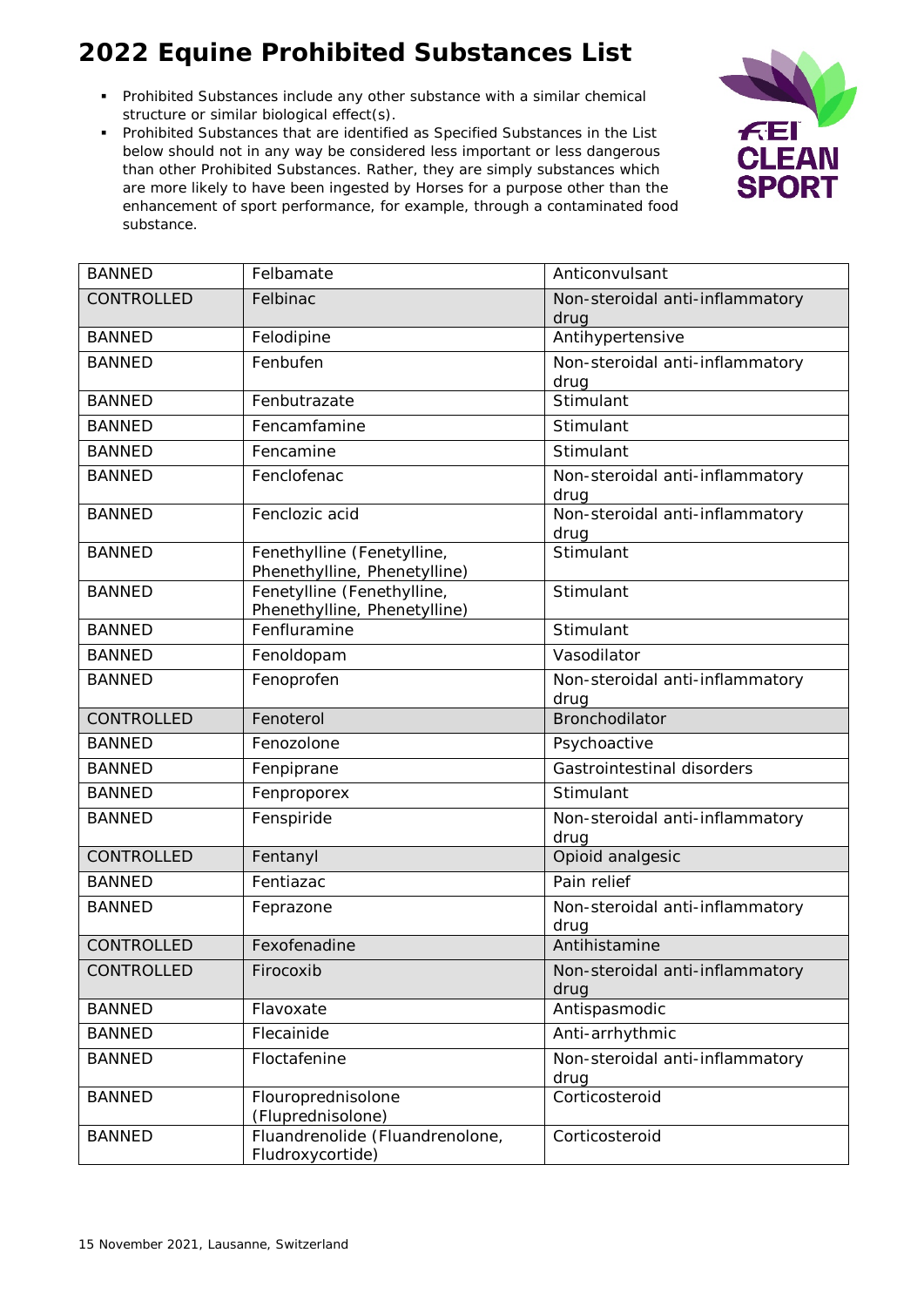- Prohibited Substances include any other substance with a similar chemical structure or similar biological effect(s).
- Prohibited Substances that are identified as Specified Substances in the List below should not in any way be considered less important or less dangerous than other Prohibited Substances. Rather, they are simply substances which are more likely to have been ingested by Horses for a purpose other than the enhancement of sport performance, for example, through a contaminated food substance.



| <b>BANNED</b> | Fluandrenolone (Fluandrenolide,<br>Fludroxycortide) | Corticosteroid                          |
|---------------|-----------------------------------------------------|-----------------------------------------|
| <b>BANNED</b> | Fluanisone                                          | Sedative                                |
| <b>BANNED</b> | Fludiazepam                                         | Anxiolytic                              |
| <b>BANNED</b> | Fludrocortisone (Fluorocortisone)                   | Corticosteroid                          |
| <b>BANNED</b> | Fludroxycortide (Fluandrenolide,<br>Fluandrenolone) | Corticosteroid                          |
| <b>BANNED</b> | Flufenamic acid                                     | Non-steroidal anti-inflammatory<br>drug |
| CONTROLLED    | Flumetasone (Flumethasone)                          | Corticosteroid                          |
| CONTROLLED    | Flumethasone (Flumetasone)                          | Corticosteroid                          |
| <b>BANNED</b> | Flumethazide                                        | Diuretic                                |
| <b>BANNED</b> | Flunarizine                                         | Antihypertensive                        |
| <b>BANNED</b> | Flunisolide                                         | Corticosteroid                          |
| <b>BANNED</b> | Flunitrazepam                                       | Anxiolytic                              |
| CONTROLLED    | Flunixin                                            | Non-steroidal anti-inflammatory<br>drug |
| <b>BANNED</b> | Fluocinolone                                        | Corticosteroid                          |
| <b>BANNED</b> | Fluocinolone acetonide                              | Corticosteroid                          |
| <b>BANNED</b> | Fluocinonide                                        | Corticosteroid                          |
| <b>BANNED</b> | Fluocortolone                                       | Corticosteroid                          |
| <b>BANNED</b> | Fluopromazine (Triflupromazine)                     | Antipsychotic                           |
| <b>BANNED</b> | Fluoresone                                          | Anti-epileptic                          |
| <b>BANNED</b> | Fluorocortisone (Fludrocortisone)                   | Corticosteroid                          |
| <b>BANNED</b> | Fluorometholone                                     | Corticosteroid                          |
| <b>BANNED</b> | Fluorophenethylamine                                | Stimulant                               |
| <b>BANNED</b> | Fluoroprednisolone                                  | Corticosteroid                          |
| <b>BANNED</b> | Fluoxetine                                          | Antidepressant                          |
| <b>BANNED</b> | Fluoxymesterone                                     | Anabolic                                |
| <b>BANNED</b> | Flupenthixol                                        | Antidepressant                          |
| <b>BANNED</b> | Fluphenazine                                        | Antipsychotic                           |
| <b>BANNED</b> | Flupirtine                                          | Analgesic                               |
| <b>BANNED</b> | Fluprednisolone<br>(Flouroprednisolone)             | Corticosteroid                          |
| <b>BANNED</b> | Flurazepam                                          | Anxiolytic                              |
| <b>BANNED</b> | Flurbiprofen                                        | Non-steroidal anti-inflammatory<br>drug |
| <b>BANNED</b> | Fluspirilene                                        | Antipsychotic                           |
| CONTROLLED    | Fluticasone                                         | Corticosteroid                          |
| <b>BANNED</b> | Flutoprazepam                                       | Anxiolytic                              |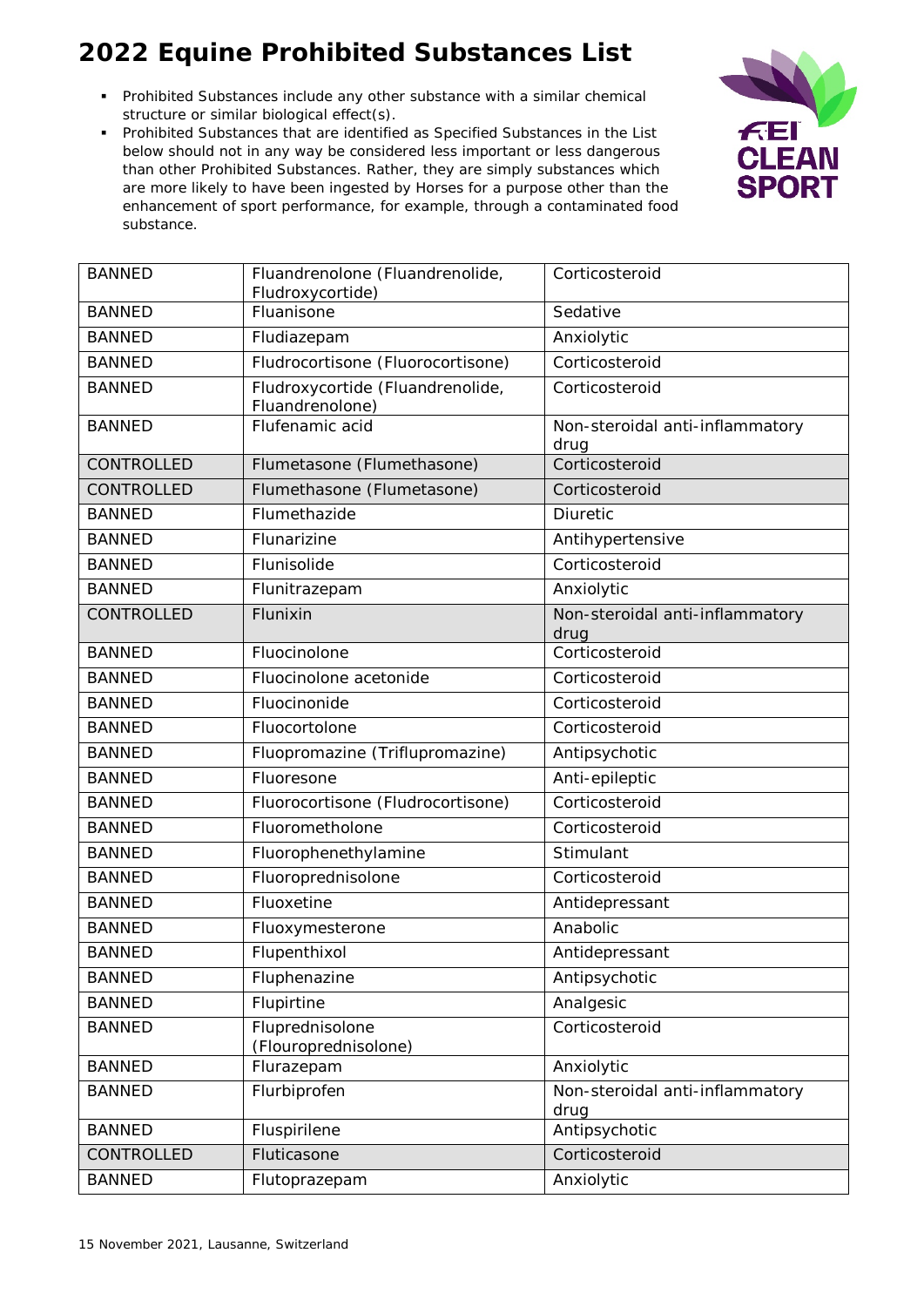- Prohibited Substances include any other substance with a similar chemical structure or similar biological effect(s).
- Prohibited Substances that are identified as Specified Substances in the List below should not in any way be considered less important or less dangerous than other Prohibited Substances. Rather, they are simply substances which are more likely to have been ingested by Horses for a purpose other than the enhancement of sport performance, for example, through a contaminated food substance.



| <b>BANNED</b> | Fluvoxamine                           | Antidepressant                  |
|---------------|---------------------------------------|---------------------------------|
| <b>BANNED</b> | Formebolone                           | Anabolic                        |
| <b>BANNED</b> | Formestane                            | Aromatase inhibitor             |
| CONTROLLED    | Formoterol                            | Bronchodilator                  |
| <b>BANNED</b> | Fosinopril                            | Antihypertensive                |
| <b>BANNED</b> | Fosphenytoin                          | Anticonvulsant                  |
| <b>BANNED</b> | Fulvestrant                           | Oestrogen receptor antagonist   |
| <b>BANNED</b> | Furazabol                             | Anabolic                        |
| <b>BANNED</b> | Furazadrol                            | Anabolic                        |
| <b>BANNED</b> | Furfenorex                            | Stimulant                       |
| CONTROLLED    | Furosemide                            | <b>Diuretic</b>                 |
| CONTROLLED    | Gabapentin                            | Anti-epileptic                  |
| <b>BANNED</b> | Galantamine                           | Alzheimer medication - alkaloid |
| <b>BANNED</b> | Gallamine                             | Muscle relaxant                 |
| <b>BANNED</b> | Gamma amino butyric acid              | Amino acid                      |
| <b>BANNED</b> | Gamma-Butyrolactone (GBL)             | Sedative                        |
| <b>BANNED</b> | Gamma-Hydroxybutyrate (GHB)           | Sedative                        |
| <b>BANNED</b> | Gepirone                              | Anxiolytic                      |
| <b>BANNED</b> | Gestrinone                            | Anabolic                        |
| <b>BANNED</b> | Glutethimide                          | Sedative                        |
| CONTROLLED    | Glycopyrrolate                        | Anticholenergic                 |
| CONTROLLED    | Grapiprant                            | Non-steroidal anti-inflammatory |
| <b>BANNED</b> | <b>Growth Factors</b>                 | Growth promotion                |
| <b>BANNED</b> | Growth Hormone (GH) - or<br>analogues | Growth promotion                |
| CONTROLLED    | Guaifenesin                           | Expectorant                     |
| <b>BANNED</b> | Guanabenz                             | Sedative                        |
| <b>BANNED</b> | Guanadrel                             | Antihypertensive                |
| <b>BANNED</b> | Guanethidine                          | Antihypertensive                |
| <b>BANNED</b> | Guanoclor                             | Sympatholytic                   |
| <b>BANNED</b> | Guanoxan                              | Sympatholytic                   |
| <b>BANNED</b> | GW1516                                | Anabolic                        |
| <b>BANNED</b> | Haemaglobin analogues                 | Oxygen transport                |
| <b>BANNED</b> | Halcinonide                           | Corticosteroid                  |
| <b>BANNED</b> | Halobetasol                           | Corticosteroid                  |
| <b>BANNED</b> | Halodrol                              | Anabolic                        |
| <b>BANNED</b> | Haloperidol                           | Neuroleptic                     |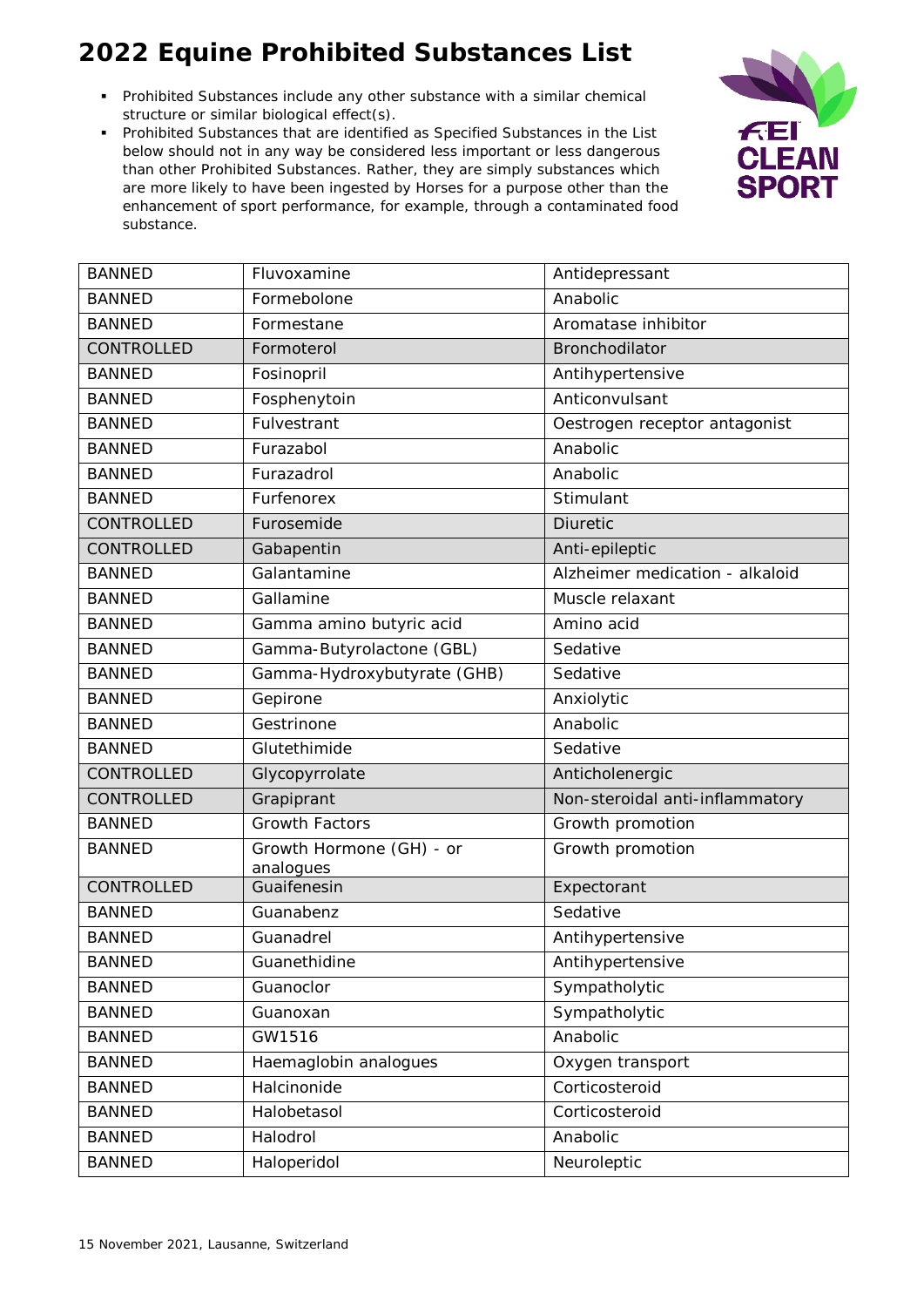- Prohibited Substances include any other substance with a similar chemical structure or similar biological effect(s).
- Prohibited Substances that are identified as Specified Substances in the List below should not in any way be considered less important or less dangerous than other Prohibited Substances. Rather, they are simply substances which are more likely to have been ingested by Horses for a purpose other than the enhancement of sport performance, for example, through a contaminated food substance.



| <b>BANNED</b>     | Harmaline                                       | Psychoactive                                                                 |
|-------------------|-------------------------------------------------|------------------------------------------------------------------------------|
| CONTROLLED        | Harpagoside                                     | Anti-inflammatory                                                            |
| <b>BANNED</b>     | Heptaminol                                      | Stimulant                                                                    |
| <b>BANNED</b>     | Heroin (Diamorphine)                            | Narcotic                                                                     |
| <b>BANNED</b>     | Hexafluorenium                                  | Muscle relaxant                                                              |
| <b>BANNED</b>     | Hexobarbital                                    | Sedative                                                                     |
| <b>BANNED</b>     | Hexocyclium                                     | Antimuscarinic                                                               |
| <b>BANNED</b>     | Hexylcaine                                      | Local anaesthetic                                                            |
| <b>BANNED</b>     | Histapyrrodine                                  | Antihistamine                                                                |
| <b>BANNED</b>     | Homatropine                                     | Anticholenergic                                                              |
| <b>BANNED</b>     | Homophenazine                                   | Psychiatric drug                                                             |
| CONTROLLED        | Hordenine (Specified Substance)                 | Norepinephrine stimulant                                                     |
| <b>BANNED</b>     | Huperzine A                                     | Acetylcholinesterase inhibitor                                               |
| <b>BANNED</b>     | Hydralazine                                     | Vasodilator; afterload reducer                                               |
| <b>CONTROLLED</b> | Hydrochlorothiazide<br>(Hydrochlorthiazide)     | <b>Diuretic</b>                                                              |
| CONTROLLED        | Hydrochlorthiazide<br>(Hydrochlorothiazide)     | <b>Diuretic</b>                                                              |
| <b>BANNED</b>     | Hydrocodone                                     | Opioid analgesic                                                             |
| CONTROLLED        | Hydrocortisone                                  | Corticosteroid. Threshold substance:<br>1 microgram per millilitre in urine. |
| <b>BANNED</b>     | Hydroflumethiazide                              | <b>Diuretic</b>                                                              |
| <b>BANNED</b>     | Hydromorphinol                                  | Opioid analgesic                                                             |
| <b>BANNED</b>     | Hydromorphone                                   | Opioid analgesic                                                             |
| <b>BANNED</b>     | Hydroxyamphetamine                              | Stimulant                                                                    |
| <b>BANNED</b>     | Hydroxyephedrine (Oxilofrine)                   | Stimulant                                                                    |
| <b>BANNED</b>     | Hydroxy-gamma amino butyric acid                | Psychoactive drug                                                            |
| <b>BANNED</b>     | Hydroxytestosterone                             | Anabolic                                                                     |
| CONTROLLED        | Hydroxyzine                                     | Sedative                                                                     |
| CONTROLLED        | Hyoscine (Scopolamine) (Specified<br>Substance) | Parasympathetic                                                              |
| <b>BANNED</b>     | Hyoscyamine (Atropine isomer)                   | Anticholenergic                                                              |
| <b>BANNED</b>     | Ibandronate                                     | Bisphosphonates                                                              |
| <b>BANNED</b>     | Ibogaine                                        | Psychoactive indole                                                          |
| CONTROLLED        | Ibuprofen                                       | Non-steroidal anti-inflammatory<br>drug                                      |
| <b>BANNED</b>     | Ibutilide                                       | Anti-arrhythmic                                                              |
| <b>BANNED</b>     | Iloprost                                        | Vasodilator                                                                  |
| <b>BANNED</b>     | Imipramine                                      | Antidepressant                                                               |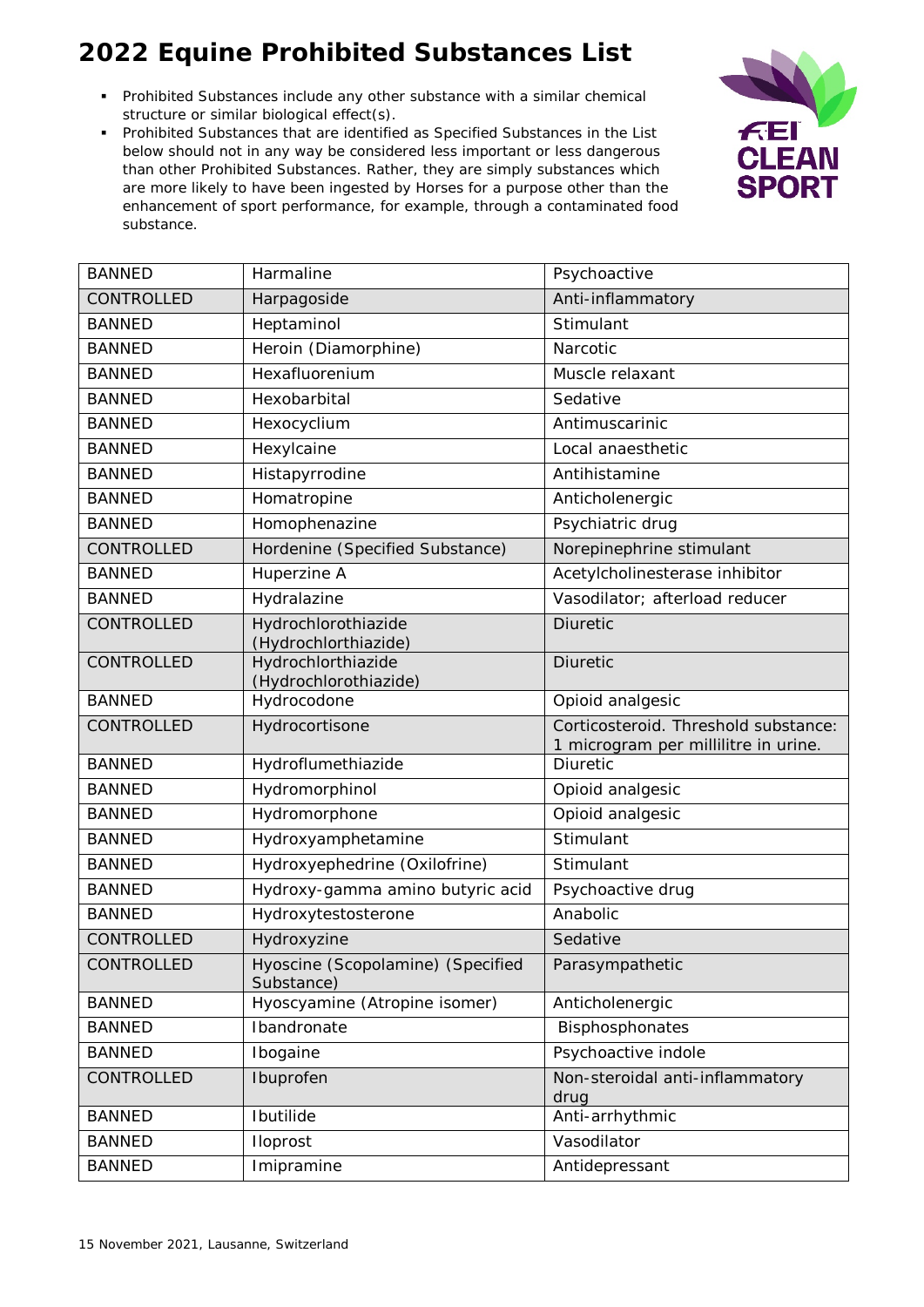- Prohibited Substances include any other substance with a similar chemical structure or similar biological effect(s).
- Prohibited Substances that are identified as Specified Substances in the List below should not in any way be considered less important or less dangerous than other Prohibited Substances. Rather, they are simply substances which are more likely to have been ingested by Horses for a purpose other than the enhancement of sport performance, for example, through a contaminated food substance.



| CONTROLLED    | Indacaterol                  | Beta 2 adrenergic receptor agonist       |
|---------------|------------------------------|------------------------------------------|
| <b>BANNED</b> | Indapamide                   | <b>Diuretic</b>                          |
| CONTROLLED    | Indomethacin                 | Non-steroidal anti-inflammatory<br>drug  |
| <b>BANNED</b> | Indoprofen                   | Non-steroidal anti-inflammatory<br>drug  |
| <b>BANNED</b> | Indoramin                    | Antihypertensive                         |
| <b>BANNED</b> | Infliximab                   | Therapeutic antibody                     |
| CONTROLLED    | Ipratropium                  | Bronchodilator/ Muscarinic<br>antagonist |
| <b>BANNED</b> | Iprindole                    | Antidepressant                           |
| <b>BANNED</b> | Iproniazid                   | Antidepressant                           |
| <b>BANNED</b> | Ipsapirone                   | Anxiolytic                               |
| <b>BANNED</b> | Irbesartan                   | Antihypertensive                         |
| <b>BANNED</b> | Isoaminile                   | Antitussive                              |
| <b>BANNED</b> | Isocarboxazid                | Antidepressant                           |
| <b>BANNED</b> | Isoetharine                  | Beta 2 adrenergic receptor agonist       |
| CONTROLLED    | Isoflupredone                | Corticosteroid                           |
| <b>BANNED</b> | Isomethadone                 | Analgesic                                |
| <b>BANNED</b> | Isometheptane                | Stimulant                                |
| <b>BANNED</b> | Isometheptene                | Sympathomimetic                          |
| <b>BANNED</b> | Isoprenaline (Isoprotorenol) | Bronchodilator                           |
| <b>BANNED</b> | Isopropamide                 | Anticholinergic                          |
| <b>BANNED</b> | Isoprotorenol (Isoprenaline) | Bronchodilator                           |
| <b>BANNED</b> | Isopyrin (Ramifenazone)      | Pain relief                              |
| <b>BANNED</b> | Isosorbide dinitrate         | Vasodilator                              |
| <b>BANNED</b> | Isothipendyl                 | Antihistamine                            |
| <b>BANNED</b> | Isoxicam                     | Non-steroidal anti-inflammatory<br>drug  |
| CONTROLLED    | Isoxsuprine                  | Vasodilator                              |
| <b>BANNED</b> | Isradipine                   | Calcium channel blocker                  |
| <b>BANNED</b> | Kebuzone                     | Non-steroidal anti-inflammatory<br>drug  |
| CONTROLLED    | Ketamine                     | Anaesthetic                              |
| <b>BANNED</b> | Ketazolam                    | Anxiolytic                               |
| CONTROLLED    | Ketoprofen                   | Non-steroidal anti-inflammatory<br>drug  |
| CONTROLLED    | Ketorolac                    | Non-steroidal anti-inflammatory<br>drug  |
| <b>BANNED</b> | Ketotifen                    | Antihistamine                            |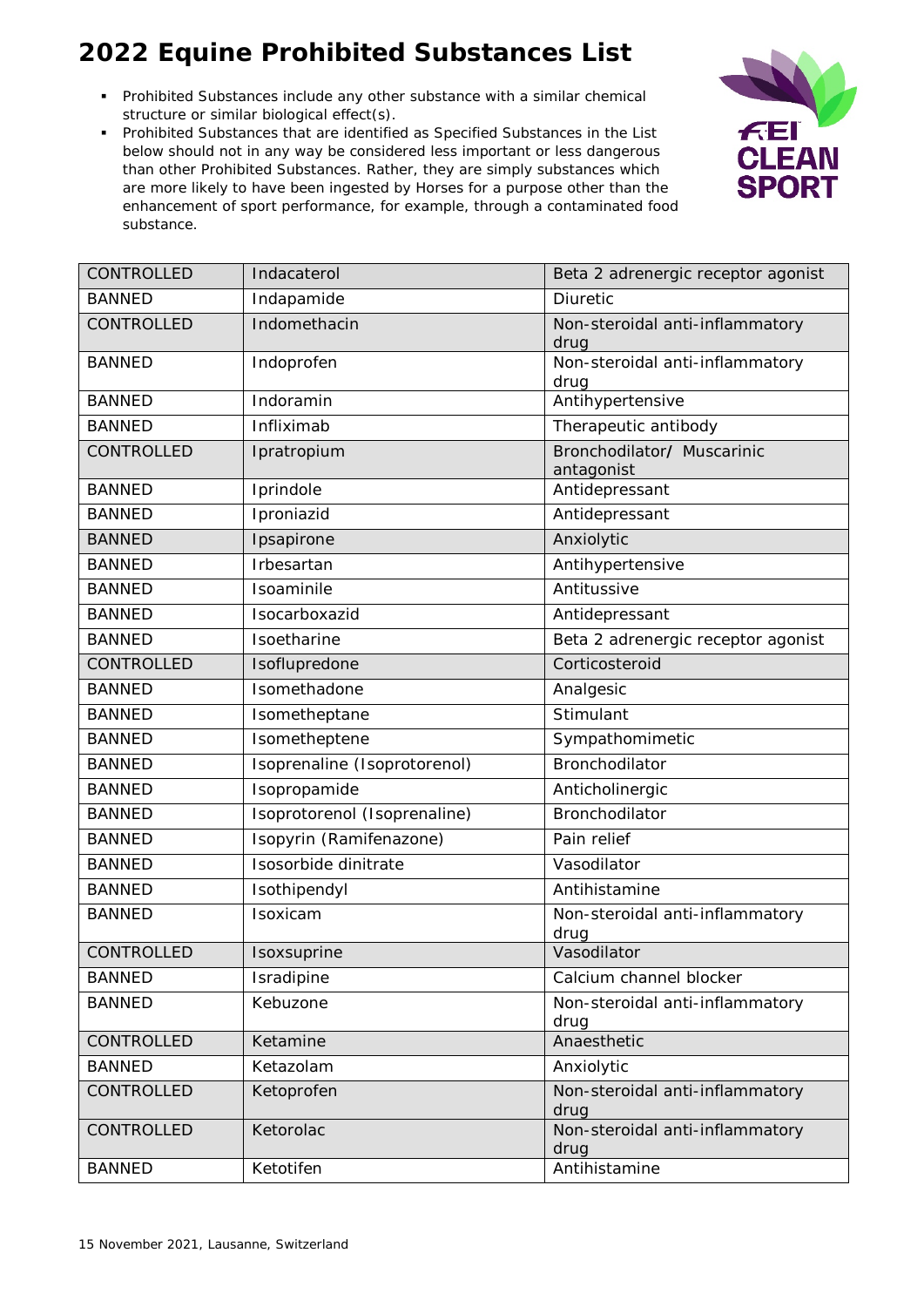- Prohibited Substances include any other substance with a similar chemical structure or similar biological effect(s).
- Prohibited Substances that are identified as Specified Substances in the List below should not in any way be considered less important or less dangerous than other Prohibited Substances. Rather, they are simply substances which are more likely to have been ingested by Horses for a purpose other than the enhancement of sport performance, for example, through a contaminated food substance.



| <b>BANNED</b>     | Krypton                        | Hypoxia Inducible Factor (HIF)<br>Activator |
|-------------------|--------------------------------|---------------------------------------------|
| <b>BANNED</b>     | Labetalol                      | Beta blocker                                |
| <b>BANNED</b>     | Lamotrigine                    | Anticonvulsant                              |
| <b>BANNED</b>     | Lenperone                      | Anxiolytic                                  |
| <b>BANNED</b>     | Leptazole (Pentylenetetrazole) | Stimulant                                   |
| <b>BANNED</b>     | Letosteine                     | Mucolytic                                   |
| <b>BANNED</b>     | Letrozole                      | Aromatase inhibitor                         |
| <b>BANNED</b>     | Levallorphan                   | Opioid antagonist                           |
| CONTROLLED        | Levamisole                     | Imidazothiazole                             |
| <b>BANNED</b>     | Levobunolol                    | Beta blocker                                |
| CONTROLLED        | Levocabastine                  | Antihistamine                               |
| <b>BANNED</b>     | Levodopa                       | Dihydroxythenylalanine substitute           |
| <b>CONTROLLED</b> | Levomethadone                  | Opioid analgesic                            |
| <b>BANNED</b>     | Levomethorphan                 | Opioid analgesic                            |
| <b>BANNED</b>     | Levophacetoperane              | Boosts brain uptake of<br>catecholamines    |
| <b>BANNED</b>     | Levorphanol                    | Opioid analgesic                            |
| <b>CONTROLLED</b> | Levothyroxine                  | Hormone                                     |
| <b>BANNED</b>     | LGD-4033                       | Anabolic                                    |
| CONTROLLED        | Lidocaine                      | Local anaesthetic                           |
| <b>BANNED</b>     | Lidoflazine                    | Anti-arrhythmic                             |
| <b>BANNED</b>     | Lisinopril                     | Angiotensin-converting enzyme<br>inhibitor  |
| <b>BANNED</b>     | Lithium                        | Mood stabiliser                             |
| <b>BANNED</b>     | Lobeline                       | Respiratory stimulant                       |
| <b>BANNED</b>     | Lofentanil                     | Opioid analgesic                            |
| <b>BANNED</b>     | Lofepramine                    | Antidepressant                              |
| CONTROLLED        | Loperamide                     | Antidiarrhoea                               |
| <b>BANNED</b>     | Loprazolam                     | Anxiolytic                                  |
| CONTROLLED        | Loratadine                     | Antihistamine                               |
| <b>BANNED</b>     | Lorazepam                      | Anxiolytic                                  |
| <b>BANNED</b>     | Lormetazepam                   | Anxiolytic                                  |
| <b>BANNED</b>     | Lornoxicam                     | Non-steroidal anti-inflammatory<br>drug     |
| <b>BANNED</b>     | Losartan                       | Antihypertensive                            |
| <b>BANNED</b>     | Loxapine                       | Antipsychotic                               |
| <b>BANNED</b>     | Lucanthone                     | Radiation sensitizer                        |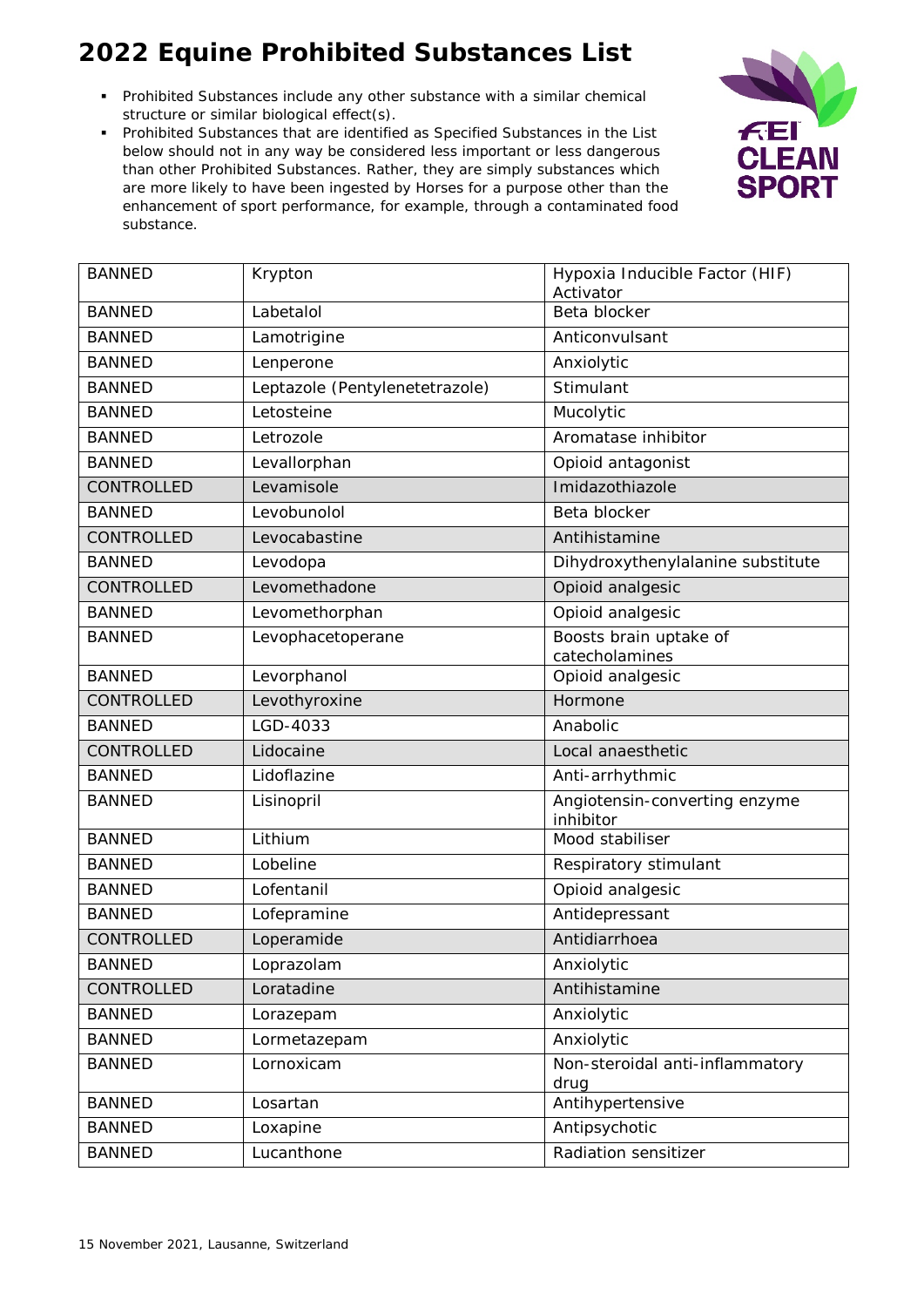- Prohibited Substances include any other substance with a similar chemical structure or similar biological effect(s).
- Prohibited Substances that are identified as Specified Substances in the List below should not in any way be considered less important or less dangerous than other Prohibited Substances. Rather, they are simply substances which are more likely to have been ingested by Horses for a purpose other than the enhancement of sport performance, for example, through a contaminated food substance.



| <b>BANNED</b>     | Lumiracoxib                                     | Non-steroidal anti-inflammatory            |
|-------------------|-------------------------------------------------|--------------------------------------------|
|                   |                                                 | drug                                       |
| <b>BANNED</b>     | Mabuterol                                       | Beta agonist                               |
| <b>BANNED</b>     | Madol                                           | Anabolic                                   |
| <b>CONTROLLED</b> | Magnesium sulphate (injection)                  | Sedative                                   |
| <b>BANNED</b>     | Maprotiline                                     | Antidepressant                             |
| <b>BANNED</b>     | Mazindol                                        | Anorexic                                   |
| <b>BANNED</b>     | MDA (Methylenedioxyamphetamine)                 | Stimulant                                  |
| <b>BANNED</b>     | <b>MDEA</b><br>(Methylenedioxyethylamphetamine) | Stimulant                                  |
| <b>BANNED</b>     | <b>MDMA</b><br>(Methylenedioxymethamphetamine)  | Stimulant                                  |
| <b>BANNED</b>     | Mebanazine                                      | Mono-amine oxidase inhibitor               |
| <b>BANNED</b>     | Mebeverine                                      | Antispasmodic                              |
| <b>BANNED</b>     | Mebhydroline                                    | Antihistamine                              |
| <b>BANNED</b>     | Mebutamate                                      | Sedative                                   |
| <b>BANNED</b>     | Mecamylamine                                    | Nicotine antagonist                        |
| <b>BANNED</b>     | Meclizine                                       | Antihistamine                              |
| CONTROLLED        | Meclofenamic acid                               | Non-steroidal anti-inflammatory<br>drug    |
| <b>BANNED</b>     | Meclofenoxate                                   | Stimulant                                  |
| <b>BANNED</b>     | Meconine (Specified Substance)                  | Opioid                                     |
| <b>BANNED</b>     | Medazepam                                       | Anxiolytic                                 |
| CONTROLLED        | Medetomidine                                    | Sedative                                   |
| <b>BANNED</b>     | Medroxyprogesterone                             | Hormone                                    |
| <b>BANNED</b>     | Medrylamine                                     | Antihistamine                              |
| <b>BANNED</b>     | Medrysone                                       | Corticosteroid                             |
| <b>BANNED</b>     | Mefenamic acid                                  | Non-steroidal anti-inflammatory            |
| <b>BANNED</b>     |                                                 | drug<br>Stimulant                          |
|                   | Mefenorex                                       |                                            |
| <b>BANNED</b>     | Mefexamide                                      | Stimulant                                  |
| <b>BANNED</b>     | Mefruside                                       | Diuretic                                   |
| <b>BANNED</b>     | Meldonium                                       | Antiischaemic                              |
| CONTROLLED        | Meloxicam                                       | Non-steroidal anti-inflammatory<br>drug    |
| <b>BANNED</b>     | Melperone                                       | Antipsychotic                              |
| <b>BANNED</b>     | Memantine                                       | N-methyl D-asparate receptor<br>antagonist |
| <b>BANNED</b>     | Meparfynol                                      | Anxiolytic                                 |
| <b>BANNED</b>     | Mepazine                                        | Antipsychotic                              |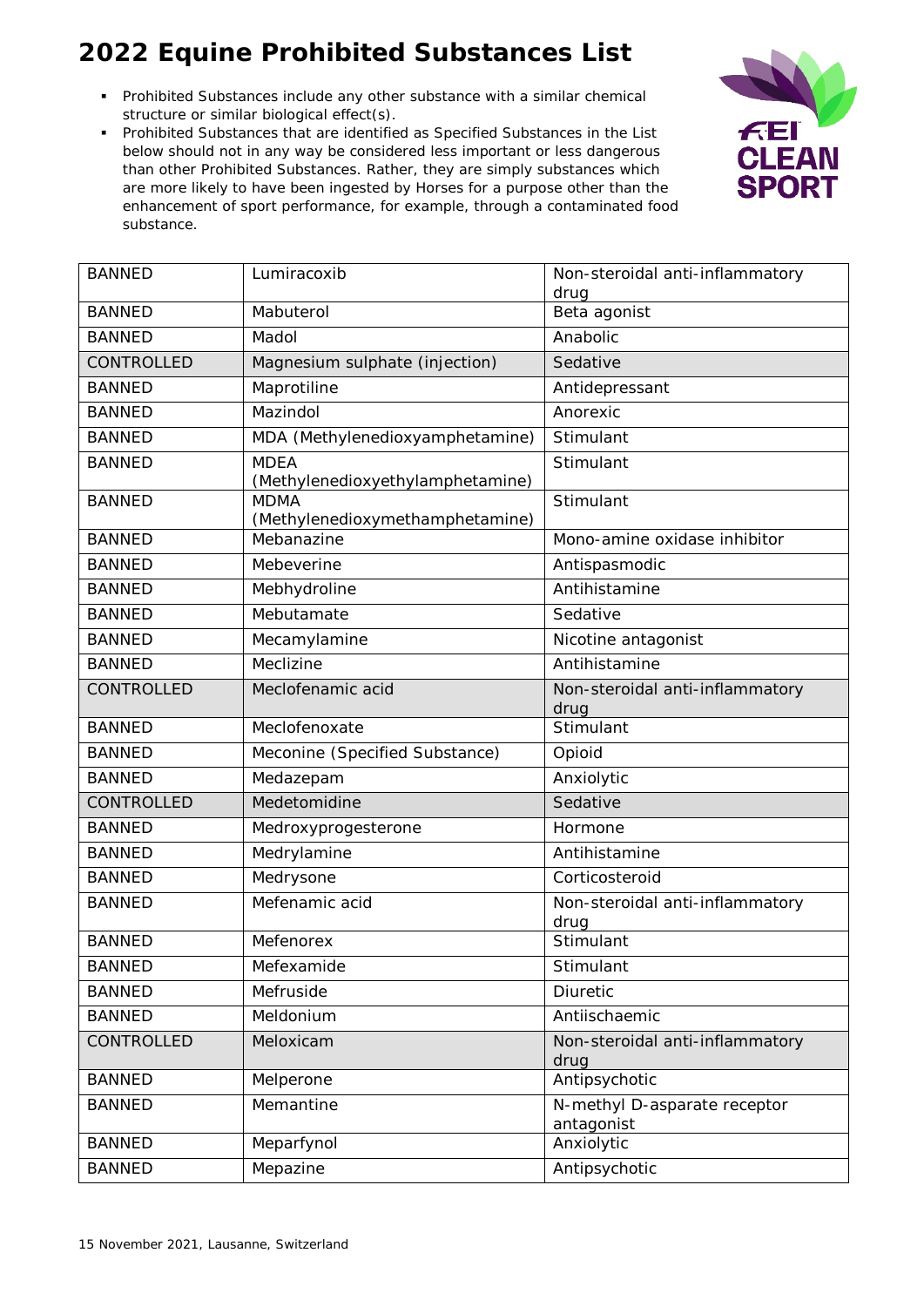- Prohibited Substances include any other substance with a similar chemical structure or similar biological effect(s).
- Prohibited Substances that are identified as Specified Substances in the List below should not in any way be considered less important or less dangerous than other Prohibited Substances. Rather, they are simply substances which are more likely to have been ingested by Horses for a purpose other than the enhancement of sport performance, for example, through a contaminated food substance.



| <b>BANNED</b>     | Mepenzolate                            | Muscle relaxant                         |
|-------------------|----------------------------------------|-----------------------------------------|
| <b>BANNED</b>     | Meperidine (Pethidine)                 | Opioid analgesic                        |
| <b>BANNED</b>     | Mephenesin                             | Muscle relaxant                         |
| <b>BANNED</b>     | Mephentermine                          | Stimulant                               |
| <b>BANNED</b>     | Mephenytoin                            | Anticonvulsant                          |
| <b>BANNED</b>     | Mephobarbital                          | Sedative                                |
| <b>BANNED</b>     | Mepindolol                             | Beta blocker                            |
| <b>CONTROLLED</b> | Mepivacaine                            | Local anaesthetic                       |
| <b>BANNED</b>     | Meprednisone                           | Corticosteroid                          |
| <b>BANNED</b>     | Meprobamate (Meprobromate)             | Anxiolytic                              |
| <b>BANNED</b>     | Meprobromate (Meprobamate)             | Anxiolytic                              |
| <b>BANNED</b>     | Meprylcaine                            | Local anaesthetic                       |
| <b>BANNED</b>     | Meptazinol                             |                                         |
| <b>CONTROLLED</b> |                                        | Opioid analgesic<br>Antihistamine       |
|                   | Mepyramine (Pyrilamine)<br>Meralluride |                                         |
| <b>BANNED</b>     |                                        | Diuretic                                |
| <b>BANNED</b>     | Merbaphen                              | Diuretic                                |
| <b>BANNED</b>     | Mercaptomerin                          | <b>Diuretic</b>                         |
| <b>BANNED</b>     | Mersalyl                               | Diuretic                                |
| <b>BANNED</b>     | Mesalamine (Mesalazine)                | Non-steroidal anti-inflammatory<br>drug |
| <b>BANNED</b>     | Mesalazine (Mesalamine)                | Non-steroidal anti-inflammatory<br>drug |
| <b>BANNED</b>     | Mesocarb                               | Stimulant                               |
| <b>BANNED</b>     | Mesoridazine                           | Neuroleptic                             |
| <b>BANNED</b>     | Mestanolone                            | Anabolic                                |
| <b>BANNED</b>     | Mesterolone                            | Anabolic                                |
| <b>BANNED</b>     | Metaclazepam                           | Anxiolytic                              |
| CONTROLLED        | Metamizole (Dipyrone)                  | Non-steroidal anti-inflammatory<br>drug |
| <b>BANNED</b>     | Metaproterenol                         | Bronchodilator                          |
| <b>BANNED</b>     | Metaraminol                            | Stimulant                               |
| <b>BANNED</b>     | Metaxalone                             | Muscle relaxant                         |
| <b>BANNED</b>     | Metazocine                             | Opioid analgesic                        |
| CONTROLLED        | Metformin                              | Antidiabetic                            |
| <b>BANNED</b>     | Methacholine                           | Hypotensive                             |
| CONTROLLED        | Methadone                              | Opioid analgesic                        |
| <b>BANNED</b>     | Methallenestril                        | Oestrogen                               |
| <b>BANNED</b>     | Methamphetamine                        | Stimulant                               |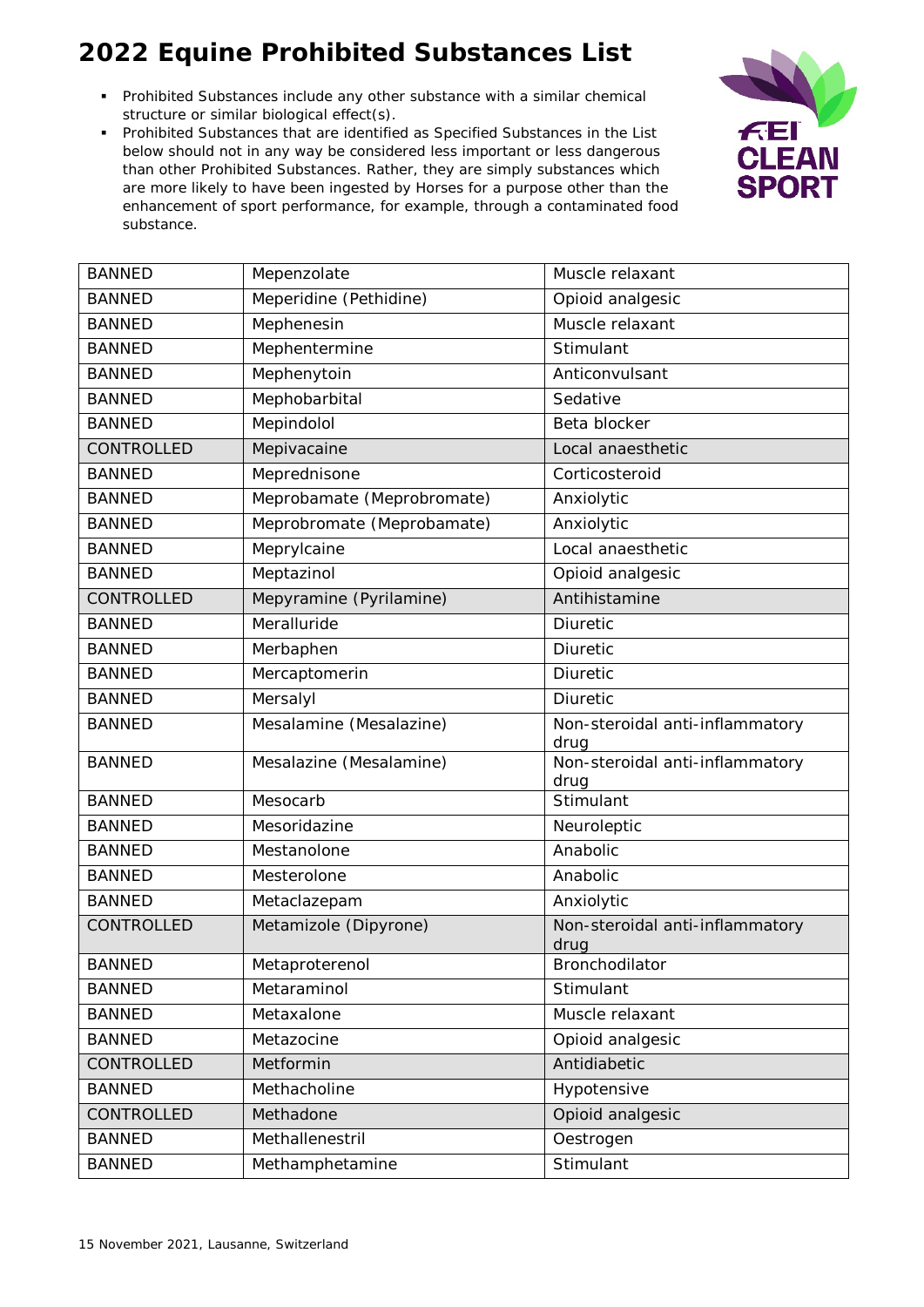- Prohibited Substances include any other substance with a similar chemical structure or similar biological effect(s).
- Prohibited Substances that are identified as Specified Substances in the List below should not in any way be considered less important or less dangerous than other Prohibited Substances. Rather, they are simply substances which are more likely to have been ingested by Horses for a purpose other than the enhancement of sport performance, for example, through a contaminated food substance.



| <b>BANNED</b> | Methandienone                              | Anabolic                                |
|---------------|--------------------------------------------|-----------------------------------------|
| <b>BANNED</b> | Methandriol                                | Anabolic                                |
| <b>BANNED</b> | Methandrostenolone                         | Anabolic                                |
| <b>BANNED</b> | Methantheline                              | Antimuscarinic                          |
| <b>BANNED</b> | Methapyrilene                              | Antihistamine                           |
| <b>BANNED</b> | Methaqualone                               | Sedative                                |
| <b>BANNED</b> | Metharbital                                | Sedative                                |
| <b>BANNED</b> | Methasterone                               | Anabolic                                |
| <b>BANNED</b> | Methazolamide                              | Diuretic                                |
| <b>BANNED</b> | Methcathinone                              | Psychoactive                            |
| <b>BANNED</b> | Methdilazine                               | Antihistamine                           |
| <b>BANNED</b> | Methenolone                                | Anabolic                                |
| <b>BANNED</b> | Methimazole                                | Antihyperthyroidsim                     |
| <b>BANNED</b> | Methixene                                  | Antispasmodic                           |
| CONTROLLED    | Methocarbamol                              | Muscle relaxant                         |
| <b>BANNED</b> | Methohexital                               | Sedative                                |
| <b>BANNED</b> | Methotrexate                               | Immunomodulator                         |
| <b>BANNED</b> | Methotrimeprazine                          | Antipsychotic                           |
| <b>BANNED</b> | Methoxamine                                | Vasoconstriction                        |
| <b>BANNED</b> | Methoxyphenamine                           | Non-steroidal anti-inflammatory<br>drug |
| CONTROLLED    | Methoxypromazine                           | Acepromazine Derivative                 |
| <b>BANNED</b> | Methscopolamine (Methyl<br>Scopolamine)    | Muscarinic antagonist                   |
| <b>BANNED</b> | Methsuximide                               | Anticonvulsant                          |
| <b>BANNED</b> | Methyclothiazide                           | Diuretic                                |
| <b>BANNED</b> | Methyl Scopolamine<br>(Methscopolamine)    | Muscarinic antagonist                   |
| <b>BANNED</b> | Methylaminorex                             | Stimulant                               |
| <b>BANNED</b> | Methylatropine                             | Anticholinergic                         |
| <b>BANNED</b> | Methylchlorthiazide<br>(Methylclothiazide) | <b>Diuretic</b>                         |
| <b>BANNED</b> | Methylclothiazide<br>(Methylchlorthiazide) | Diuretic                                |
| <b>BANNED</b> | Methyldienolone                            | Anabolic                                |
| <b>BANNED</b> | Methyldihydromorphinone                    | Opioid analgesic                        |
| <b>BANNED</b> | Methyldopa                                 | Antihypertensive                        |
| <b>BANNED</b> | Methylenedioxyamphetamine (MDA)            | Stimulant                               |
| <b>BANNED</b> | Methylenedioxyethylamphetamine<br>(MDEA)   | Stimulant                               |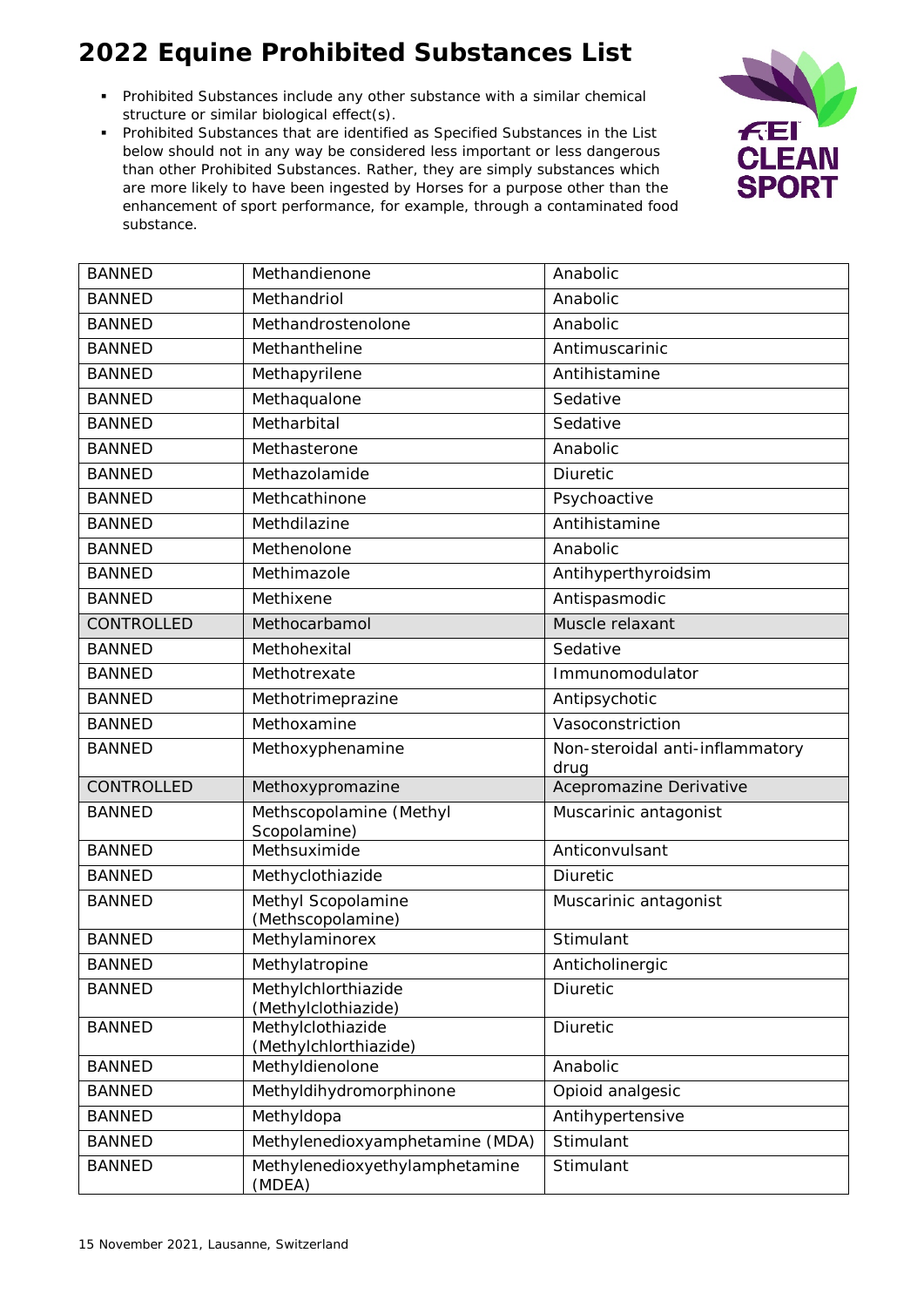- Prohibited Substances include any other substance with a similar chemical structure or similar biological effect(s).
- Prohibited Substances that are identified as Specified Substances in the List below should not in any way be considered less important or less dangerous than other Prohibited Substances. Rather, they are simply substances which are more likely to have been ingested by Horses for a purpose other than the enhancement of sport performance, for example, through a contaminated food substance.



| <b>BANNED</b> | Methylenedioxymethamphetamine<br>(MDMA)            | Stimulant                                  |
|---------------|----------------------------------------------------|--------------------------------------------|
| <b>BANNED</b> | Methylephedrine                                    | Stimulant                                  |
| <b>BANNED</b> | Methylergonovine                                   | Vasoconstriction                           |
| <b>BANNED</b> | Methylhexanamine (1,3-<br>Dimethylamylamine; DMAA) | Sympathomimetic                            |
| <b>BANNED</b> | Methylmethcathinone                                | Psychoactive                               |
| <b>BANNED</b> | Methylnortestosterone                              | Anabolic                                   |
| <b>BANNED</b> | Methylphenidate                                    | Stimulant                                  |
| CONTROLLED    | Methylprednisolone                                 | Corticosteroid                             |
| <b>BANNED</b> | Methylprylon (Methyprylon)                         | Sedative                                   |
| <b>BANNED</b> | Methylpseudoephedrine                              | Stimulant                                  |
| CONTROLLED    | Methylsalicylic acid                               | Non-steroidal anti-inflammatory<br>drug    |
| <b>BANNED</b> | Methyltestosterone                                 | Anabolic                                   |
| <b>BANNED</b> | Methyltrienolone                                   | Anabolic                                   |
| <b>BANNED</b> | Methyprylon (Methylprylon)                         | Sedative                                   |
| <b>BANNED</b> | Methysergide                                       | 5-hydroxytryptamine receptor<br>antagonist |
| <b>BANNED</b> | Meticrane                                          | Diuretic                                   |
| <b>BANNED</b> | Metipranolol                                       | Beta blocker                               |
| CONTROLLED    | Metoclopramide                                     | Anti-emetic                                |
| <b>BANNED</b> | Metocurine                                         | Muscle relaxant                            |
| <b>BANNED</b> | Metolazone                                         | Diuretic                                   |
| <b>BANNED</b> | Metomidate                                         | Hypnotic                                   |
| <b>BANNED</b> | Metoprolol                                         | Beta blocker                               |
| <b>BANNED</b> | Metrenperone                                       | Antipyretic                                |
| <b>BANNED</b> | Metyrapone                                         | Hydrocortisone synthesis inhibitor         |
| <b>BANNED</b> | Mexazolam                                          | Anxiolytic                                 |
| <b>BANNED</b> | Mexiletine                                         | Anti-arrhythmic                            |
| <b>BANNED</b> | Mianserin                                          | Psychoactive                               |
| <b>BANNED</b> | Mibefradil                                         | Antihypertensive                           |
| <b>BANNED</b> | Mibolerone                                         | Anabolic                                   |
| CONTROLLED    | Midazolam                                          | Anxiolytic                                 |
| <b>BANNED</b> | Midodrine                                          | Vasopressor                                |
| <b>BANNED</b> | Milrinone                                          | Phosphodiesterase 3 inhibitor              |
| <b>BANNED</b> | Minoxidil                                          | Vasodilator                                |
| <b>BANNED</b> | Mirtazepine                                        | Antidepressant                             |
| <b>BANNED</b> | Mivacurium                                         | Muscle relaxant                            |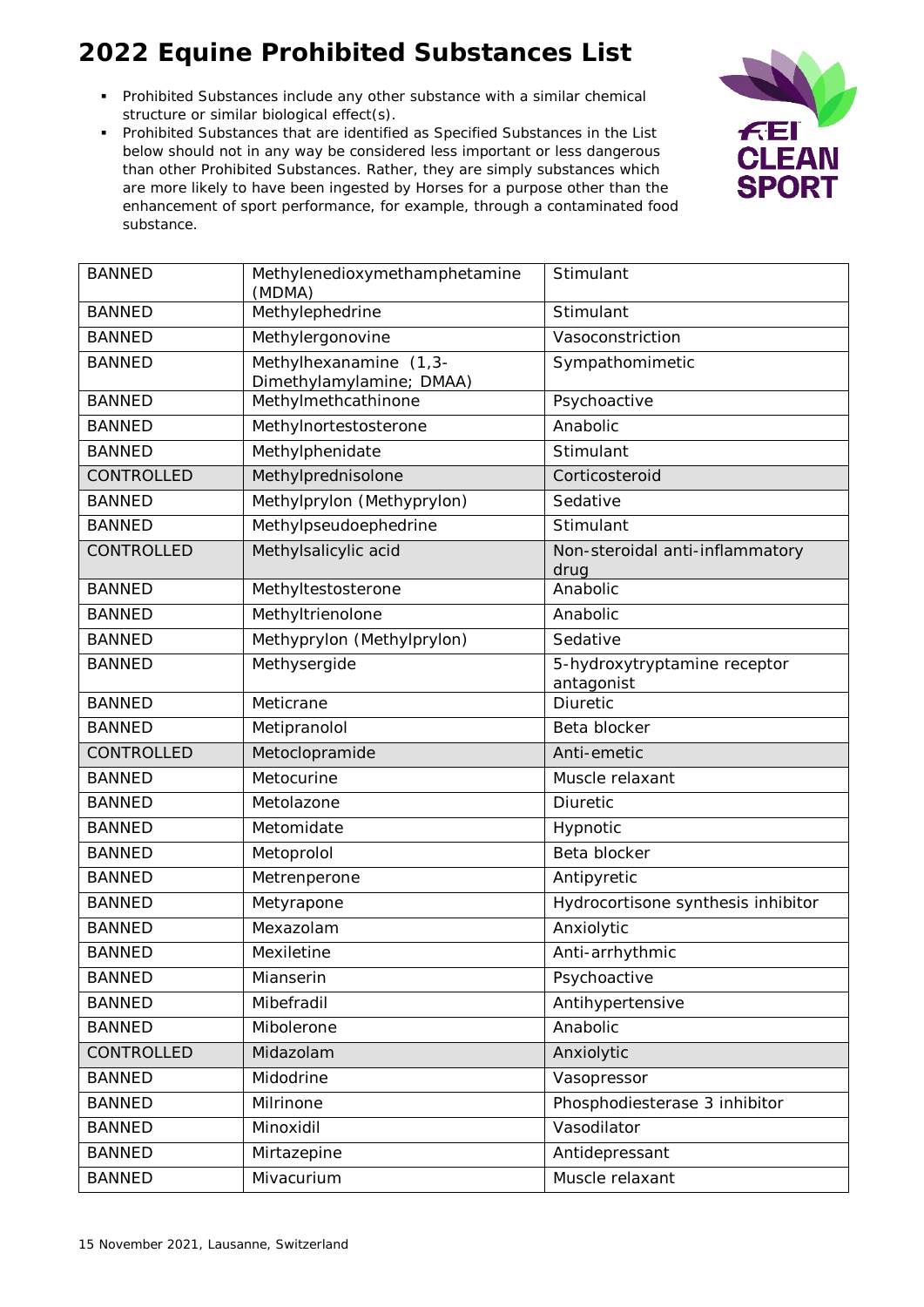- Prohibited Substances include any other substance with a similar chemical structure or similar biological effect(s).
- Prohibited Substances that are identified as Specified Substances in the List below should not in any way be considered less important or less dangerous than other Prohibited Substances. Rather, they are simply substances which are more likely to have been ingested by Horses for a purpose other than the enhancement of sport performance, for example, through a contaminated food substance.



| <b>BANNED</b> | Modafanil                       | Stimulant                                             |
|---------------|---------------------------------|-------------------------------------------------------|
| <b>BANNED</b> | Moexipril                       | Angiotensin-converting enzyme<br>inhibitor            |
| <b>BANNED</b> | Mofebutazone                    | Non-steroidal anti-inflammatory<br>drug               |
| <b>BANNED</b> | Molidustat                      | Hypoxia Inducible Factor (HIF)<br>Activator           |
| <b>BANNED</b> | Molindone                       | Antipsychotic                                         |
| <b>BANNED</b> | Mometasone                      | Corticosteroid                                        |
| <b>BANNED</b> | Montelukast                     | Leucotriene receptor antagonist -<br>asthma treatment |
| <b>BANNED</b> | Moperone                        | Antipsychotic                                         |
| <b>BANNED</b> | Moprolol                        | Beta blocker                                          |
| <b>BANNED</b> | Morphedrine                     | Stimulant                                             |
| <b>BANNED</b> | Morpheridine                    | Opioid analgesic                                      |
| CONTROLLED    | Morphine (Specified Substance)  | Opioid analgesic                                      |
| <b>BANNED</b> | Mosapramine                     | Antipsychotic                                         |
| <b>BANNED</b> | Moxaverine                      | Phosphodiesterase inhibition                          |
| <b>BANNED</b> | Muscarine (Specified Substance) | Parasympathomimetic                                   |
| <b>BANNED</b> | Myoinositol tripyrophosphate    | Pyrophosphate                                         |
| <b>BANNED</b> | Nabumetone                      | Non-steroidal anti-inflammatory<br>drug               |
| <b>BANNED</b> | Nadolol                         | Beta blocker                                          |
| <b>BANNED</b> | Nadoxolol                       | Anti-arrhythmic                                       |
| <b>BANNED</b> | Naepaine                        | Local anaesthetic                                     |
| <b>BANNED</b> | Naftidrofuryl                   | Vasodilator                                           |
| <b>BANNED</b> | Nalbuphine                      | Opioid analgesic                                      |
| <b>BANNED</b> | Nalorphine                      | Opioid receptor agonist and<br>antagonist             |
| CONTROLLED    | Naloxone                        | Opioid antagonist                                     |
| BANNED        | Naltrexone                      | Opioid receptor antagonist                            |
| <b>BANNED</b> | Nandrolone (Nortestosterone)    | Anabolic                                              |
| <b>BANNED</b> | Naphazoline                     | Sympathomimetic                                       |
| CONTROLLED    | Naproxen                        | Non-steroidal anti-inflammatory<br>drug               |
| <b>BANNED</b> | Naratriptan                     | 5-hydroxytryptamine agonist<br>(migraine treatment)   |
| CONTROLLED    | N-butyl Scopolamine             | Parasympathetic                                       |
| <b>BANNED</b> | Nebivolol                       | Beta blocker                                          |
| <b>BANNED</b> | Nedocromil                      | Mast cell stabiliser                                  |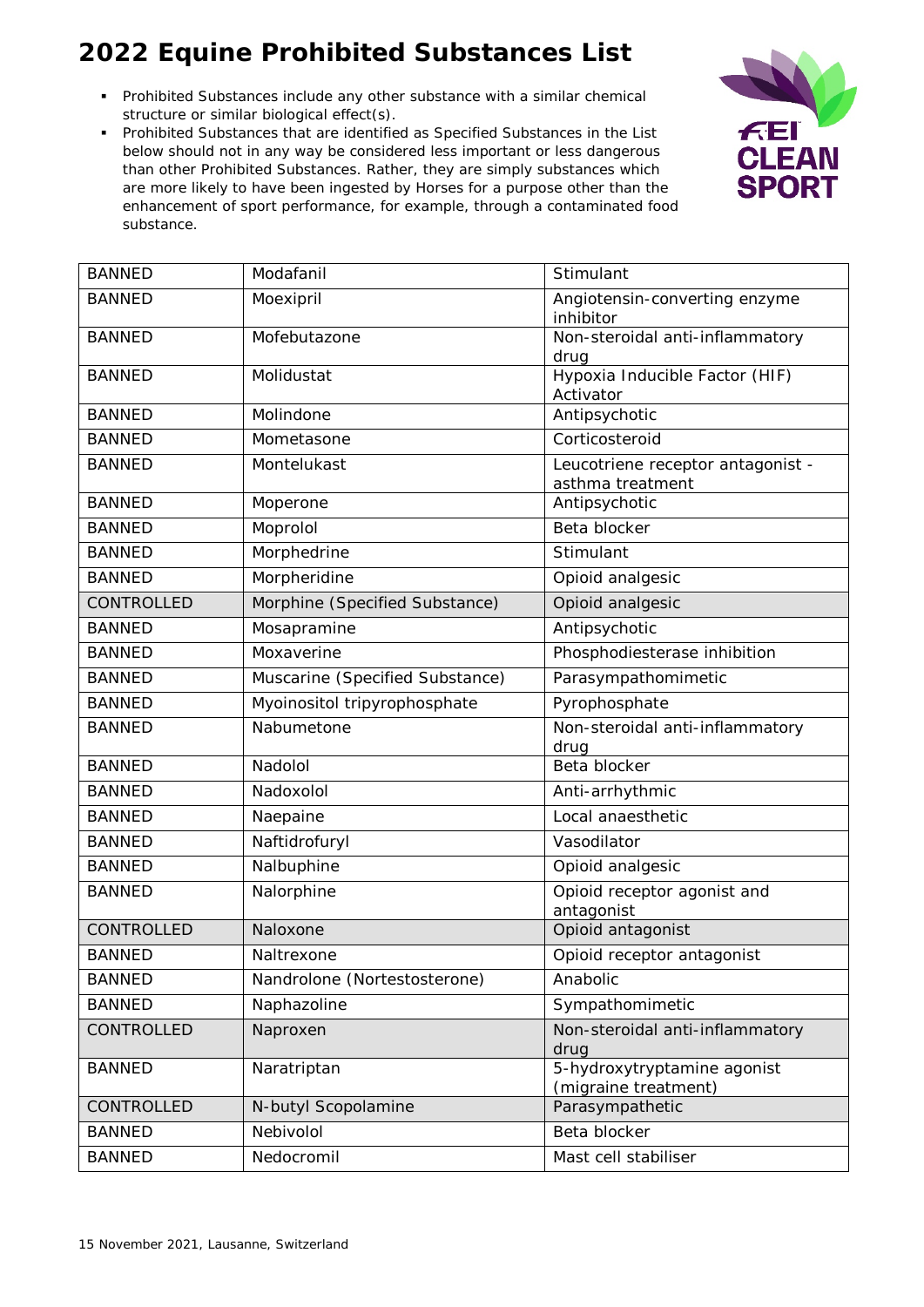- Prohibited Substances include any other substance with a similar chemical structure or similar biological effect(s).
- Prohibited Substances that are identified as Specified Substances in the List below should not in any way be considered less important or less dangerous than other Prohibited Substances. Rather, they are simply substances which are more likely to have been ingested by Horses for a purpose other than the enhancement of sport performance, for example, through a contaminated food substance.



| <b>BANNED</b> | Nefazodone                   | Psychoactive                            |
|---------------|------------------------------|-----------------------------------------|
| <b>BANNED</b> | Nefopam                      | Non opioid analgesic                    |
| CONTROLLED    | Neostigmine                  | Anticholinesterase                      |
| <b>BANNED</b> | Neridronate                  | Bisphosphonates                         |
| <b>BANNED</b> | Nialamide                    | Antidepressant                          |
| <b>BANNED</b> | Nicardipine                  | Antihypertensive                        |
| <b>BANNED</b> | Nicotine                     | Stimulant                               |
| <b>BANNED</b> | Nicoumalone                  | Anticoagulant                           |
| <b>BANNED</b> | Nifedipine                   | Anti-angina                             |
| <b>BANNED</b> | Nifenalol                    | Beta blocker                            |
| <b>BANNED</b> | Niflumic acid                | Non-steroidal anti-inflammatory<br>drug |
| <b>BANNED</b> | Nikethamide                  | Stimulant                               |
| <b>BANNED</b> | Nimesulide                   | Non-steroidal anti-inflammatory<br>drug |
| <b>BANNED</b> | Nimetazepam                  | Anxiolytic                              |
| <b>BANNED</b> | Nimodipine                   | Antihypertensive                        |
| <b>BANNED</b> | Nitrazepam                   | Anxiolytic                              |
| CONTROLLED    | Nitroglycerin                | Anti-angina                             |
| <b>BANNED</b> | Nomifensine                  | Dopamine re-uptake inhibitor            |
| <b>BANNED</b> | Nonivamide                   | Topical analgesic/irritant              |
| <b>BANNED</b> | Norandrostenediol            | Anabolic                                |
| <b>BANNED</b> | Norandrostenedione           | Anabolic                                |
| <b>BANNED</b> | Norbolethone                 | Anabolic                                |
| <b>BANNED</b> | Norclostebol                 | Anabolic                                |
| <b>BANNED</b> | Norcocaine                   | Cocaine metabolite                      |
| <b>BANNED</b> | Nordiazepam                  | Tranquiliser                            |
| CONTROLLED    | Norepinephrine               | Stimulant                               |
| <b>BANNED</b> | Norethandrolone              | Anabolic                                |
| <b>BANNED</b> | Norfenefrine                 | Stimulant                               |
| <b>BANNED</b> | Norfenfluramine              | Stimulant                               |
| <b>BANNED</b> | Norfluoxetine                | Fluoxetine metabolite                   |
| <b>BANNED</b> | Normethandrolone             | Anabolic                                |
| <b>BANNED</b> | Norpseudoephedrine (Cathine) | Stimulant                               |
| <b>BANNED</b> | Nortestosterone (Nandrolone) | Anabolic                                |
| <b>BANNED</b> | Nortriptyline                | Antidepressant                          |
| <b>BANNED</b> | Noscapine                    | Antitussive                             |
| <b>BANNED</b> | Nylidrin (Buphenine)         | Sympathomimetic                         |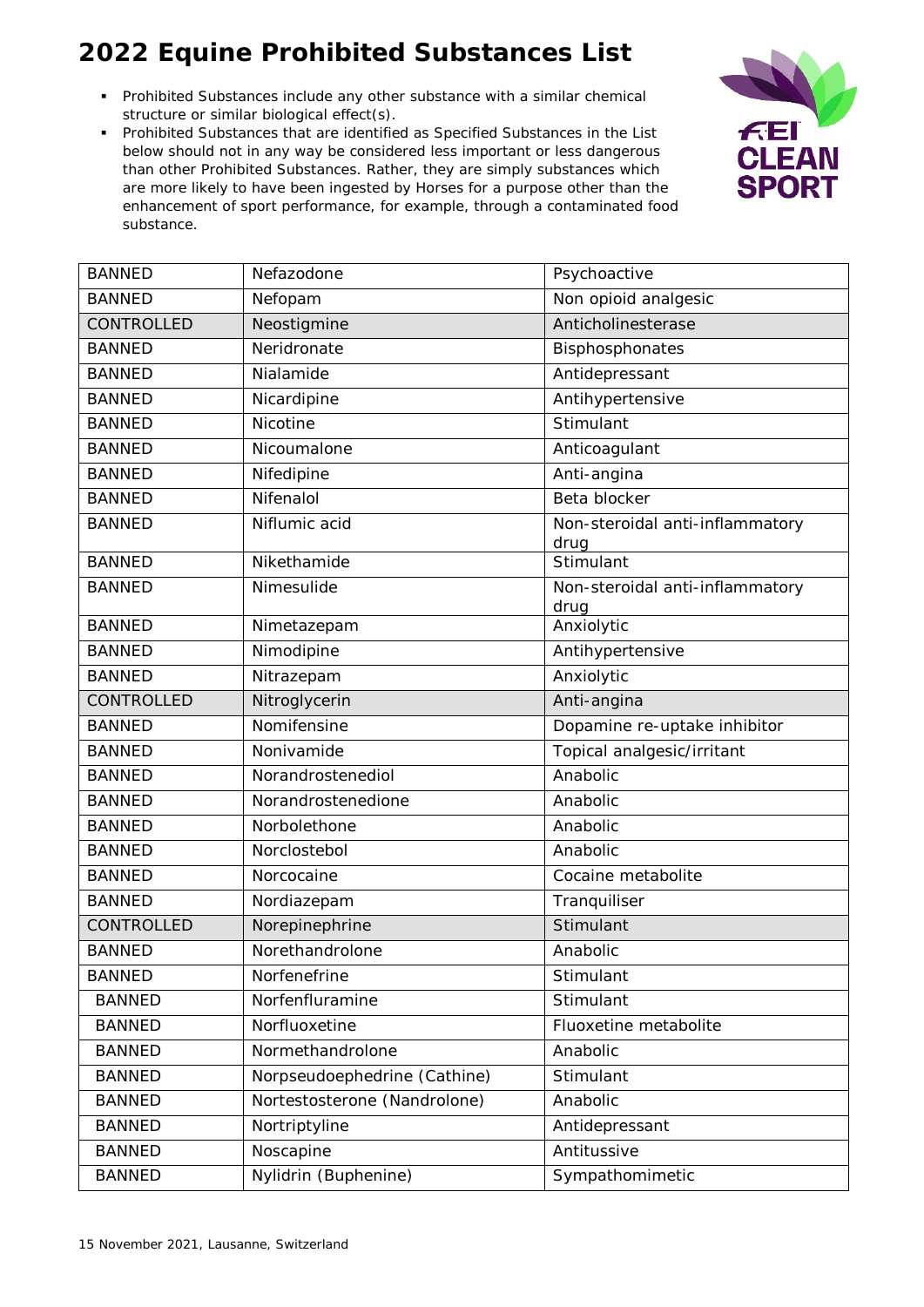- Prohibited Substances include any other substance with a similar chemical structure or similar biological effect(s).
- Prohibited Substances that are identified as Specified Substances in the List below should not in any way be considered less important or less dangerous than other Prohibited Substances. Rather, they are simply substances which are more likely to have been ingested by Horses for a purpose other than the enhancement of sport performance, for example, through a contaminated food substance.



| <b>BANNED</b> | Octadecafluoronaphthalene<br>(Perfluorodecalin) | Artificial gas carriers in blood         |
|---------------|-------------------------------------------------|------------------------------------------|
| <b>BANNED</b> | Octopamine                                      | Stimulant                                |
| <b>BANNED</b> | Olanzapine                                      | Antipsychotic                            |
| <b>BANNED</b> | Olmesartan                                      | Antihypertensive                         |
| CONTROLLED    | Olodaterol                                      | Bronchodilator                           |
| <b>BANNED</b> | Olpadronate                                     | Bisphosphonates                          |
| <b>BANNED</b> | Olsalazine                                      | Gut anti-inflammatory                    |
| <b>BANNED</b> | Opipramol                                       | Psychoactive                             |
| <b>BANNED</b> | Opromazine                                      | Antipsychotics                           |
| <b>BANNED</b> | Orciprenaline                                   | Bronchodilator                           |
| <b>BANNED</b> | Oripavine (Specified Substance)                 | Opioid analgesic                         |
| <b>BANNED</b> | Orphenadrine                                    | Antihistamine                            |
| <b>BANNED</b> | Osterine                                        | Selective Androgen Receptor<br>Modulator |
| <b>BANNED</b> | Oxabolone                                       | Anabolic                                 |
| <b>BANNED</b> | Oxaflumazine                                    | Psychosedative                           |
| <b>BANNED</b> | Oxandrolone                                     | Anabolic                                 |
| <b>BANNED</b> | Oxaprozin                                       | Non-steroidal anti-inflammatory<br>drug  |
|               |                                                 |                                          |
| CONTROLLED    | Oxazepam                                        | Anxiolytic                               |
| <b>BANNED</b> | Oxazolam                                        | Anxiolytic                               |
| <b>BANNED</b> | Oxcarbazepine                                   | Anticonvulsant                           |
| <b>BANNED</b> | Oxethazaine                                     | Topical anaesthetic                      |
| <b>BANNED</b> | Oxilofrine (Hydroxyephedrine)                   | Stimulant                                |
| <b>BANNED</b> | Oxolamine                                       | Antitussive                              |
| <b>BANNED</b> | Oxprenolol                                      | Beta blocker                             |
| <b>BANNED</b> | Oxybuprocaine                                   | Local anaesthetic                        |
| <b>BANNED</b> | Oxycodone                                       | Opioid analgesic                         |
| <b>BANNED</b> | Oxyguno                                         | Anabolic                                 |
| <b>BANNED</b> | Oxymesterone                                    | Anabolic                                 |
| <b>BANNED</b> | Oxymetazoline                                   | Topical decongestant                     |
| <b>BANNED</b> | Oxymetholone                                    | Anabolic                                 |
| <b>BANNED</b> | Oxymorphone                                     | Opioid analgesic                         |
| <b>BANNED</b> | Oxypertine                                      | Neuroleptic                              |
| CONTROLLED    | Oxyphenbutazone                                 | Non-steroidal anti-inflammatory<br>drug  |
| <b>BANNED</b> | Oxyphencyclimine                                | Antimuscarinic                           |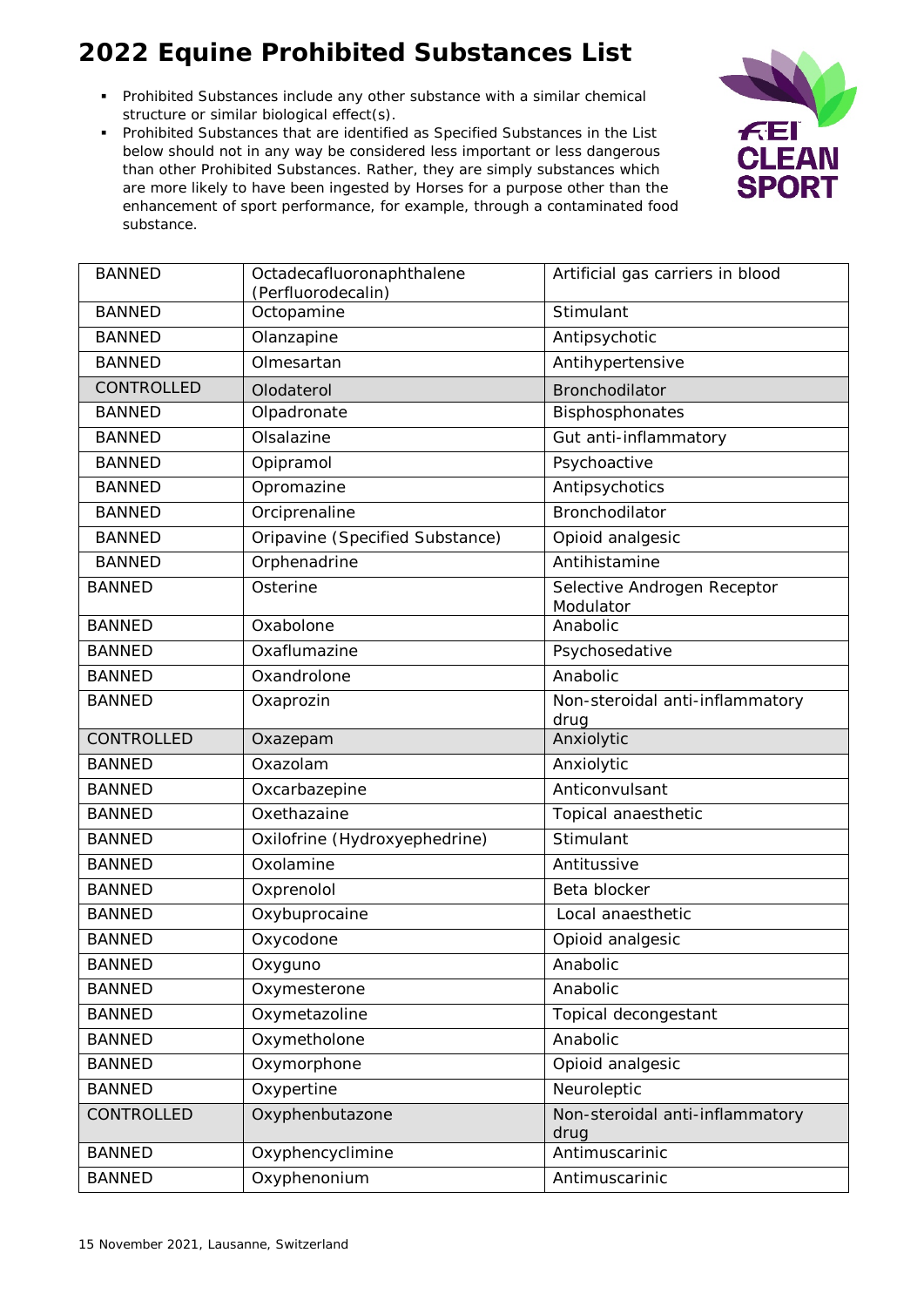- Prohibited Substances include any other substance with a similar chemical structure or similar biological effect(s).
- Prohibited Substances that are identified as Specified Substances in the List below should not in any way be considered less important or less dangerous than other Prohibited Substances. Rather, they are simply substances which are more likely to have been ingested by Horses for a purpose other than the enhancement of sport performance, for example, through a contaminated food substance.



| CONTROLLED    | Oxytocin                                        | Hormone                                    |
|---------------|-------------------------------------------------|--------------------------------------------|
| <b>BANNED</b> | Paliperidone                                    | Antipsychotic                              |
| CONTROLLED    | Palmitoylethanolamid                            | Analgesic                                  |
| <b>BANNED</b> | Pamidronate                                     | Bisphosphonates                            |
| <b>BANNED</b> | Pancuronium                                     | Muscle relaxant                            |
| <b>BANNED</b> | Papaverine (Specified Substance)                | Opiate - muscle spasm treatment            |
| CONTROLLED    | Paracetamol (Acetominophen)                     | Analgesic                                  |
| <b>BANNED</b> | Paraldehyde                                     | Anticonvulsant                             |
| <b>BANNED</b> | Paramethadione                                  | Anabolic                                   |
| <b>BANNED</b> | Paramethasone                                   | Corticosteroid                             |
| CONTROLED     | Paraxanthine (Specified Substance)              | Stimulant                                  |
| <b>BANNED</b> | Pargyline                                       | Mono-amine oxidase inhibitor               |
| <b>BANNED</b> | Paroxetine                                      | Antidepressant                             |
| <b>BANNED</b> | Pemoline                                        | Stimulant                                  |
| <b>BANNED</b> | Pempidine                                       | Ganglionic blocker                         |
| <b>BANNED</b> | Penbutolol                                      | Beta blocker                               |
| <b>BANNED</b> | Penfluridol                                     | Antipsychotic                              |
| <b>BANNED</b> | Pentaerythritol Tetranitrate                    | Vasodilator                                |
| <b>BANNED</b> | Pentazocine                                     | Narcotic                                   |
| <b>BANNED</b> | Pentetrazol                                     | Stimulant                                  |
| <b>BANNED</b> | Pentifylline                                    | Vasodilator                                |
| <b>BANNED</b> | Pentobarbital                                   | Sedative                                   |
| CONTROLLED    | Pentoxifylline                                  | Vasodilator                                |
| <b>BANNED</b> | Pentoxyverine (Carbetapentane)                  | Antitussive                                |
| <b>BANNED</b> | Pentylenetetrazole (Leptazole)                  | Stimulant                                  |
| <b>BANNED</b> | Perfluorocarbons                                | Artificial gas carriers in blood           |
| <b>BANNED</b> | Perfluorodecalin<br>(Octadecafluoronaphthalene) | Artificial gas carriers in blood           |
| <b>BANNED</b> | Perfluorooctylbromide                           | Artificial gas carriers in blood           |
| <b>BANNED</b> | Perfluorotripropylamine                         | Artificial gas carriers in blood           |
| CONTROLLED    | Pergolide                                       | Dopamine agonist                           |
| <b>BANNED</b> | Periciazine (Pericyazine)                       | Antipsychotic                              |
| <b>BANNED</b> | Pericyazine (Periciazine)                       | Antipsychotic                              |
| <b>BANNED</b> | Perindoprilat                                   | Angiotensin-converting enzyme<br>inhibitor |
| <b>BANNED</b> | Perinodopril                                    | Antihypertensive                           |
| <b>BANNED</b> | Perlapine                                       | Hypnotic                                   |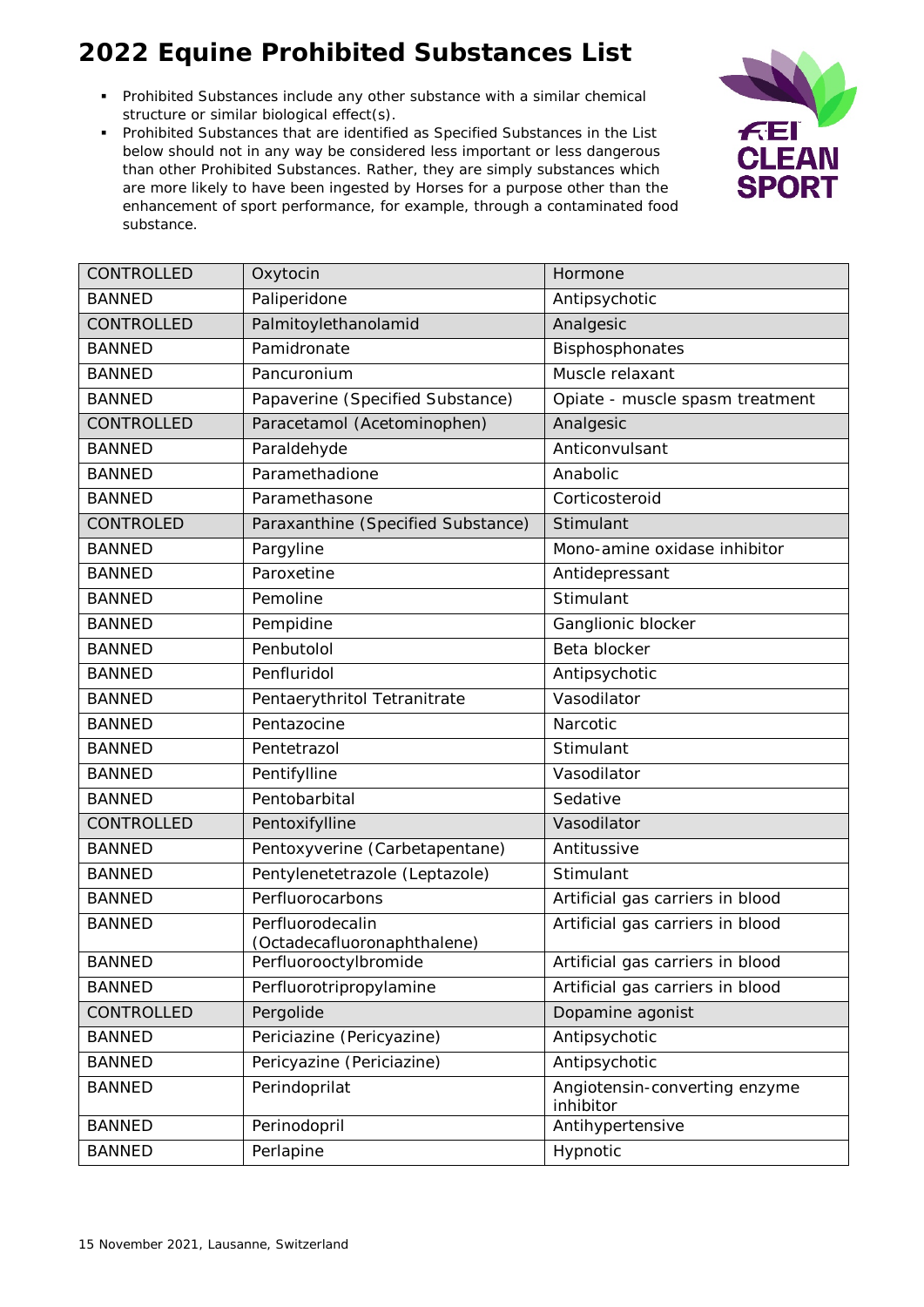- Prohibited Substances include any other substance with a similar chemical structure or similar biological effect(s).
- Prohibited Substances that are identified as Specified Substances in the List below should not in any way be considered less important or less dangerous than other Prohibited Substances. Rather, they are simply substances which are more likely to have been ingested by Horses for a purpose other than the enhancement of sport performance, for example, through a contaminated food substance.



| <b>BANNED</b> | Perphenazine                                               | Tranquiliser/phenothiazine<br>derivative |
|---------------|------------------------------------------------------------|------------------------------------------|
| <b>BANNED</b> | Pethidine (Meperidine)                                     | Opioid analgesic                         |
| <b>BANNED</b> | Phenacemide                                                | Anticonvulsant                           |
| <b>BANNED</b> | Phenacetin (Acetophenetidin)                               | Analgesic                                |
| <b>BANNED</b> | Phenaglycodol                                              | Tranquiliser                             |
| <b>BANNED</b> | Phenazocine                                                | Opioid analgesic                         |
| <b>BANNED</b> | Phenazone                                                  | Analgesic                                |
| <b>BANNED</b> | Phenazopyridine                                            | Analgesic                                |
| <b>BANNED</b> | Phencyclidine                                              | Anaesthetic                              |
| <b>BANNED</b> | Phendimetrazine                                            | Stimulant                                |
| <b>BANNED</b> | Phenelzine                                                 | Psychoactive                             |
| <b>BANNED</b> | Phenethylline (Fenethylline,<br>Fenetylline, Phenetylline) | Stimulant                                |
| <b>BANNED</b> | Phenetylline(Fenethylline,<br>Fenetylline, Phenethylline)  | Stimulant                                |
| <b>BANNED</b> | Phenibut                                                   | Central Nervous System depressant        |
| <b>BANNED</b> | Phenindamine                                               | Antihistamine                            |
| <b>BANNED</b> | Phenindione                                                | Anticoagulant                            |
| CONTROLLED    | Pheniramine                                                | Antihistamine                            |
| <b>BANNED</b> | Phenmetrazine                                              | Stimulant                                |
| <b>BANNED</b> | Phenobarbital                                              | Sedative                                 |
| <b>BANNED</b> | Phenoxybenzamine                                           | Antihypertensive                         |
| <b>BANNED</b> | Phenprocoumon                                              | Anticoagulant                            |
| <b>BANNED</b> | Phenpromethamine                                           | Stimulant                                |
| <b>BANNED</b> | Phensuximide                                               | Muscle relaxant                          |
| <b>BANNED</b> | Phentermine                                                | Anticonvulsant                           |
| <b>BANNED</b> | Phentolamine                                               | Vasodilator                              |
| CONTROLLED    | Phenylbutazone                                             | Non-steroidal anti-inflammatory<br>drug  |
| CONTROLLED    | Phenylephrine                                              | Stimulant                                |
| <b>BANNED</b> | Phenyliprazine                                             | Antidepressant                           |
| <b>BANNED</b> | Phenylpiracetam (Carphedon)                                | Stimulant                                |
| <b>BANNED</b> | Phenylpropanolamine                                        | Stimulant                                |
| <b>BANNED</b> | Phenyltoloxamine                                           | Antihistamine                            |
| CONTROLLED    | Phenytoin                                                  | Anticonvulsant                           |
| <b>BANNED</b> | Pholcodine                                                 | Antitussive                              |
| <b>BANNED</b> | Pholedrine                                                 | Stimulant                                |
| CONTROLLED    | Physostigmine                                              | Pain relief                              |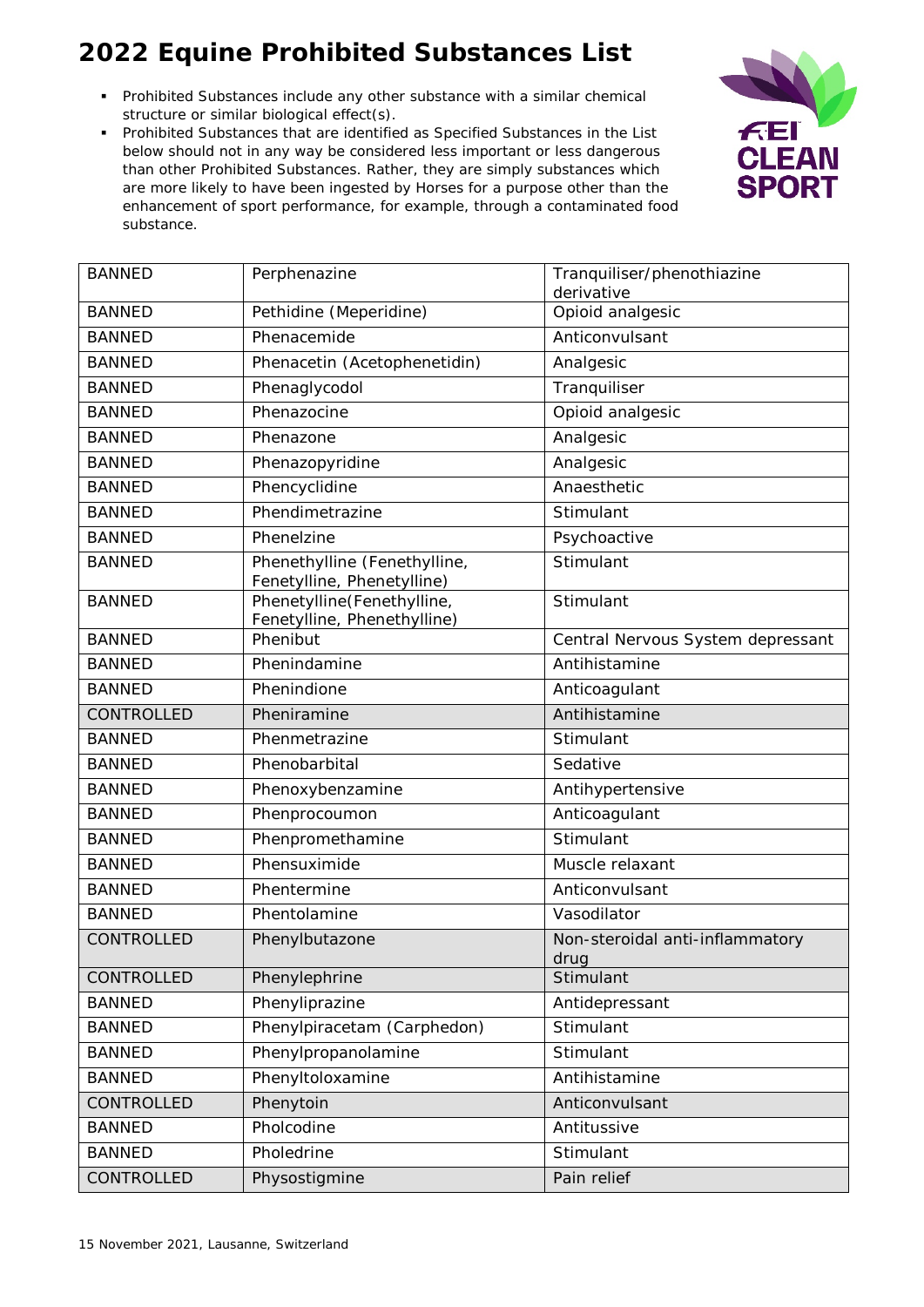- Prohibited Substances include any other substance with a similar chemical structure or similar biological effect(s).
- Prohibited Substances that are identified as Specified Substances in the List below should not in any way be considered less important or less dangerous than other Prohibited Substances. Rather, they are simply substances which are more likely to have been ingested by Horses for a purpose other than the enhancement of sport performance, for example, through a contaminated food substance.



| <b>BANNED</b> | Picrotoxin                   | Stimulant                               |
|---------------|------------------------------|-----------------------------------------|
| <b>BANNED</b> | Piminodine                   | Opioid analgesic                        |
| <b>BANNED</b> | Pimozide                     | Antipsychotic                           |
| <b>BANNED</b> | Pinazepam                    | Anxiolytic                              |
| <b>BANNED</b> | Pindolol                     | Beta blocker                            |
| <b>BANNED</b> | Pipamazine                   | Anti-emetic/mild tranquiliser           |
| <b>BANNED</b> | Pipamperone                  | Antipsychotic                           |
| <b>BANNED</b> | Pipecuronium                 | Muscle relaxant                         |
| <b>BANNED</b> | Pipenzolate                  | Antimuscarinic                          |
| <b>BANNED</b> | Pipequaline                  | Anxiolytic                              |
| <b>BANNED</b> | Piper Methysticum (kava)     | Anti-psychotic                          |
| <b>BANNED</b> | Piperacetazine               | Sedative                                |
| <b>BANNED</b> | Piperidione                  | Anticholinergic                         |
| <b>BANNED</b> | Piperidolate                 | Anticholinergic                         |
| <b>BANNED</b> | Piperocaine                  | Local anaesthetic                       |
| <b>BANNED</b> | Piperoxan                    | Adrenergic blocker                      |
| <b>BANNED</b> | Pipotiazine                  | Antipsychotic                           |
| <b>BANNED</b> | Pipradol (Pipradrol)         | Stimulant                               |
| <b>BANNED</b> | Pipradrol (Pipradol)         | Stimulant                               |
| <b>BANNED</b> | Piquindone                   | Antipsychotic                           |
| <b>BANNED</b> | Piracetam                    | Stimulant                               |
| CONTROLLED    | Pirbuterol                   | Bronchodilator                          |
| <b>BANNED</b> | Piretanide                   | Diuretic                                |
| CONTROLLED    | Piroxicam                    | Non-steroidal anti-inflammatory<br>drug |
| <b>BANNED</b> | Pirprofen                    | Non-steroidal anti-inflammatory<br>drug |
| CONTROLLED    | <b>Pitcher Plant Extract</b> | Analgesic (putative)                    |
| <b>BANNED</b> | Pizotifen                    | Antimigraine                            |
| <b>BANNED</b> | Polythiazide                 | Diuretic                                |
| CONTROLLED    | Potassium Bromide            | Anti-convulsant                         |
| <b>BANNED</b> | Practolol                    | Beta blocker                            |
| CONTROLLED    | Pramoxine                    | Topical anaesthetic                     |
| <b>BANNED</b> | Prasterone                   | Anabolic                                |
| <b>BANNED</b> | Prazepam                     | Anxiolytic                              |
| CONTROLLED    | Prazosin                     | Antihypertensive                        |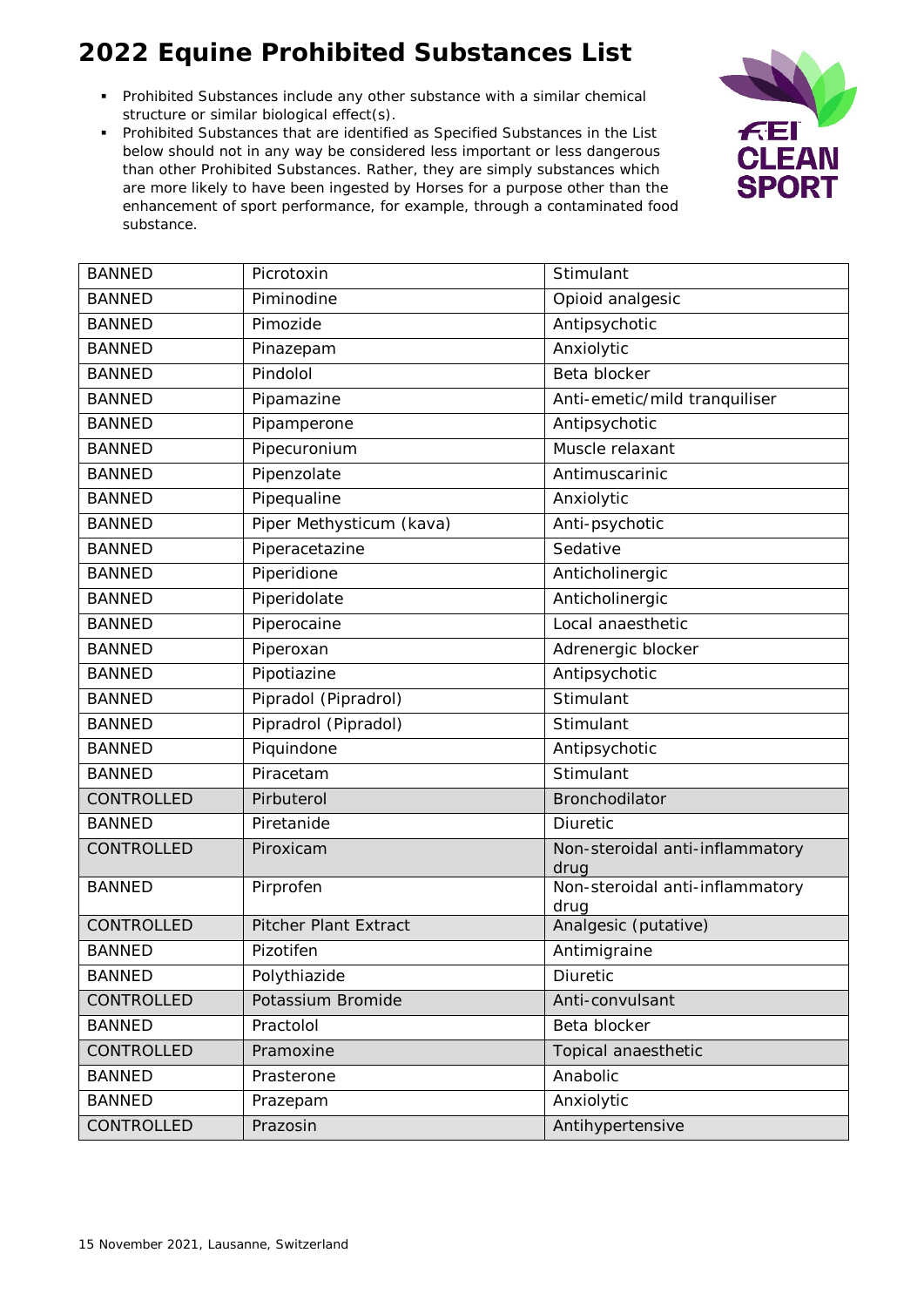- Prohibited Substances include any other substance with a similar chemical structure or similar biological effect(s).
- Prohibited Substances that are identified as Specified Substances in the List below should not in any way be considered less important or less dangerous than other Prohibited Substances. Rather, they are simply substances which are more likely to have been ingested by Horses for a purpose other than the enhancement of sport performance, for example, through a contaminated food substance.



| CONTROLLED    | Prednisolone                   | Corticosteroid. Threshold substance:<br>0.01µg free prednisolone per<br>millilitre in urine |
|---------------|--------------------------------|---------------------------------------------------------------------------------------------|
| CONTROLLED    | Prednisone                     | Corticosteroid                                                                              |
| <b>BANNED</b> | Prenylamine                    | Vasodilator                                                                                 |
| <b>BANNED</b> | Pridinol                       | Muscle relaxant                                                                             |
| CONTROLLED    | Prifinium Bromide              | Antispasmodic                                                                               |
| CONTROLLED    | Prilocaine                     | Local anaesthetic                                                                           |
| <b>BANNED</b> | Primidone                      | Anticonvulsant                                                                              |
| <b>BANNED</b> | Probenecid                     | Diuretic                                                                                    |
| CONTROLLED    | Procainamide                   | Anti-arrhythmic                                                                             |
| CONTROLLED    | Procaine                       | Local anaesthetic                                                                           |
| <b>BANNED</b> | Procarbazine                   | Chemotherapy                                                                                |
| <b>BANNED</b> | Procaterol                     | Beta adrenergic receptor agonist                                                            |
| <b>BANNED</b> | Prochlorperazine               | Antipsychotic                                                                               |
| <b>BANNED</b> | Procyclidine                   | Anticholinergic                                                                             |
| <b>BANNED</b> | Proglumide                     | Cholecystokinin antagonist                                                                  |
| <b>BANNED</b> | Proguanil                      | Antimalarial                                                                                |
| <b>BANNED</b> | Prolintane                     | Stimulant                                                                                   |
| CONTROLLED    | Promazine                      | Tranquiliser                                                                                |
| <b>BANNED</b> | Promethazine                   | Antihistamine                                                                               |
| <b>BANNED</b> | Pronethalol                    | Anti-arrhythmic                                                                             |
| <b>BANNED</b> | Propafenone                    | Anti-arrhythmic                                                                             |
| <b>BANNED</b> | Propallylonal                  | Sedative                                                                                    |
| <b>BANNED</b> | Propanidid                     | Anaesthetic                                                                                 |
| CONTROLLED    | Propantheline (Propanthelline) | Antimuscarinic                                                                              |
| CONTROLLED    | Propanthelline (Propantheline) | Antimuscarinic                                                                              |
| <b>BANNED</b> | Proparacaine (Proxymetacaine)  | Local anaesthetic                                                                           |
| CONTROLLED    | Propentofylline                | Bronchodilator                                                                              |
| <b>BANNED</b> | Propiomazine                   | Tranquiliser                                                                                |
| <b>BANNED</b> | Propionylpromazine             | Tranquiliser                                                                                |
| <b>BANNED</b> | Propiram                       | Opioid receptor agonist                                                                     |
| CONTROLLED    | Propofol                       | IV anaesthetic                                                                              |
| <b>BANNED</b> | Propoxycaine                   | Local anaesthetic                                                                           |
| <b>BANNED</b> | Propoxyphene                   | Opioid analgesic                                                                            |
| CONTROLLED    | Propranolol                    | Beta blocker                                                                                |
| <b>BANNED</b> | Propylhexedrine                | Stimulant                                                                                   |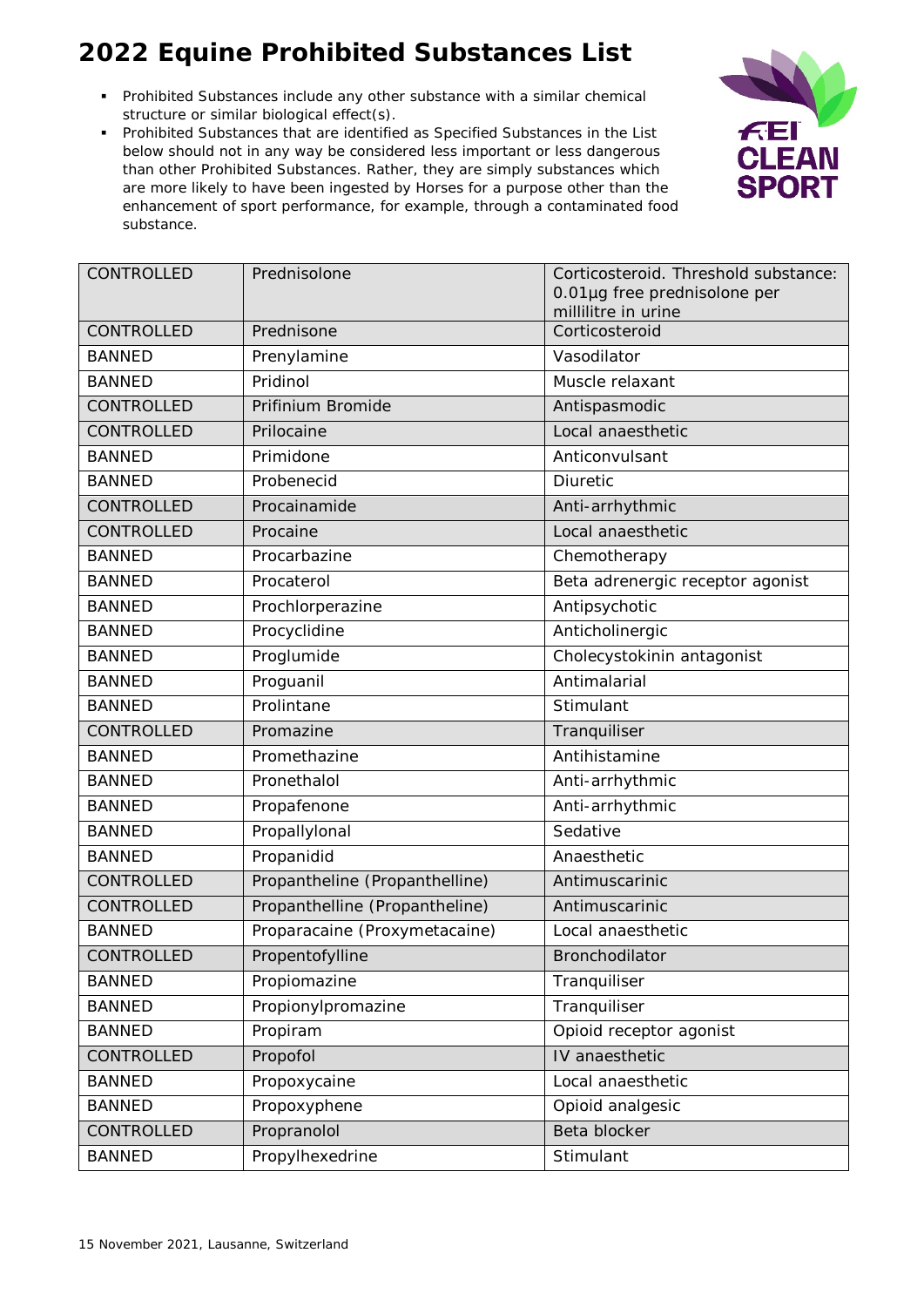- Prohibited Substances include any other substance with a similar chemical structure or similar biological effect(s).
- Prohibited Substances that are identified as Specified Substances in the List below should not in any way be considered less important or less dangerous than other Prohibited Substances. Rather, they are simply substances which are more likely to have been ingested by Horses for a purpose other than the enhancement of sport performance, for example, through a contaminated food substance.



| <b>BANNED</b> | Propyphenazone                 | Non-steroidal anti-inflammatory<br>drug |
|---------------|--------------------------------|-----------------------------------------|
| <b>BANNED</b> | Proquazone                     | Non-steroidal anti-inflammatory         |
| <b>BANNED</b> | Prostanozol                    | drug<br>Anabolic                        |
|               |                                |                                         |
| <b>BANNED</b> | Prothipendyl                   | Antipsychotic                           |
| <b>BANNED</b> | Protokylol                     | Sympathomimetic                         |
| <b>BANNED</b> | Protriptyline                  | Stimulant antidepressant                |
| <b>BANNED</b> | Proxibarbital                  | Sedative                                |
| <b>BANNED</b> | Proxymetacaine (Proparacaine)  | Local anaesthetic                       |
| <b>BANNED</b> | Proxyphylline                  | Bronchodilator                          |
| <b>BANNED</b> | Pseudoephedrine                | Stimulant                               |
| <b>BANNED</b> | Psilocin                       | Psychedelic                             |
| <b>BANNED</b> | Pyridostigmine                 | Anticholinesterase                      |
| CONTROLLED    | Pyrilamine (Mepyramine)        | Antihistamine                           |
| CONTROLLED    | Pyrimethamine                  | Antimalarial                            |
| <b>BANNED</b> | Pyrithyldione                  | Sedative                                |
| <b>BANNED</b> | Pyrrobutamine                  | Antihistamine                           |
| <b>BANNED</b> | Quetiapine                     | Anti-psychotic                          |
| <b>BANNED</b> | Quinalbarbital (Secobarbitone) | Sedative                                |
| <b>BANNED</b> | Quinbolone                     | Anabolic                                |
| CONTROLLED    | Quinethazone                   | <b>Diuretic</b>                         |
| CONTROLLED    | Quinidine                      | Anti-arrhythmic                         |
| CONTROLLED    | Quinine                        | Antipyretic                             |
| <b>BANNED</b> | Quinisocaine                   | Topical anaesthetic                     |
| <b>BANNED</b> | Ractopamine                    | Beta agonist                            |
| <b>BANNED</b> | <b>RAD140</b>                  | Anabolic                                |
| <b>BANNED</b> | Raloxifene                     | Oestrogen receptor modulator            |
| <b>BANNED</b> | Ramifenazone (Isopyrin)        | Pain relief                             |
| <b>BANNED</b> | Rauwolfia                      | Tranquiliser                            |
| <b>BANNED</b> | Remifentanil                   | Opioid analgesic                        |
| <b>BANNED</b> | Reproterol                     | Bronchodilator                          |
| <b>BANNED</b> | Reserpine                      | Tranquiliser                            |
| <b>BANNED</b> | Rimiterol                      | Bronchodilator                          |
| <b>BANNED</b> | Risedronate                    | Bisphosphonates                         |
| <b>BANNED</b> | Risperidone                    | Antipsychotic                           |
| <b>BANNED</b> | Ritodrine                      | Tocolytic                               |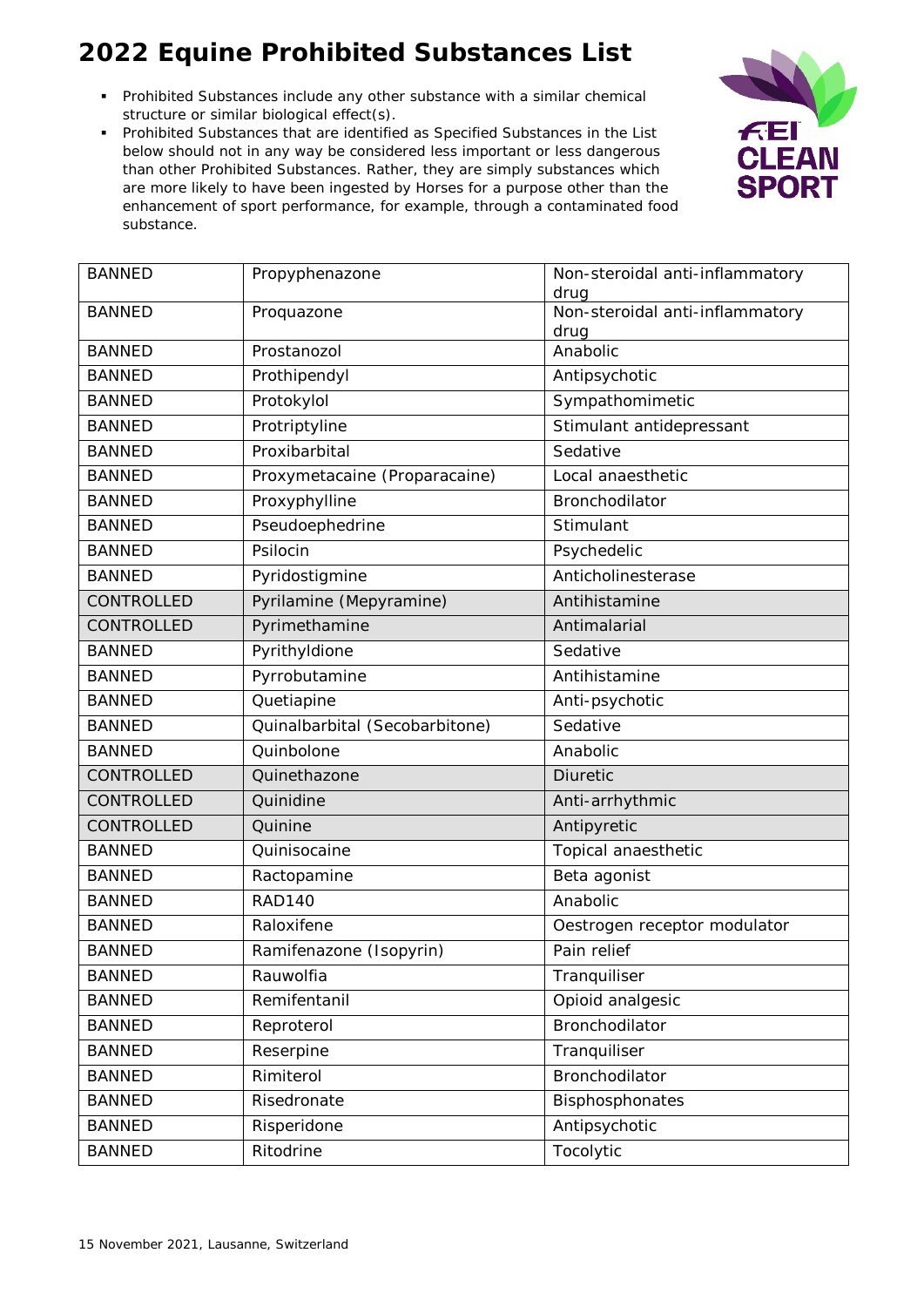- Prohibited Substances include any other substance with a similar chemical structure or similar biological effect(s).
- Prohibited Substances that are identified as Specified Substances in the List below should not in any way be considered less important or less dangerous than other Prohibited Substances. Rather, they are simply substances which are more likely to have been ingested by Horses for a purpose other than the enhancement of sport performance, for example, through a contaminated food substance.



| <b>BANNED</b> | Rofecoxib                                       | Non-steroidal anti-inflammatory<br>drug                                                                                                                                                  |
|---------------|-------------------------------------------------|------------------------------------------------------------------------------------------------------------------------------------------------------------------------------------------|
| CONTROLLED    | Romifidine                                      | Tranquiliser                                                                                                                                                                             |
| <b>BANNED</b> | Ropivacaine                                     | Local anaesthetic                                                                                                                                                                        |
| <b>BANNED</b> | Roxadustat                                      | Hypoxia Inducible Factor (HIF)<br>Activator                                                                                                                                              |
| CONTROLLED    | Salbutamol (Albuterol)                          | Bronchodilator                                                                                                                                                                           |
| <b>BANNED</b> | Salicylamide                                    | Non-steroidal anti-inflammatory<br>drug                                                                                                                                                  |
| CONTROLLED    | Salicylic acid                                  | Non-steroidal anti-inflammatory<br>drug. Threshold substance: 750<br>micrograms salicylic acid per<br>millilitre in urine, or 6.5 micrograms<br>salicylic acid per millilitre in plasma. |
| CONTROLLED    | Salmeterol                                      | <b>Bronchodilator</b>                                                                                                                                                                    |
| <b>BANNED</b> | SARM LGD-4033                                   | Anabolic                                                                                                                                                                                 |
| <b>BANNED</b> | SARM YK-11                                      | Anabolic                                                                                                                                                                                 |
| <b>BANNED</b> | <b>SARM S-4</b>                                 | Anabolic                                                                                                                                                                                 |
| CONTROLLED    | Scopolamine (Hyoscine) (Specified<br>Substance) | Parasympathetic                                                                                                                                                                          |
| <b>BANNED</b> | Secobarbitone (Quinalbarbital)                  | Sedative                                                                                                                                                                                 |
| <b>BANNED</b> | Selegiline                                      | Stimulant                                                                                                                                                                                |
| <b>BANNED</b> | Sertraline                                      | Antidepressant                                                                                                                                                                           |
| <b>BANNED</b> | Sibutramine                                     | Stimulant                                                                                                                                                                                |
| <b>BANNED</b> | Sildenafil                                      | Vasodilator                                                                                                                                                                              |
| CONTROLLED    | Sotalol                                         | Beta blocker                                                                                                                                                                             |
| <b>BANNED</b> | Sparteine (Specified Substance)                 | Anti-arrhythmic                                                                                                                                                                          |
| <b>BANNED</b> | Spironolactone                                  | Diuretic                                                                                                                                                                                 |
| <b>BANNED</b> | Stanozolol                                      | Anabolic                                                                                                                                                                                 |
| <b>BANNED</b> | Stenbolone                                      | Anabolic                                                                                                                                                                                 |
| <b>BANNED</b> | Strychnine                                      | Muscular convulsions                                                                                                                                                                     |
| <b>BANNED</b> | Styramate                                       | Anticonvulsant                                                                                                                                                                           |
| <b>BANNED</b> | Sufentanil                                      | Opioid analgesic                                                                                                                                                                         |
| <b>BANNED</b> | Sulforidazine                                   | Antipsychotic                                                                                                                                                                            |
| <b>BANNED</b> | Sulindac                                        | Non-steroidal anti-inflammatory<br>drug                                                                                                                                                  |
| <b>BANNED</b> | Sulpiride                                       | Antipsychotic                                                                                                                                                                            |
| <b>BANNED</b> | Sumatriptan                                     | Serotonin agonist - migraine<br>treatment                                                                                                                                                |
| CONTROLLED    | Suprofen                                        | Analgesic                                                                                                                                                                                |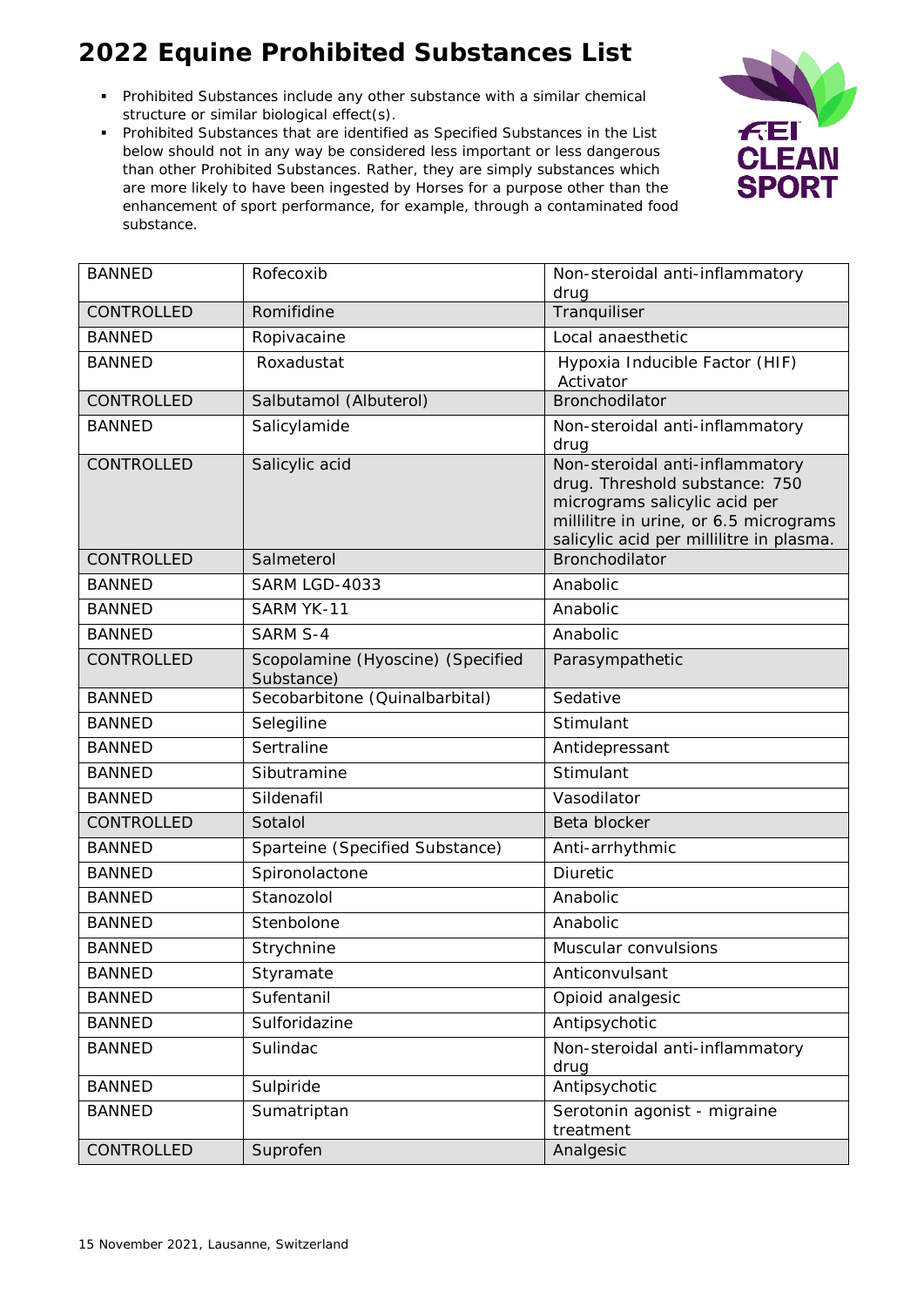- Prohibited Substances include any other substance with a similar chemical structure or similar biological effect(s).
- Prohibited Substances that are identified as Specified Substances in the List below should not in any way be considered less important or less dangerous than other Prohibited Substances. Rather, they are simply substances which are more likely to have been ingested by Horses for a purpose other than the enhancement of sport performance, for example, through a contaminated food substance.



| CONTROLLED        | Suxibuzone                         | Non-steroidal anti-inflammatory<br>drug                                                                                                                                                                                                                                                                                                                                                                    |
|-------------------|------------------------------------|------------------------------------------------------------------------------------------------------------------------------------------------------------------------------------------------------------------------------------------------------------------------------------------------------------------------------------------------------------------------------------------------------------|
| <b>BANNED</b>     | Synephrine (Specified Substance)   | Stimulant                                                                                                                                                                                                                                                                                                                                                                                                  |
| <b>BANNED</b>     | Tamoxifen                          | Oestrogen receptor modulator                                                                                                                                                                                                                                                                                                                                                                               |
| <b>BANNED</b>     | Temazepam                          | Tranquiliser                                                                                                                                                                                                                                                                                                                                                                                               |
| <b>BANNED</b>     | Tenoxicam                          | Pain relief                                                                                                                                                                                                                                                                                                                                                                                                |
| <b>BANNED</b>     | Tepoxalin                          | Non-steroidal anti-inflammatory<br>drug                                                                                                                                                                                                                                                                                                                                                                    |
| <b>BANNED</b>     | Terazocin (Terazosin)              | Alpha adrenergic blocker                                                                                                                                                                                                                                                                                                                                                                                   |
| <b>BANNED</b>     | Terazosin (Terazocin)              | Alpha adrenergic blocker                                                                                                                                                                                                                                                                                                                                                                                   |
| CONTROLLED        | Terbutaline                        | <b>Bronchodilator</b>                                                                                                                                                                                                                                                                                                                                                                                      |
| <b>BANNED</b>     | Terfenadine                        | Antihistamine                                                                                                                                                                                                                                                                                                                                                                                              |
| <b>BANNED</b>     | Testolactone                       | Aromatase inhibitor                                                                                                                                                                                                                                                                                                                                                                                        |
| <b>BANNED</b>     | Testosterone                       | Anabolic. Threshold substance: 0.02<br>micrograms free and conjugated<br>testosterone per millilitre in urine<br>from geldings, or 0.055 micrograms<br>free and conjugated testosterone<br>per millilitre in urine from fillies and<br>mares (unless in foal). Testosterone<br>in plasma: 1x10-4 µg free<br>testosterone per millilitre in plasma<br>from geldings, fillies and mares<br>(unless in foal). |
| CONTROLLED        | Tetracaine                         | Local anaesthetic                                                                                                                                                                                                                                                                                                                                                                                          |
| <b>BANNED</b>     | Tetrahydrogestrinone (THG)         | Anabolic                                                                                                                                                                                                                                                                                                                                                                                                   |
| <b>BANNED</b>     | Thebaine (Specified Substance)     | Opioid alkaloid                                                                                                                                                                                                                                                                                                                                                                                            |
| <b>CONTROLLED</b> | Theobromine (Specified Substance)  | Vasodilator                                                                                                                                                                                                                                                                                                                                                                                                |
| CONTROLLED        | Theophylline (Speficied Substance) | Bronchodilator                                                                                                                                                                                                                                                                                                                                                                                             |
| CONTROLLED        | Thenoic acid                       | d-amino oxidase inhibitor                                                                                                                                                                                                                                                                                                                                                                                  |
| <b>BANNED</b>     | THG (Tetrahydrogestrinone)         | Anabolic                                                                                                                                                                                                                                                                                                                                                                                                   |
| <b>BANNED</b>     | Thiethylperazine                   | Anti-emetic                                                                                                                                                                                                                                                                                                                                                                                                |
| <b>BANNED</b>     | Thiopropazate                      | Antipsychotic                                                                                                                                                                                                                                                                                                                                                                                              |
| <b>BANNED</b>     | Thioproperazine                    | Cataleptic                                                                                                                                                                                                                                                                                                                                                                                                 |
| <b>BANNED</b>     | Thioridazine                       | Antipsychotic                                                                                                                                                                                                                                                                                                                                                                                              |
| <b>BANNED</b>     | Thiothixene                        | Antipsychotic                                                                                                                                                                                                                                                                                                                                                                                              |
| <b>BANNED</b>     | Thonzylamine                       | Antihistamine                                                                                                                                                                                                                                                                                                                                                                                              |
| <b>BANNED</b>     | Thozalinone                        | Psychoactive                                                                                                                                                                                                                                                                                                                                                                                               |
| <b>BANNED</b>     | Thymosin (synthetic fragments)     | Anabolic                                                                                                                                                                                                                                                                                                                                                                                                   |
| <b>BANNED</b>     | Tiaprofenic Acid                   | Non-steroidal anti-inflammatory<br>drug                                                                                                                                                                                                                                                                                                                                                                    |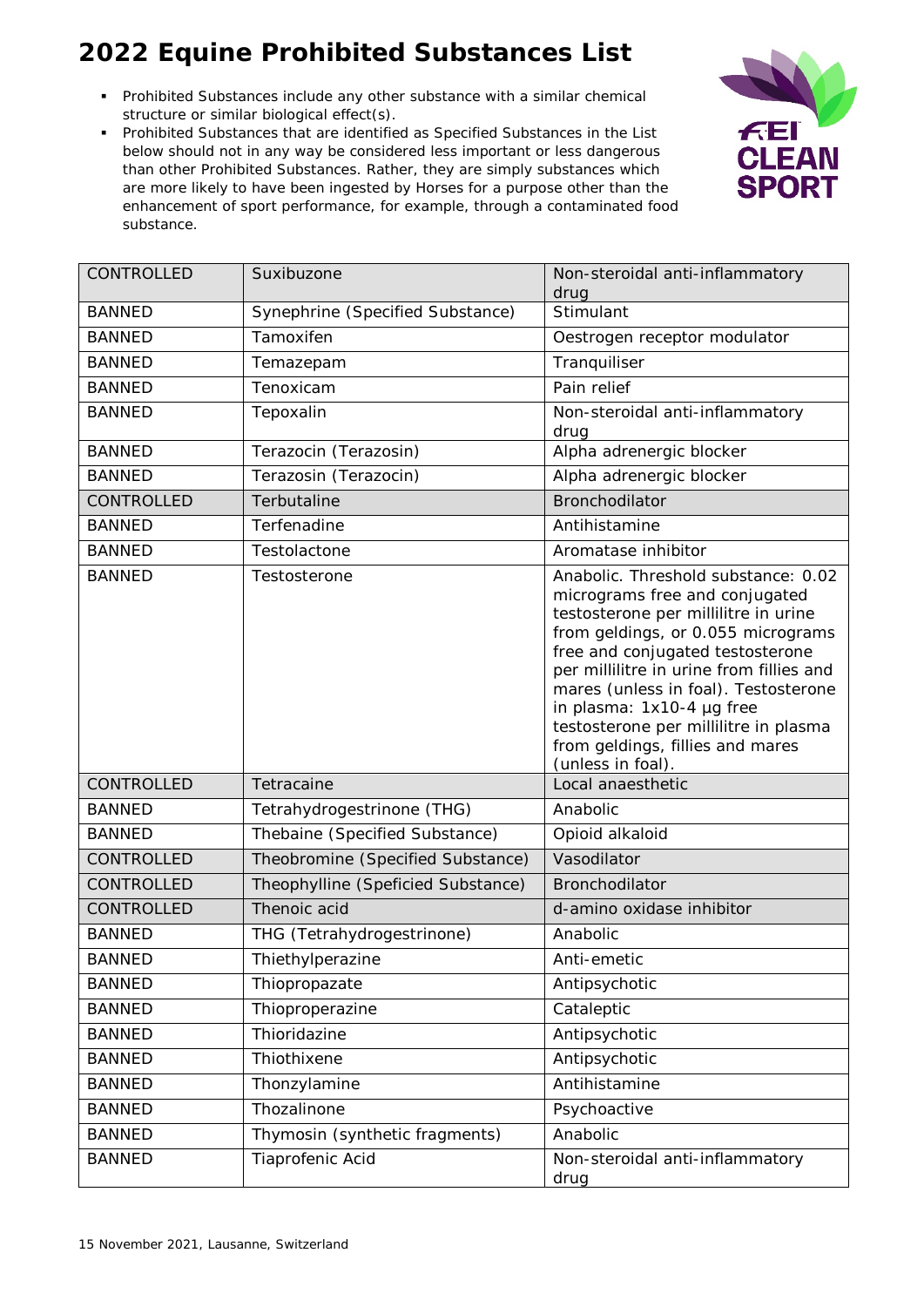- Prohibited Substances include any other substance with a similar chemical structure or similar biological effect(s).
- Prohibited Substances that are identified as Specified Substances in the List below should not in any way be considered less important or less dangerous than other Prohibited Substances. Rather, they are simply substances which are more likely to have been ingested by Horses for a purpose other than the enhancement of sport performance, for example, through a contaminated food substance.



| <b>BANNED</b> | Tibolone                           | Anabolic                                |
|---------------|------------------------------------|-----------------------------------------|
| CONTROLLED    | Tiletamine                         | Anaesthetic                             |
| <b>BANNED</b> | Tilidin                            | Opioid                                  |
| CONTROLLED    | Tiludronic acid                    | Bone metabolism agent                   |
| CONTROLLED    | Timolol                            | Beta blocker                            |
| CONTROLLED    | Tiotropium                         | Bronchodilator                          |
| <b>BANNED</b> | Tocainide                          | Local anaesthetic                       |
| <b>BANNED</b> | Tofenacin                          | Antidepressant                          |
| <b>BANNED</b> | Tolfenamic acid                    | Non-steroidal anti-inflammatory<br>drug |
| <b>BANNED</b> | Tolmetin                           | Non-steroidal anti-inflammatory<br>drug |
| <b>BANNED</b> | Tolvaptan                          | Vaptans                                 |
| <b>BANNED</b> | Tolycaine                          | Local anaesthetic                       |
| <b>BANNED</b> | Torasemide                         | Diuretic                                |
| <b>BANNED</b> | Toremifene                         | Oestrogen receptor modulator            |
| <b>BANNED</b> | Tramadol                           | Analgesic                               |
| <b>BANNED</b> | Tramazoline                        | Sympathomimetic                         |
| CONTROLLED    | Tranexamic acid                    | Haemostatic                             |
| <b>BANNED</b> | Tranylcypromine                    | Mono-amine oxidase inhibitor            |
| <b>BANNED</b> | Trazodone                          | Antidepressant                          |
| <b>BANNED</b> | Trena                              | Anabolic                                |
| <b>BANNED</b> | Trenbolone                         | Anabolic                                |
| <b>BANNED</b> | Trestolone                         | Anabolic                                |
| CONTROLLED    | Triamcinolone                      | Corticosteroid                          |
| CONTROLLED    | Triamcinolone acetonide            | Corticosteroid                          |
| CONTROLLED    | Triamcinolone hexacetonide         | Corticosteroid                          |
| <b>BANNED</b> | Triamterene                        | <b>Diuretic</b>                         |
| <b>BANNED</b> | Triazolam                          | Anxiolytic                              |
| CONTROLLED    | Trichlormethiazide                 | Diuretic                                |
| <b>BANNED</b> | Triflumeprazine                    | Phenothiazene                           |
| <b>BANNED</b> | Trifluoperazine                    | Antipsychotic                           |
| <b>BANNED</b> | Trifluoromethylphenyl piperazine   | Psychoactive                            |
| <b>BANNED</b> | Trifluperidol                      | Antipsychotic                           |
| <b>BANNED</b> | Triflupromazine (Fluopromazine)    | Antipsychotic                           |
| <b>BANNED</b> | Trihexylphenidyl (Trihexyphenidyl) | Acetylcholine inhibitor                 |
| <b>BANNED</b> | Trihexyphenidyl (Trihexylphenidyl) | Acetylcholine inhibitor                 |
| <b>BANNED</b> | Trimecaine                         | Local anaesthetic                       |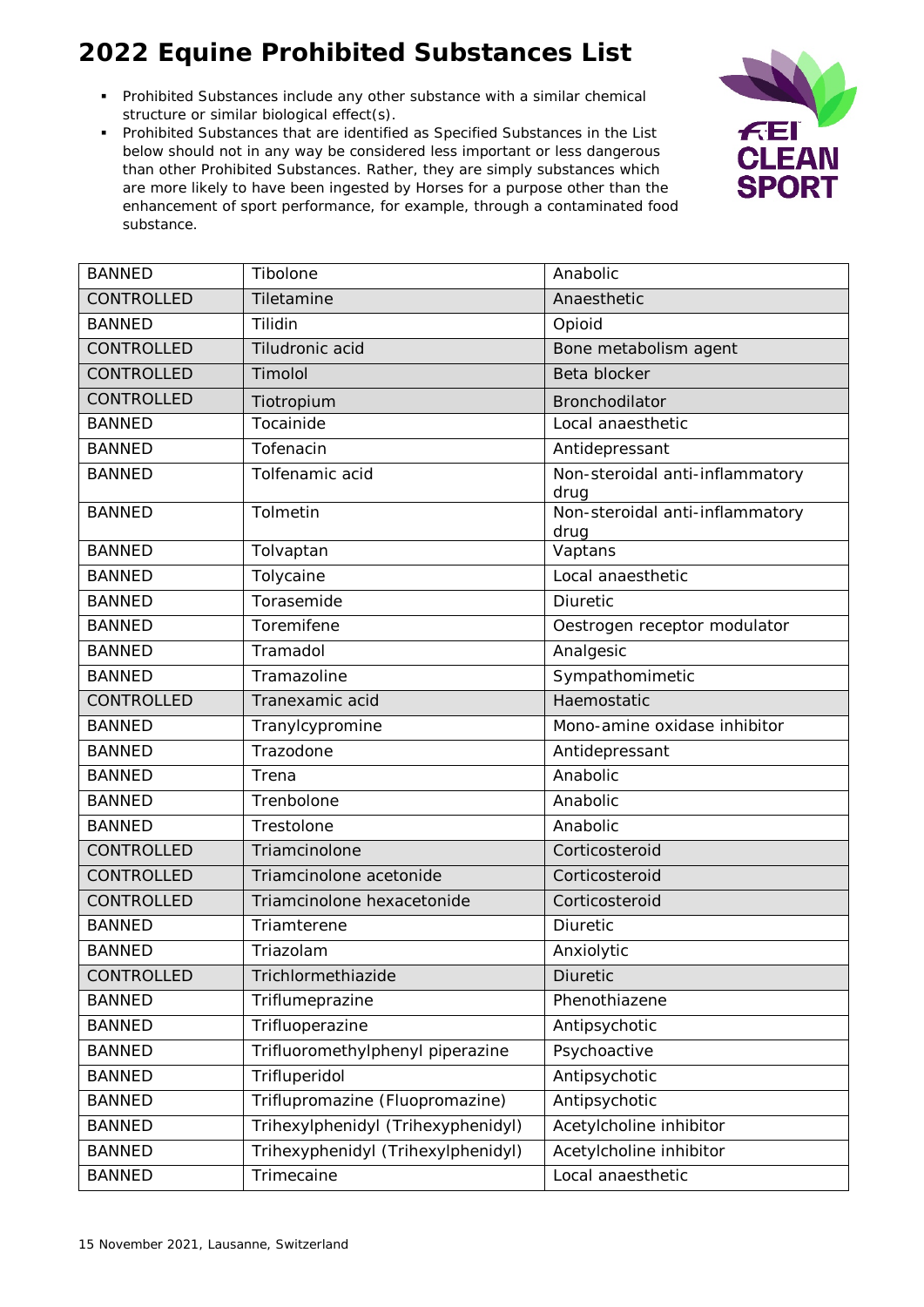- Prohibited Substances include any other substance with a similar chemical structure or similar biological effect(s).
- Prohibited Substances that are identified as Specified Substances in the List below should not in any way be considered less important or less dangerous than other Prohibited Substances. Rather, they are simply substances which are more likely to have been ingested by Horses for a purpose other than the enhancement of sport performance, for example, through a contaminated food substance.



| <b>BANNED</b>     | Trimeprazine                               | Antipruritic                                |
|-------------------|--------------------------------------------|---------------------------------------------|
| <b>BANNED</b>     | Trimetazidine                              | Angina treatment                            |
| <b>BANNED</b>     | Trimipramine                               | Antidepressant                              |
| <b>BANNED</b>     | Tripamide                                  | Antihypertensive                            |
| CONTROLLED        | Tripelennamine                             | Antihistamine                               |
| <b>BANNED</b>     | Triprolidine                               | Antihistamine                               |
| <b>CONTROLLED</b> | Trometamol                                 | <b>Diuretic</b>                             |
| CONTROLLED        | Tropicamide                                | Acetylcholine inhibitor                     |
| <b>BANNED</b>     | Tuaminoheptane                             | Stimulant                                   |
| <b>BANNED</b>     | Tulobuterol                                | Bronchodilator                              |
| <b>BANNED</b>     | Tybamate                                   | Anxiolytic                                  |
| <b>BANNED</b>     | Valdecoxib                                 | Pain relief                                 |
| CONTROLLED        | Valerenic acid                             | Tranquiliser                                |
| <b>BANNED</b>     | Valnoctamide                               | Sedative                                    |
| <b>BANNED</b>     | Valproate                                  | Anticonvulsant                              |
| <b>BANNED</b>     | Vanillyl Butyl Ether                       | Vasodilator and warming agent               |
| <b>BANNED</b>     | Vardenafil                                 | Vasodilator                                 |
| CONTROLLED        | Vedaprofen                                 | Non-steroidal anti-inflammatory<br>drug     |
| <b>BANNED</b>     | Venlafaxine                                | Antidepressant                              |
| <b>BANNED</b>     | Venom - naturally derived and<br>synthetic | Analgesic                                   |
| <b>BANNED</b>     | Verapamil                                  | Anti-arrhythmic                             |
| CONTROLLED        | Vilanterol                                 | Beta 2 adrenergic receptor agonist          |
| <b>BANNED</b>     | Viloxazine                                 | Antidepressant                              |
| <b>BANNED</b>     | Warfarin                                   | Anticoagulant                               |
| <b>BANNED</b>     | Xenon                                      | Hypoxia Inducible Factor (HIF)<br>Activator |
| <b>BANNED</b>     | Xipamide                                   | Diuretic                                    |
| CONTROLLED        | Xylazine                                   | Sedative                                    |
| <b>BANNED</b>     | Xylometazoline                             | Adrenergic                                  |
| CONTROLLED        | Yohimbine                                  | Stimulant                                   |
| <b>BANNED</b>     | Zeranol                                    | Oestrogen agonist                           |
| <b>BANNED</b>     | Zicotinide                                 | Analgesic                                   |
| <b>BANNED</b>     | Zilpaterol                                 | Beta agonist/repartitioning agent           |
| <b>BANNED</b>     | Zimeldine                                  | Antidepressant                              |
| CONTROLLED        | Zolazepam                                  | Anaesthetic                                 |
| <b>BANNED</b>     | Zoledronate                                | Bisphosphonates                             |